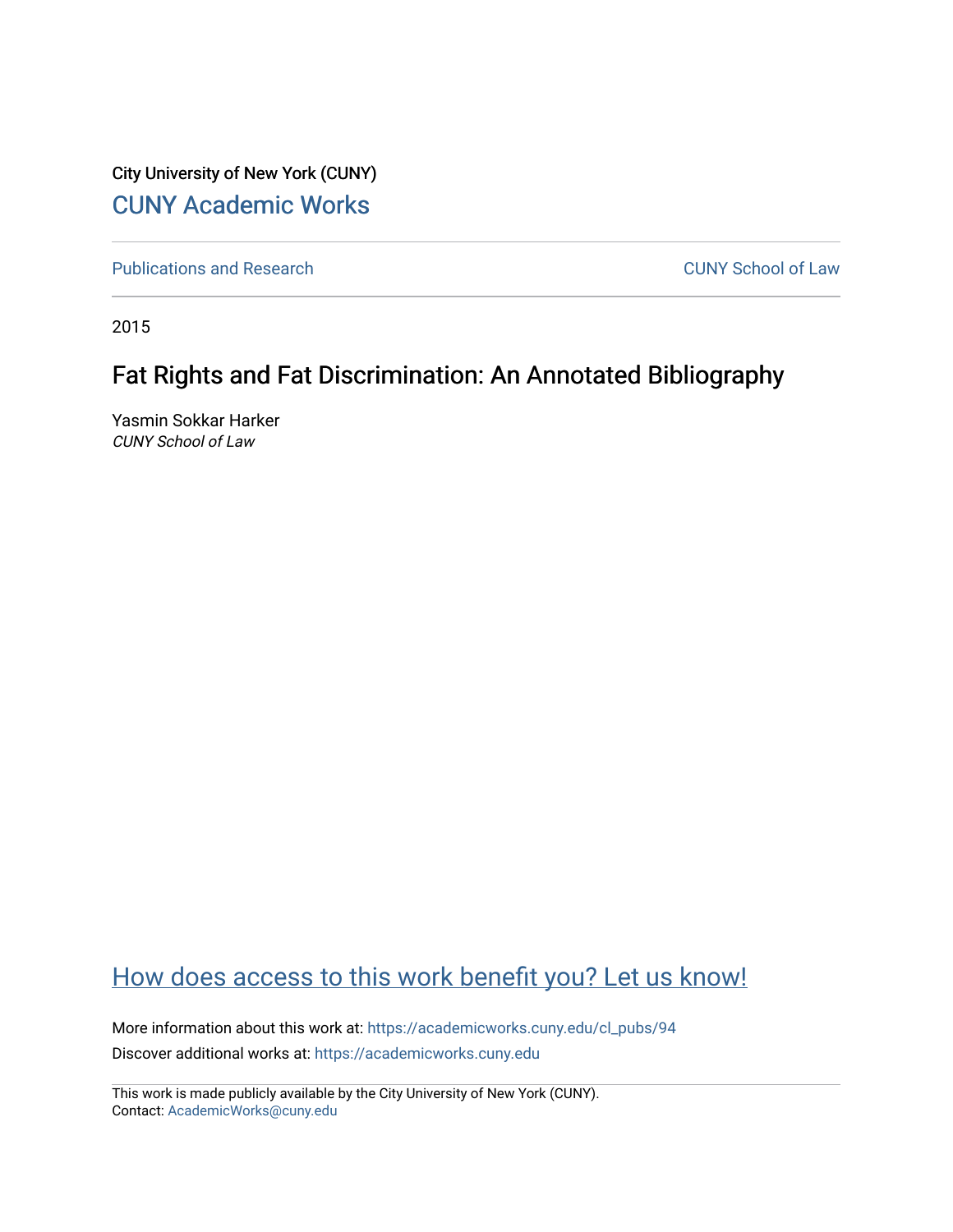# FAT RIGHTS AND FAT DISCRIMINATION: AN ANNOTATED BIBLIOGRAPHY

Yasmin Sokkar Harker<sup>1</sup>

*ABSTRACT This bibliography is a selection of articles, books and selected other material relevant to antidiscrimination laws and fat people. Prejudice against fat people has been widely discussed in the media. Many people are actively engaged in discourse about how our society treats fat people, and whether discrimination against them is acceptable. At the same time, a small but growing body of law has developed to address discrimination against fat people in employment and public accommodations. This bibliography is intended to assist scholars, practicing lawyers, policymakers, and activists by gathering, organizing and annotating the relevant literature and legal resources.*

### I. INTRODUCTION

Fat people are one of the most marginalized groups in the United States. In arenas as diverse as healthcare, employment, education and public transportation, fat people are targets of discrimination. Fat people are refused promotions at work.<sup>2</sup> Fat people are the targets of violence and bullying in school.<sup>3</sup> Fat people are blamed for problems ranging from soaring healthcare costs<sup>4</sup> to high greenhouse gas emissions.<sup>5</sup> Discrimination against fat people is the

<sup>&</sup>lt;sup>1</sup> yasmin.harker@law.cuny.edu

Student Liaison Librarian/Associate Law Library Professor <sup>2</sup>

Rebecca Puhl & Kelly D. Brownell, *Bias, Discrimination, and Obesity* (2001), 9 Obesity Research 788, 790 (2001); Lauren E. Jones, *The Framing Of Fat: Narratives Of Health And Disability In Fat Discrimination Litigation*, 87 N.Y.U. L. Rev. 1996, 2003 (2012). 3

Puhl, supra note 1, at 797; Julie C. Lumeng et al., *Weight Status as a Predictor of Being Bullied in Third Through Sixth Grades*, 125 Pediatrics 1301, 1304 (2010).

Nanci Hellmich, *Rising Obesity Will Cost U.S. Health Care \$344 Billion a Year*, USA Today (Nov. 17, 2009) (available at http://www.usatoday.com/news/health/weightloss/2009-11-17-future-obesity-costs\_N.htm); *Obesity Takes 9% of Health Spending*, CBSNEWS (July 27, 2009) (available at

http://www.cbsnews.com/stories/2009/07/27/health/main5190909.shtml).

Phil Edwards & Ian Roberts, *Population Adiposity and Climate Change*, 38 Int'l Journal of Epidemiology 1137, 1140.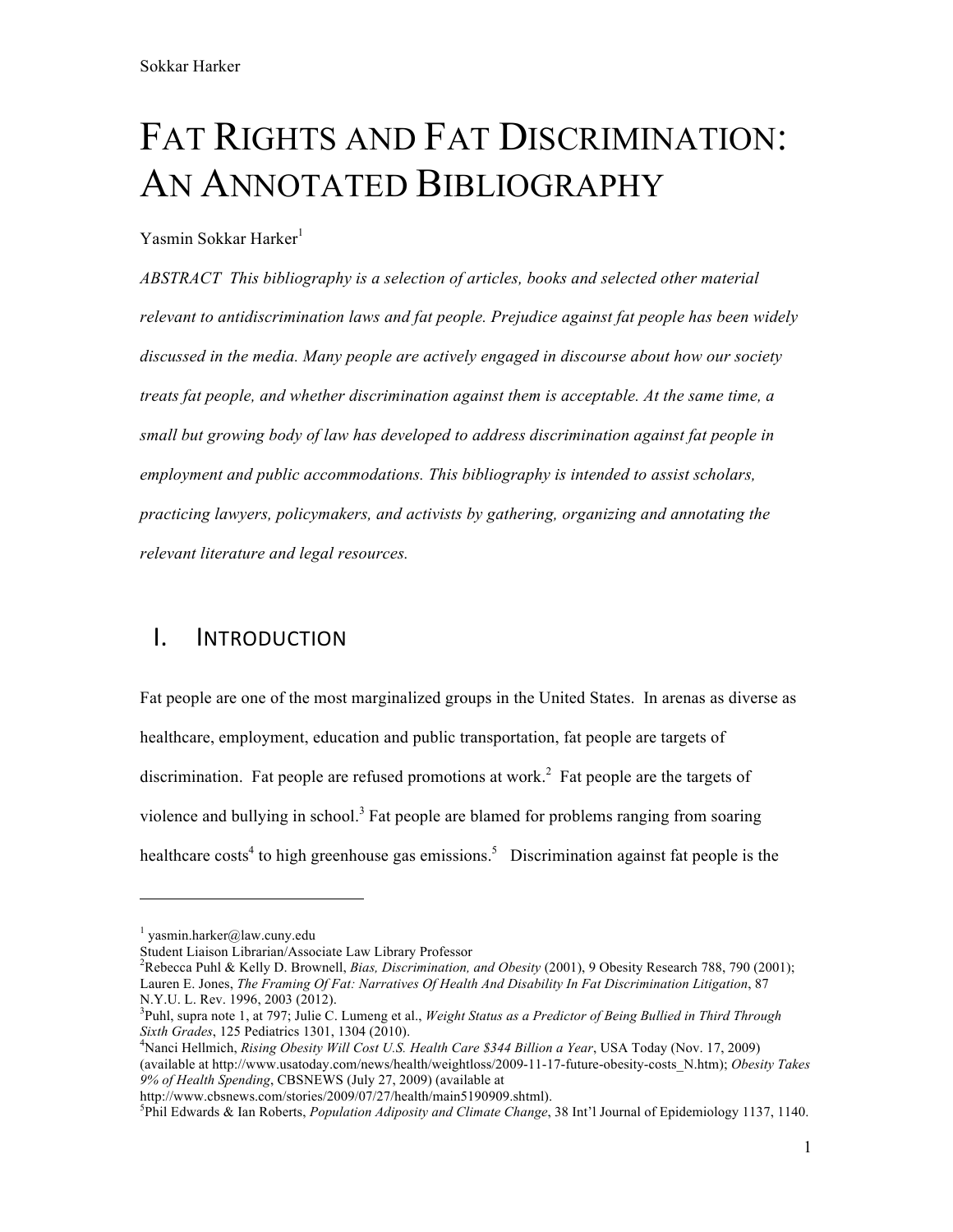fourth most common type of discrimination $<sup>6</sup>$  and the past twenty years has seen a significant</sup> increase in discrimination against fat people.<sup>7</sup>

The results of this marginalization are troubling. Fat people are the targets of harassment and bullying in the workplace.<sup>8</sup> They are less likely to be hired, less likely to be promoted and more likely to be fired.<sup>9</sup> For those who are employed, there is a significant "wage penalty" for fat people, even controlling for socioeconomic status and health.<sup>10</sup>

For fat women, the damages are worse. The "wage penalty" for fat women is higher than for fat men,<sup>11</sup> and women experience fat discrimination at a broader range of weights and throughout more stages of their careers.<sup>12</sup> One study found that for every sixty-four pounds, white women can expect a nine percent decrease in wages.<sup>13</sup> The impact of anti-fat bias on women is not only economic; one study found that fat women criminal defendants were more likely to be perceived as guilty than their lean counterparts, but the same was not true of fat male defendants.<sup>14</sup> Despite the statistics, few jurisdictions include weight or size as a protected category in their antidiscrimination laws. 15

<sup>6</sup> Teri Morris, Student Author, *Civil Rights/Employment Law—States Carry Weight Of Employment Discrimination Protection: Resolving The Growing Problem Of Weight Bias In The Workplace*, 32 W. New Eng. L. Rev. 172, 189 (2010).

<sup>7</sup> Tatiana Andreyeva et al., *Changes in Perceived Weight Discrimination Among Americans*, 1995–1996 Through 2004–2006, 16 Obesity 1129, 1131 (2008). <sup>8</sup>

<sup>&</sup>lt;sup>8</sup>*Id*. at 1129.

Lisa M. Finkelstein et al., *Bias Against Overweight Job Applicants: Further Explorations of When and Why*, 46 Human Res. Mgmt. 203, 218 (2007).

<sup>10</sup> Charles L. Baum & William F. Ford, *The Wage Effects of Obesity: A Longitudinal Study*, 13 Health Economics 885,  $897 (2004).$ <sup>11</sup> *Id.* 

<sup>&</sup>lt;sup>12</sup> Katherine Mason, *The Unequal Weight of Discrimination: Gender, Body Size, and Income Inequality*, 59 Social Problems 411, 433 (2012).<br><sup>13</sup> John Cawley, *The Impact of Obesity on Wages*, 39 The Journal of Human Res. 451, 468.

<sup>&</sup>lt;sup>14</sup> N.A Schvey, *RM Puhl, KA Levandoski & KD Brownell, <i>The Influence of Defendant's Body Weight on Perceptions* of *Guilt*, 37 Int'l Journal of Obesity, 1275, 1279.

*of Guilt,* 37 Int'l Journal of Obesity, 1275, 1279. <sup>15</sup> Sondra Solvay, *Tipping the Scales of Justice: Fighting Weight Based Discrimination* 243 (Prometheus Books 2000).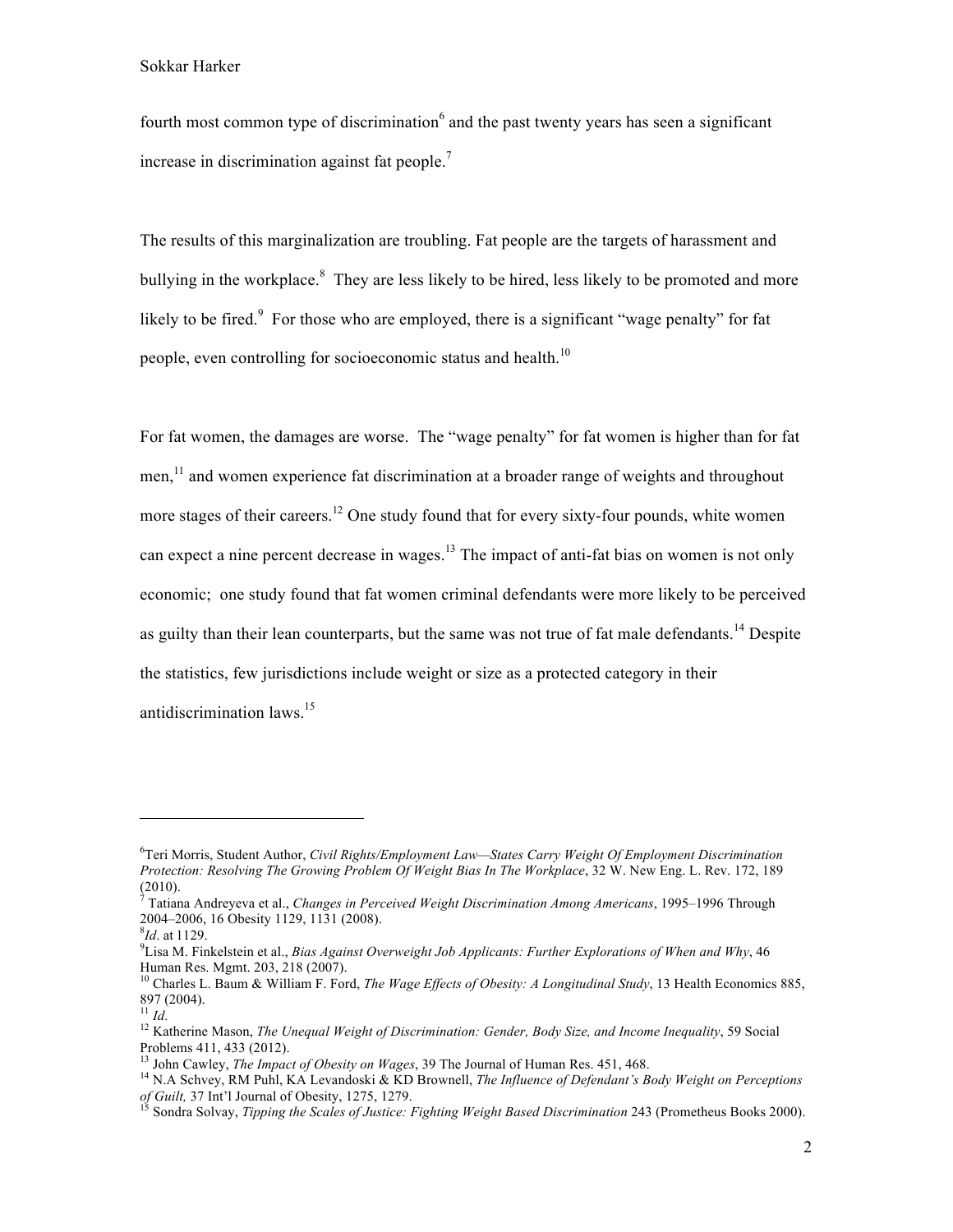Since the late 1980s many legal articles and books have been written about fat discrimination. The majority of them examine fat discrimination in an employment context, although a few look at other contexts, such as healthcare, education, public accommodations, jury selection, and criminal trials. Many of the articles advocate for the protection of fat persons under current federal, state, and local laws, particularly disability discrimination and sex discrimination laws. Others advocate for the explicit inclusion of weight as a protected category. A few, especially those claiming to come from a public health or medical background, explicitly argue against protecting fat people in antidiscrimination statutes.

The bibliography divides the literature first into sections by how it classifies fat discrimination: as general, disability, or sex discrimination. Within each section, the literature is subdivided by medium (articles, books, etc.), and then finally sorted within each medium by reverse chronological order, with the most recent first. Thus this document comprises the following major sections:

- I. Introduction to fat discrimination.
- II. Scope and purpose of the bibliography.
- III. Terminology used in this document.
- IV. Search terms for researching fat discrimination.
- V. Brief summary of laws that explicitly protect fat persons from discrimination.
- VI. Literature that discusses fat discrimination in general.
- VII. Literature that discusses fat discrimination as disability discrimination.
- VIII. Literature that discusses fat discrimination as sex discrimination.
- IX. Literature about fat rights advocacy or literature designed to assist fat rights advocates.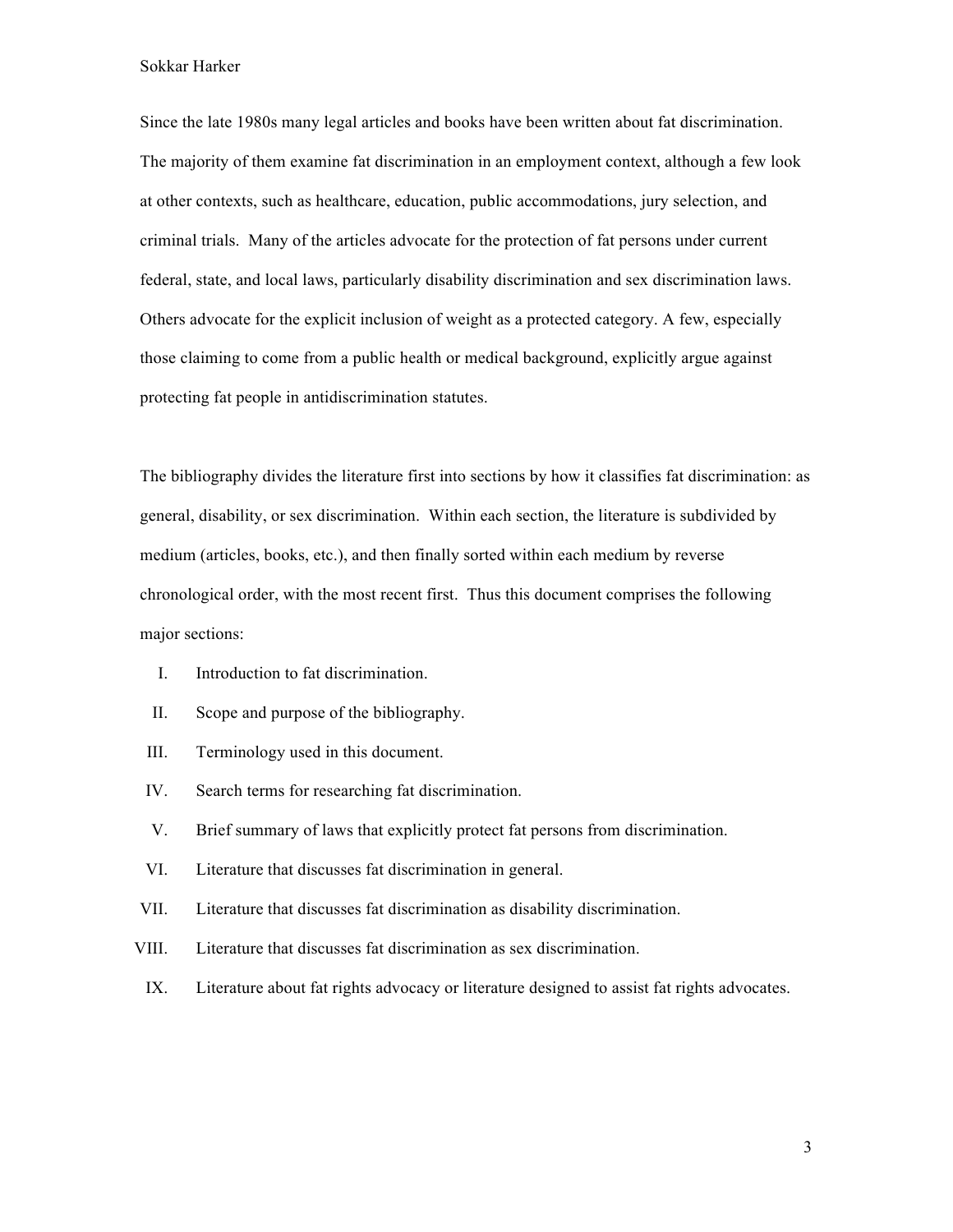### II. THE PURPOSE AND SCOPE OF THIS ANNOTATED BIBLIOGRAPHY

The purpose of this annotated bibliography is to assist individuals researching legal issues related to discrimination against fat persons. It is meant to guide practitioners working on fat discrimination cases, provide tools and resources for fat rights advocates and activists, and offer a starting point for scholars.

This bibliography includes literature that,

- 1. Contains a substantive legal discussion about United States law;
- 2. Covers discrimination against fat persons in any of the contexts mentioned earlier (employment, healthcare, etc.); and
- 3. Is of a scholarly nature and/or is published in a scholarly context.

Thus, included are scholarly articles (mostly from law review journals), books, reports, and websites. Not included are news reports, informal web content such as blog posts, unpublished manuscripts, and purely medical or scientific literature that does not include a substantive legal analysis.

This bibliography includes literature from 1993 through mid-2015. In 1993, the First Circuit Court of Appeals held that "obesity" as a disability could be protected under the Rehabilitation Act (RHA). It was the first major federal fat discrimination case in which the plaintiff prevailed. In response to that decision, a body of literature began to grow discussing the legal implications of discrimination against fat people. For that reason, 1993 is used as a chronological starting point.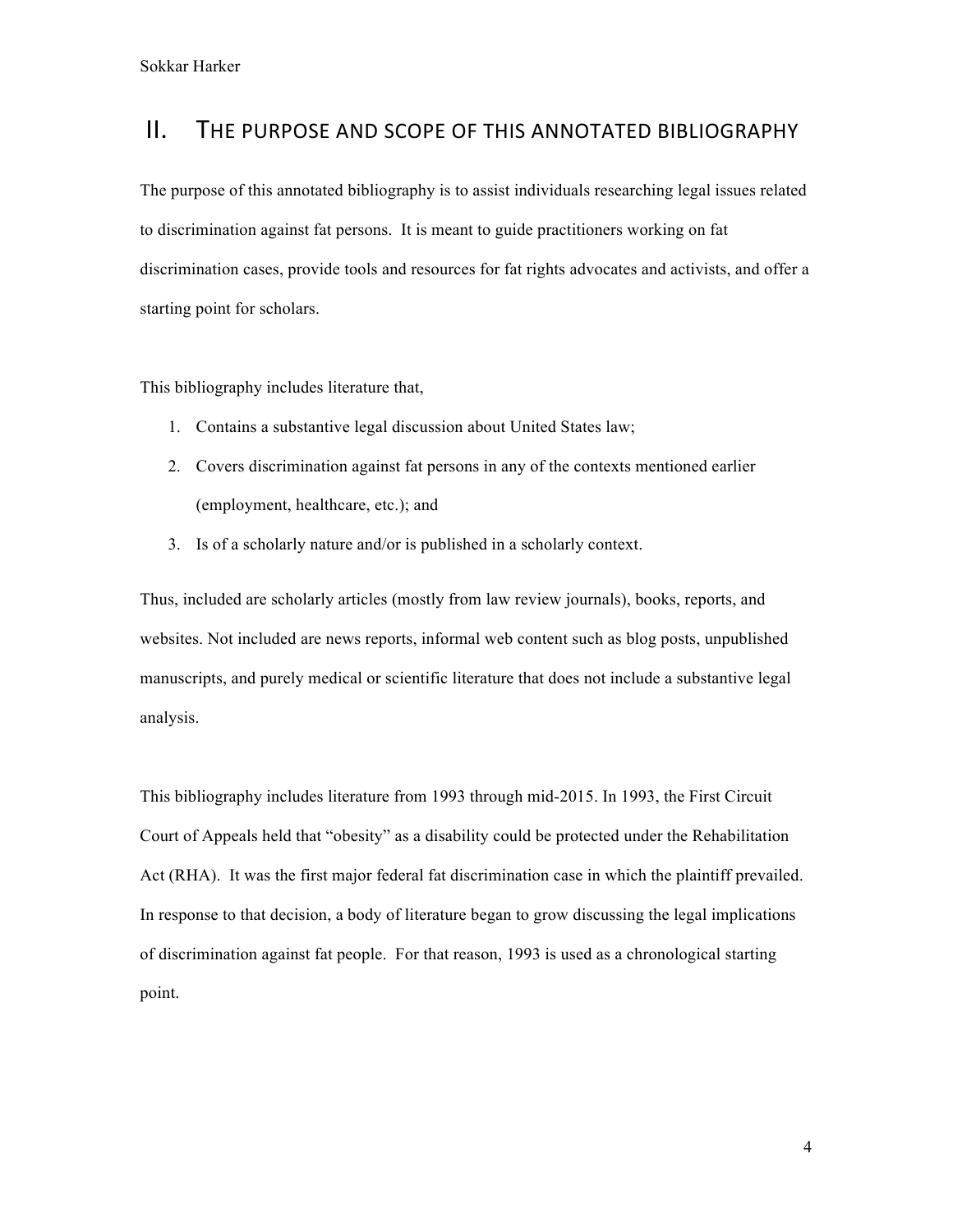To assemble this bibliography, the following databases were searched: WestlawNext, Lexis Advance, Google Scholar, HeinOnline, and EBSCO Host. All of the keywords listed in the "Search Terms" section (see below) were used in multiple configurations, in order to be as exhaustive as possible.

### III. TERMINOLOGY

The terms "overweight" and "obese" are used by many scholars.<sup>16</sup> However, many researchers, scholars, and advocates prefer to use the term "fat," because unlike the terms "obese" or "overweight," the word does not imply a problem or a pathology.<sup>17</sup> For example, psychologist Christian Crandall uses the words "fat" and "antifat" in his scholarship because "they do not imply a medical condition (*e.g., obese*), nor do they refer to some normative standard that may be genetically determined."18 Other scholars use the term "fat" in order to create a discourse that is descriptive rather than prescriptive in nature.<sup>19</sup>

Likewise, many advocates and activists prefer to use the word "fat" in order to counteract the stigmatizing power of the word. For example, the constitution of the National Association to Advance Fat Acceptance states, "[w]e choose to use the word *fat* to describe ourselves in order to remove the negative connotations normally associated with larger-than-average body size."<sup>20</sup>

Scholar and activist Charlotte Cooper writes, "I use the term Fat Studies because of what I regard as its inherent critique of the medicalised concept [of] obesity. As an activist I am interested in

<sup>&</sup>lt;sup>16</sup>Finkelstein, *supra* note 7, at 204.<br><sup>17</sup> Laura S. Brown, *Fat-Oppressive Attitudes and the Feminist Therapist: Directions for Change*, in *Overcoming Fear* of Fat 19, 28 (Laura S. Brown and Esther D. Rothblum eds., Routledge 1989).<br><sup>18</sup>Crandall, *supra* note 15, at 882.<br><sup>19</sup> Sondra Solovay & Esther Rothblum, *No Fear of Fat, The Chronicle of Higher Education* (Nov. 8, 2009) (

http://chronicle.com/article/No-Fear-of-Fat/49041/). <sup>20</sup> Nat'l Assoc. to Advance Fat Acceptance, *Constitution, Article 3* (2011),

http://www.naafaonline.com/dev2/about/byLaws/Constitution-VER09.pdf (accessed Sept. 10, 2015).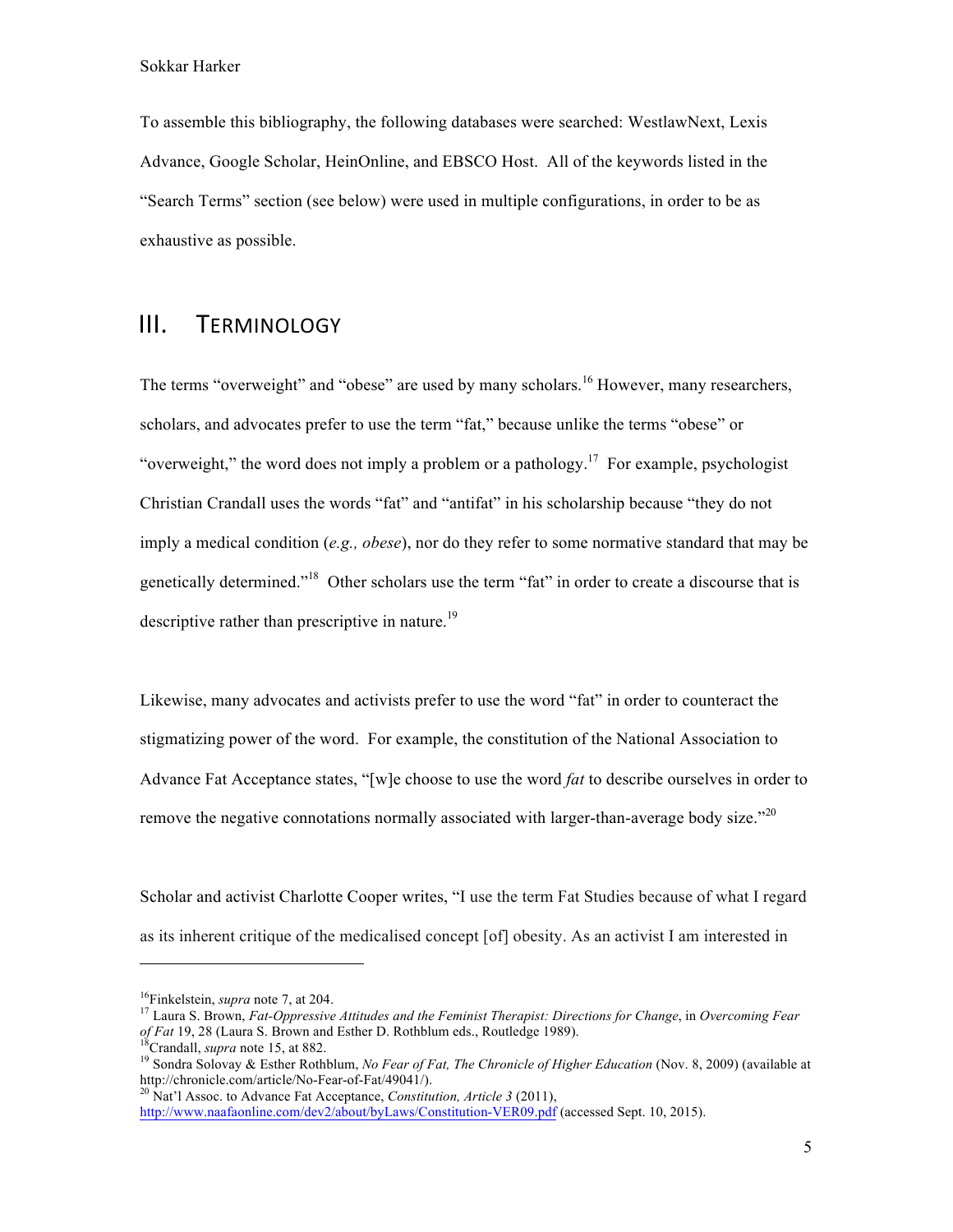the use and reclamation of the word fat, to expunge shame from the term and reinforce its signification as a term of pride and identity. $^{221}$ 

Activist and blogger Lesley Kinzel discusses the word "fat" in the FAQ to her blog *Two Whole Cakes*, stating, "I use [the word fat] in an effort to demystify and destigmatize the word. Fat people are not bad!" <sup>22</sup> The "Size Matters" section of the *Bitchmedia* blogs declares, "In this little space, in the 'Size Matters' portion of the Bitch blogs, 'fat' is either VALUE NEUTRAL or POSITIVE. 'Obese/overweight/healthy weight' and other nebulous terms are not allowed. Here, all weights are healthy."<sup>23</sup> Activist Nancy Upton writes, "I feel like we're more accepting as a society every day, and I think it's time to realize that 'fat' doesn't need to be an insult any more. It's just a fact."<sup>24</sup>

This annotated bibliography generally uses the word "fat." However, to reflect the content of the literature, specific annotations adopt the language used in the piece to which the annotation refers.

### IV. SEARCH TERMS

 $\overline{a}$ 

Searching for literature on fat rights and fat discrimination can be daunting because of the multiple words and phrases used to describe the issues. What follows is a description of the terminology used in this literature. It is meant to assist researchers in finding literature relevant to their interests. All of the search terms listed below were used in assembling this bibliography.

<sup>&</sup>lt;sup>21</sup> Charlotte Cooper, *Fat Studies: Mapping the Field*, 4 Sociology Compass 1020, 1021 (Dec. 2010).<br><sup>22</sup>Lesley Kinzel, Two Whole Cakes, *FAQ*, http://blog.twowholecakes.com/faq/ (accessed September 10, 2015).<br><sup>23</sup> Tasha

such-a-pretty-face (Aug. 9, 2010). <sup>24</sup> Dodai Stewart, *The Best Entrant In American Apparel's Plus-Size Model Search*, Jezebel,

http://jezebel.com/5838386/size-12-woman-savors-mocking-american-apparels-distasteful-plus+size-model-search (Sept. 8, 2011, 2:40 PM).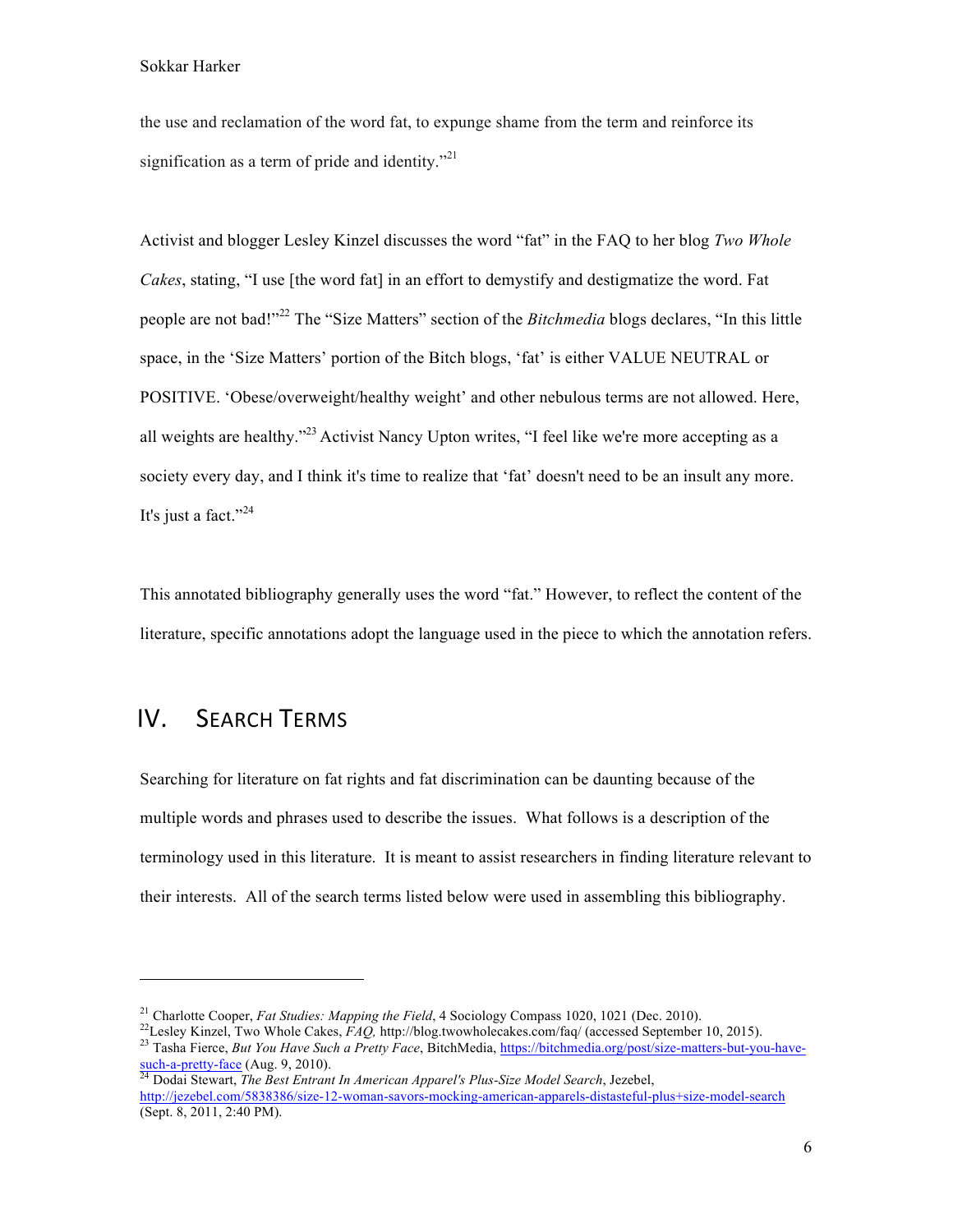Literature written by advocates and activists generally use the terms "fat," "fat discrimination" and "fat rights." "Fat acceptance" is a term often used to describe a goal of advocacy and activism. This literature is usually geared towards legal and political advocacy and is meant to provide social, political and legal support for fat people.

Legal scholarship uses a number of terms to refer to literature written about fat discrimination. The terms "obesity," "obesity discrimination," "overweight," "weight discrimination," "weightbased discrimination," "weight bias," "fat" and "fat discrimination" have been used alone or in combination. Fat discrimination may also fall under the broader concepts of "appearance discrimination" and "disability discrimination." Within the context of disability discrimination, the terms "obesity," "severe obesity," and "morbid obesity" are generally used.The handful of statutes and regulations that specifically prohibit fat discrimination generally use the term "weight," and list "weight" or "height and weight" within a list of protected categories.

Sociology and psychology literature also uses a range of terms to refer to the issues. As with the legal literature, the terms "obesity," "obesity discrimination," "overweight," "weight discrimination," "weight-based discrimination," "weight bias," "fat" and "fat discrimination" have been used alone or in combination. The sociology and psychology literature also uses the terms "prejudice" and "stigma" in combination with "fat," "weight," and "obesity."

### V. CURRENT LAWS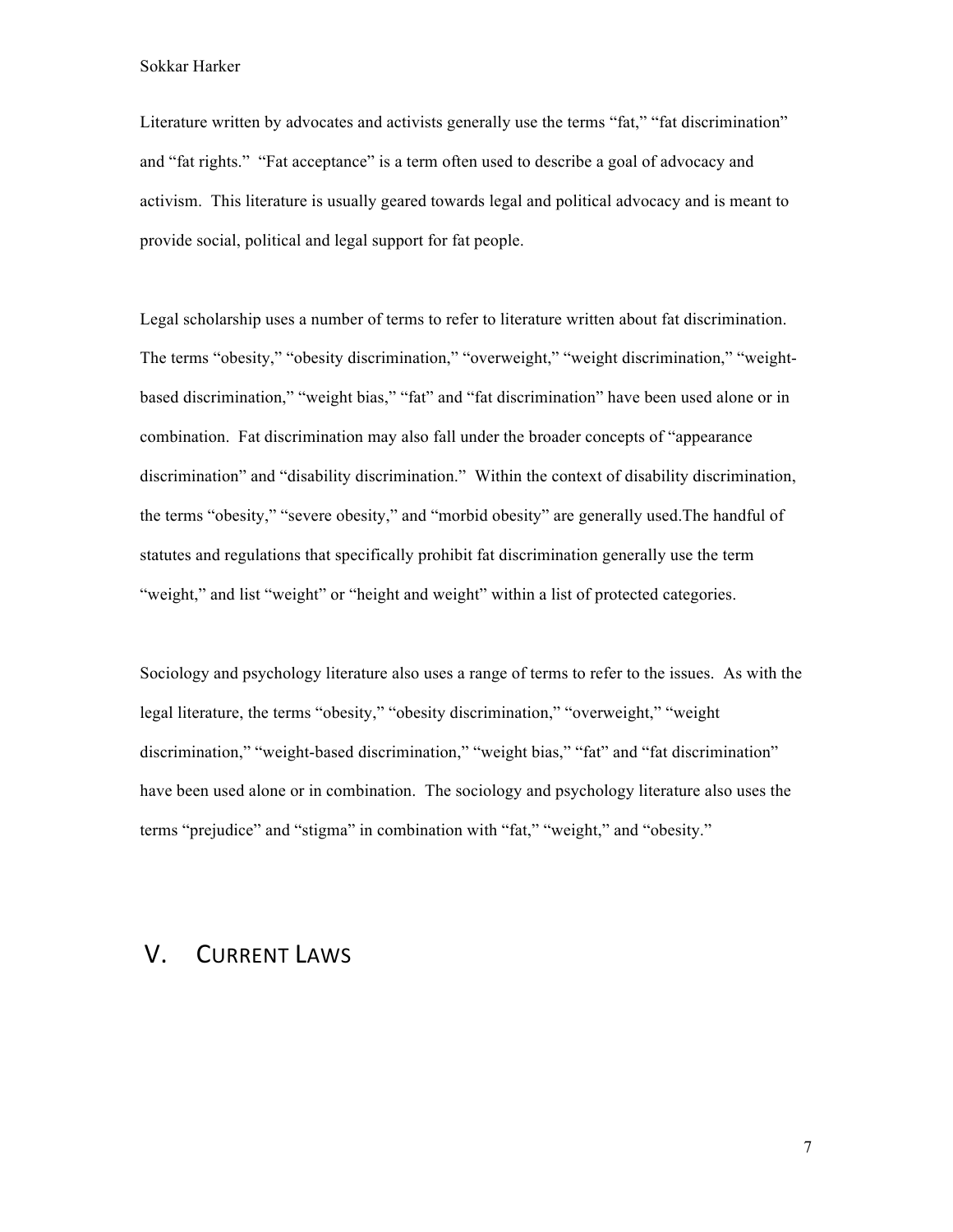Currently, there are no federal laws explicitly protecting fat persons from discrimination.<sup>25</sup> Michigan's Elliott-Larsen Civil Rights Act is the only state law that includes weight as a protected category.<sup>26</sup> Ombudsman Art Stine of the Michigan Department of Civil Rights stated in an interview, "Given that certain height and weight characteristics tend to be linked to certain ethnic groups or to women, state legislators decided that it was all the more appropriate to include body size as part of a comprehensive antidiscrimination policy."<sup>27</sup>In 2007, Massachusetts Representative Byron Rushing proposed legislation to add weight and height to the antidiscrimination laws.<sup>28</sup> At this time, the bill has not yet advanced through the legislature.<sup>29</sup> In March, 2013, the Utah legislature considered H.B. 132, which would have explicitly protected height and weight from workplace discrimination,  $30$  but the bill failed.<sup>31</sup> Three cities, including San Francisco<sup>32</sup> and Santa Cruz,<sup>33</sup> California and Binghamton, New York<sup>34</sup> also explicitly include weight as a protected category. The District of Columbia does not explicitly include weight, but does protect on the basis of "personal appearance."<sup>35</sup>

### VI. FAT DISCRIMINATION IN GENERAL

<sup>25</sup> Rebecca Puhl, *Weight Discrimination: A Socially Acceptable Injustice*, http://www.obesityaction.org/educationalresources/resource-articles-2/weight-bias/weight-discrimination-a-socially-acceptable-injustice (accessed September 12, 2015).

<sup>&</sup>lt;sup>26</sup> Mich. Comp. Laws § 37.2202 (WL Current though P.A. No. 130 of the 2015 Regular Session, 98<sup>th</sup> Legislature).<br><sup>27</sup> Solovay, supra note 14, at 245.<br><sup>28</sup> Courtney N. Kubilis, Student Author, *"Weighting" for Protection i* 

*in Employment*, 42 Suffolk U.L. Rev. 211 (2008). <sup>29</sup> MA H. 1758, 2013 Leg. 188th Sess. (Jan. 15, 2013), https://malegislature.gov/Bills/188/House/H1758 (accessed

September 1, 2015).<br><sup>30</sup> UT Sen. 132, 2013 Sess., http://le.utah.gov/~2013/bills/hbillint/hb0132.pdf (accessed September 1, 2015)

<sup>&</sup>lt;sup>31</sup> Minutes, Business and Labor Standing Committee (Mar. 5, 2013), http://le.utah.gov/~2013/minutes/HBUS0305.pdf (accessed September 1, 2015)

<sup>32</sup> San Francisco Police Code (Cal.) Art. 33 (2002) (available at

https://law.resource.org/pub/us/code/city/ca/SanFrancisco/Police%20Code/article33.html) (accessed September 1, 2015).<br><sup>33</sup> Santa Cruz Mun. Code (Cal.) Ch. 9.83 (1992) (available at http://www.codepublishing.com/ca/santacruz/) (accessed

September 1, 2015).<br><sup>34</sup> Binghamton Human Rights Law (N.Y.) § 45-2, (2009) (available at http://www.binghamton-

ny.gov/ordinance/binghamton-human-rights-law) (accessed September 1, 2015).<br> $\frac{35}{25}$  D.C. Mun. Code, Ch. 14, § 2-1402.11 (2006) (available at http://dccode.org/simple/sections/2-1402.11.html)

<sup>(</sup>accessed September 1, 2015).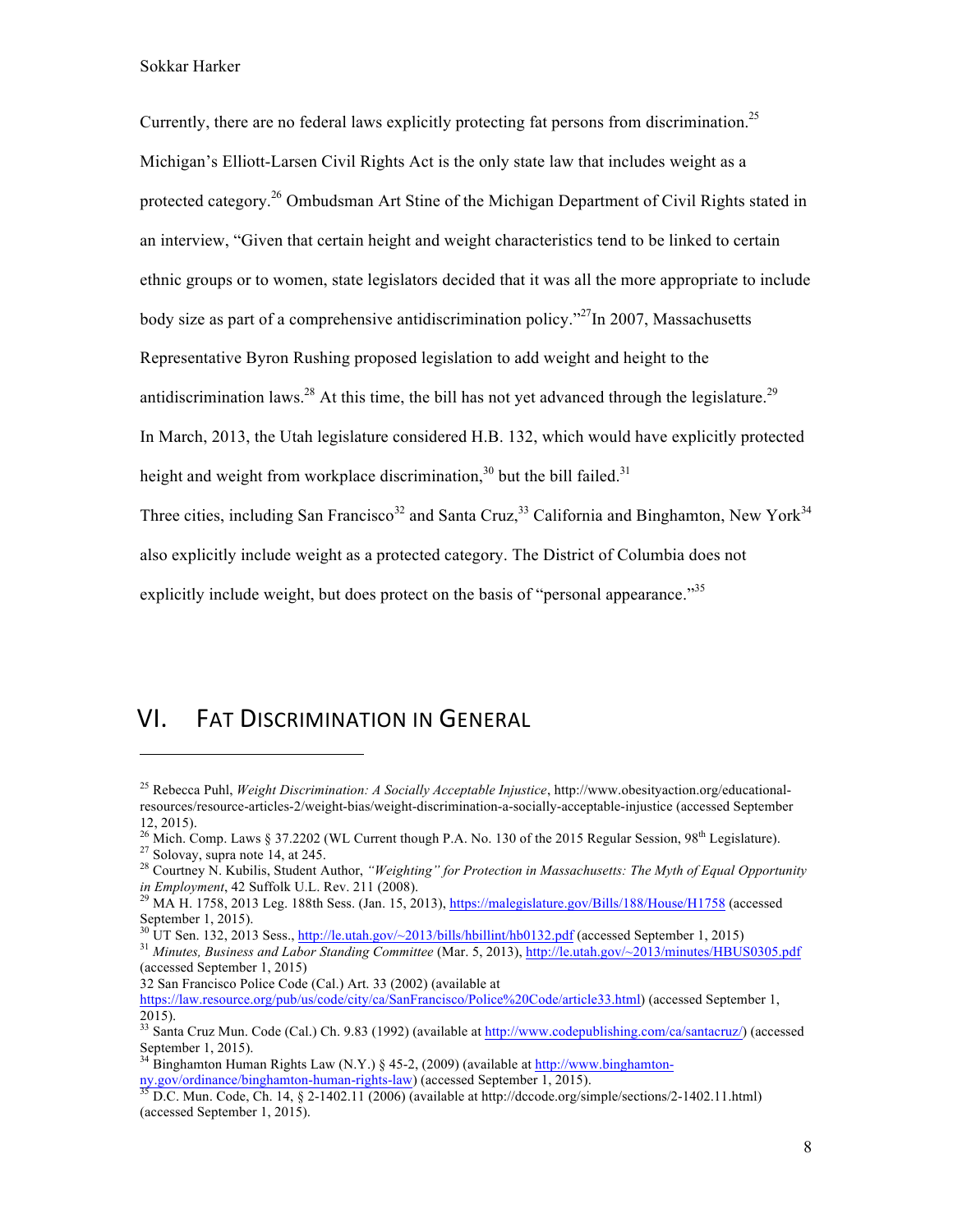#### **OVERVIEW**

A number of scholarly articles and books have been written about legal protection for fat people. Most of these articles focus on discrimination in employment, however, there are a few that focus on other areas, such as fat discrimination in the courtroom.<sup>36</sup> The majority of articles advocate for protecting fat people under antidiscrimination laws, however, there are a variety of opinions on the best way to achieve this goal. Some commenters promote protection at the federal level, $37$ while others promote protection at the state or local level.<sup>38</sup>

#### **SCHOLARLY ARTICLES**

# **Michael L. Huggins, Student Author,** *Not "Fit" for Hire: The United States and France on Weight Discrimination in Employment,* **38 Fordham Int'l L.J. 889 (2015).**

This note compares legal protections for overweight people in the United States and France. It argues that the United States should look to French law and provide more expansive protections for its overweight citizens in the employment context. It provides a brief overview of antidiscrimination laws affecting weight discrimination at the federal, state, and local levels. It then provides an analysis of France's statutory physical appearance antidiscrimination law, including its legislative history and case law. It concludes that France provides stronger protections to its overweight citizens through its physical appearance antidiscrimination law, and that the United States should do the same. The note offers three models for protection under U.S. law: make weight a protected class under the Civil Rights Act; protect obesity as a disability under the Americans with Disabilities Act (ADA); or create a statute modeled after the Age

<sup>36</sup> Valena Elizabeth Beety, *Criminality and Corpulence: Weight Bias in the Courtroom*, 11 Seattle J. for Soc. Just. 523 (2013); Maggie O'Grady, *A Jury of Your (Skinny) Peers: Weight Based Peremptory Challenges and the Culture of Fat Bias*, 7 Stan. J. C.R. & C.L. 47 (2011).<br><sup>37</sup> Kari Horner, Student Author, *A Growing Problem: Why the Federal Government Needs to Shoulder the Burden in* 

*Protecting Workers from Weight Discrimination,* 54 Cath. U. L. Rev. 589 (2005). <sup>38</sup> Kubilis, *supra* note 27; Morris, *supra* note 5.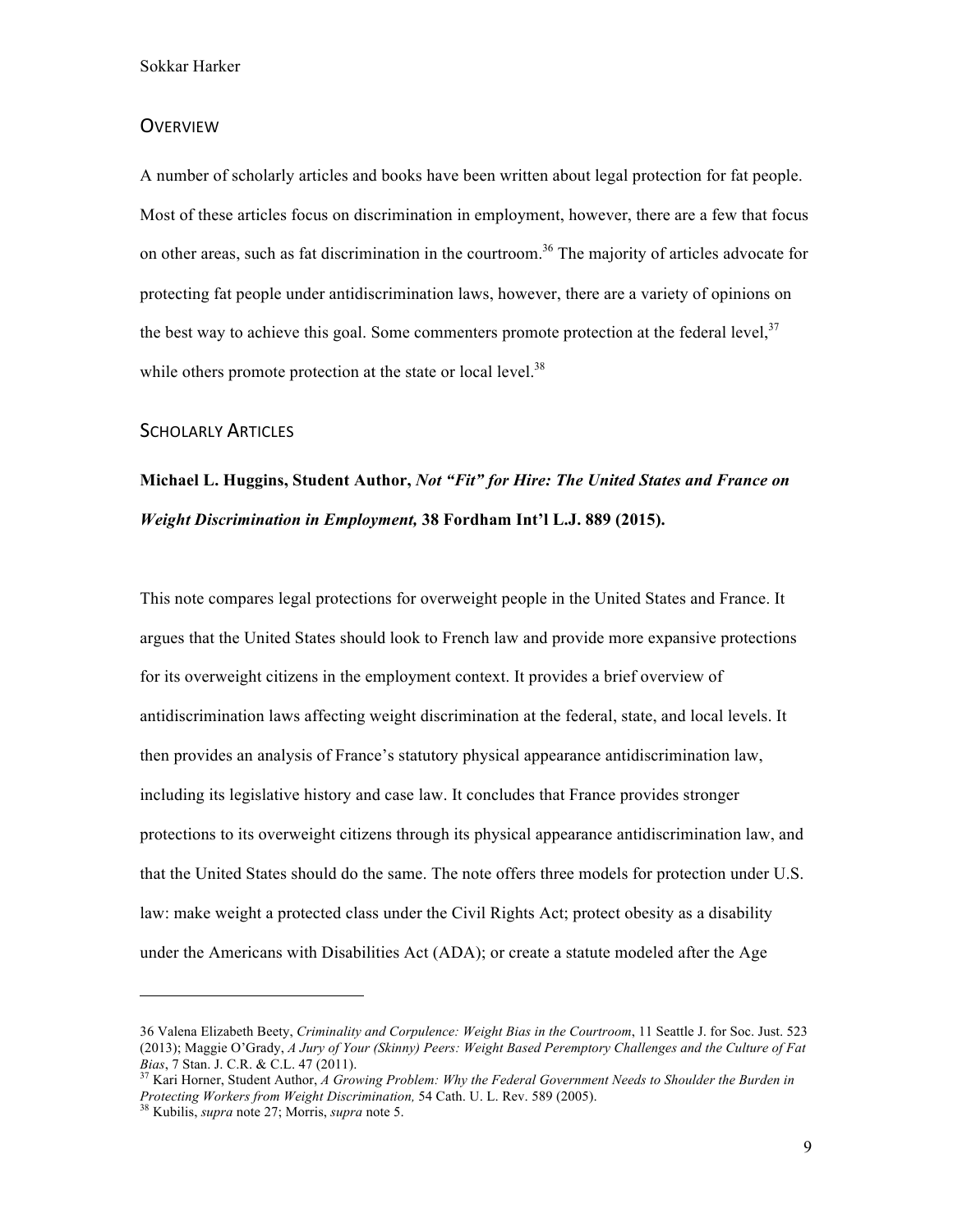Discrimination in Employment Act, in which weight is specifically protected in the employment context.

### **Valena Elizabeth Beety,** *Criminality and Corpulence: Weight Bias in the Courtroom,* **11 Seattle J. for Soc. Just. 523 (2013).**

This article examines how the perception of fat people affects outcomes in the criminal justice system. It discusses cases in which the fatness of both defendants, and victims became an issue, and fat people were perceived as more guilty, more victimized, and less believable. It also discusses bias against fat prospective jurors and argues that sometimes striking jurors because of their fatness is a shield for striking jurors based on race and gender. It recommends jury instructions that address fat bias, possibly extending *Batson* to fat discrimination in jury selection, and increasing awareness of fat bias against defendants.

### **Dargan Ware, Student Author***, Against the Weight of Authority: Can Courts Solve the Problem Ware of Size Discrimination?***, 64 Ala. L. Rev. 1175 (2013).**

This note analyzes weight discrimination under the Equal Protection jurisprudence. It examines the concepts of immutability and history of discrimination and argues that although there is debate as to whether weight is an immutable characteristic, weight discrimination can properly be subject to intermediate or strict scrutiny under the Equal Protection Clauses. It also argues that in most weight discrimination cases, fat people may be adequately protected under rational basis scrutiny because in most cases, there is no rational basis for the discrimination. The note then applies rational basis scrutiny in three different state action contexts: education, the family courts, and jury selection. After discussing weight discrimination and state action, it turns discrimination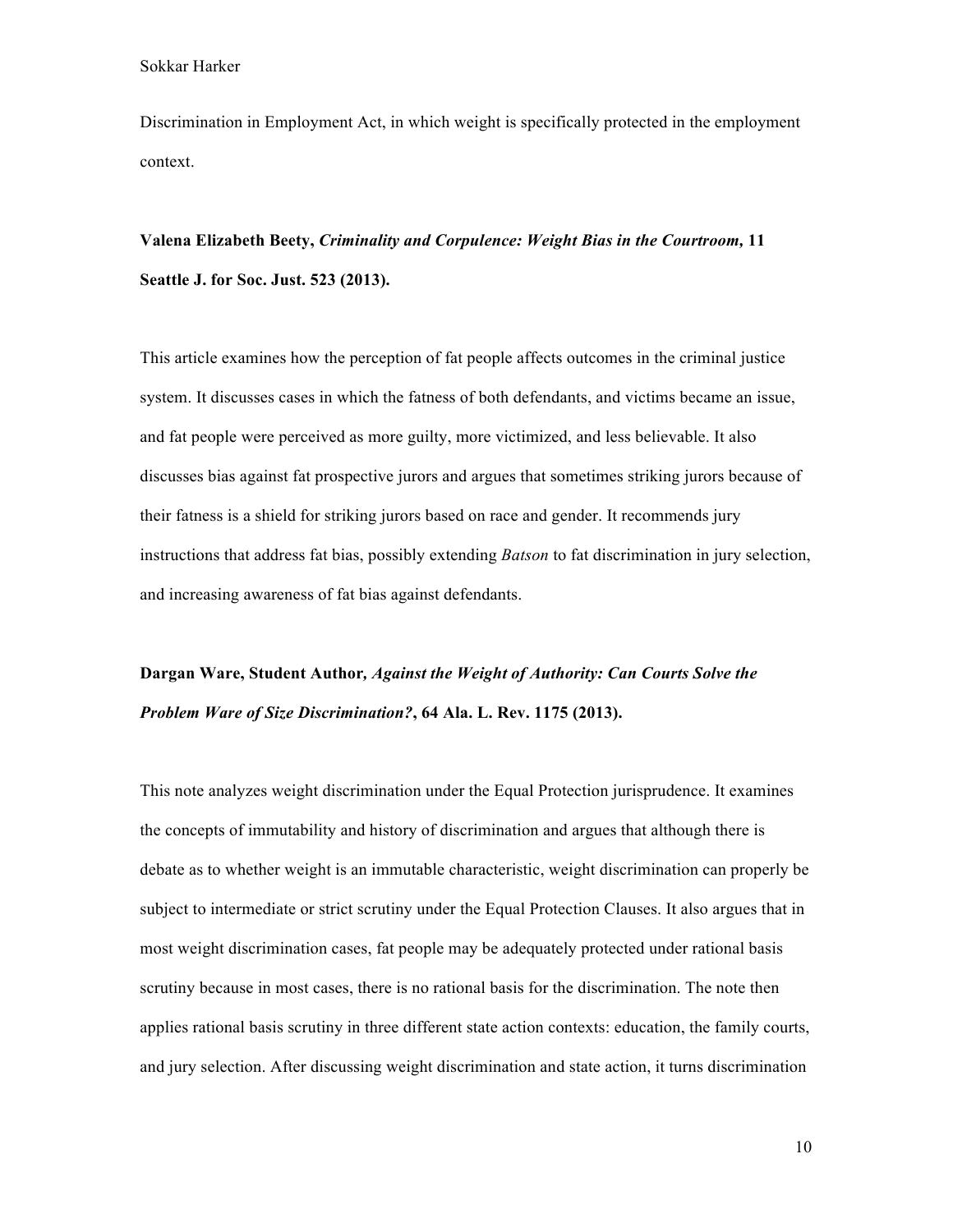in the private sector and examines a number of different solutions, including state and local legislation, legislation based on appearance based discrimination, and the ADA.

# **Maggie O'Grady,** *A Jury of Your (Skinny) Peers: Weight Based Peremptory Challenges and the Culture of Fat Bias,* **7 Stan. J. C.R. & C.L. 47 (2011).**

This article argues that weight-based peremptory challenges are undesirable because they are state-based anti-fat bias. It argues that weight-based peremptory challenges disproportionately affect protected groups and can be used as pretext for racial, ethnic, or gender discrimination. It also argues that the challenges arbitrarily strike otherwise qualified jurors, hinder the effectiveness of the jury system, and are contrary to the idea of a representative jury. It concludes that all peremptory challenges should be abolished. It includes extensive discussion of instances in which weight has been used as a reason for a peremptory challenge.

**Teri Morris, Student Author,** *Civil Rights/Employment Law—States Carry Weight Of Employment Discrimination Protection: Resolving The Growing Problem Of Weight Bias In The Workplace,* **W. New Eng. L. Rev. 172, 189 (2010).**

This comment focuses on Massachusetts' proposed legislation that would make it unlawful for employers to discriminate on the basis of weight. It discusses the negative impact of weight discrimination on employees and argues that the proposed legislation is necessary to ensure equal employment opportunities in Massachusetts. It discusses the inadequacies of federal antidiscrimination law and examines cases under other state and local laws that explicitly protect employees from weight discrimination. It concludes that Massachusetts should look to Michigan's Elliott-Larsen Act as a model for legislation preventing discrimination on the basis of weight.

11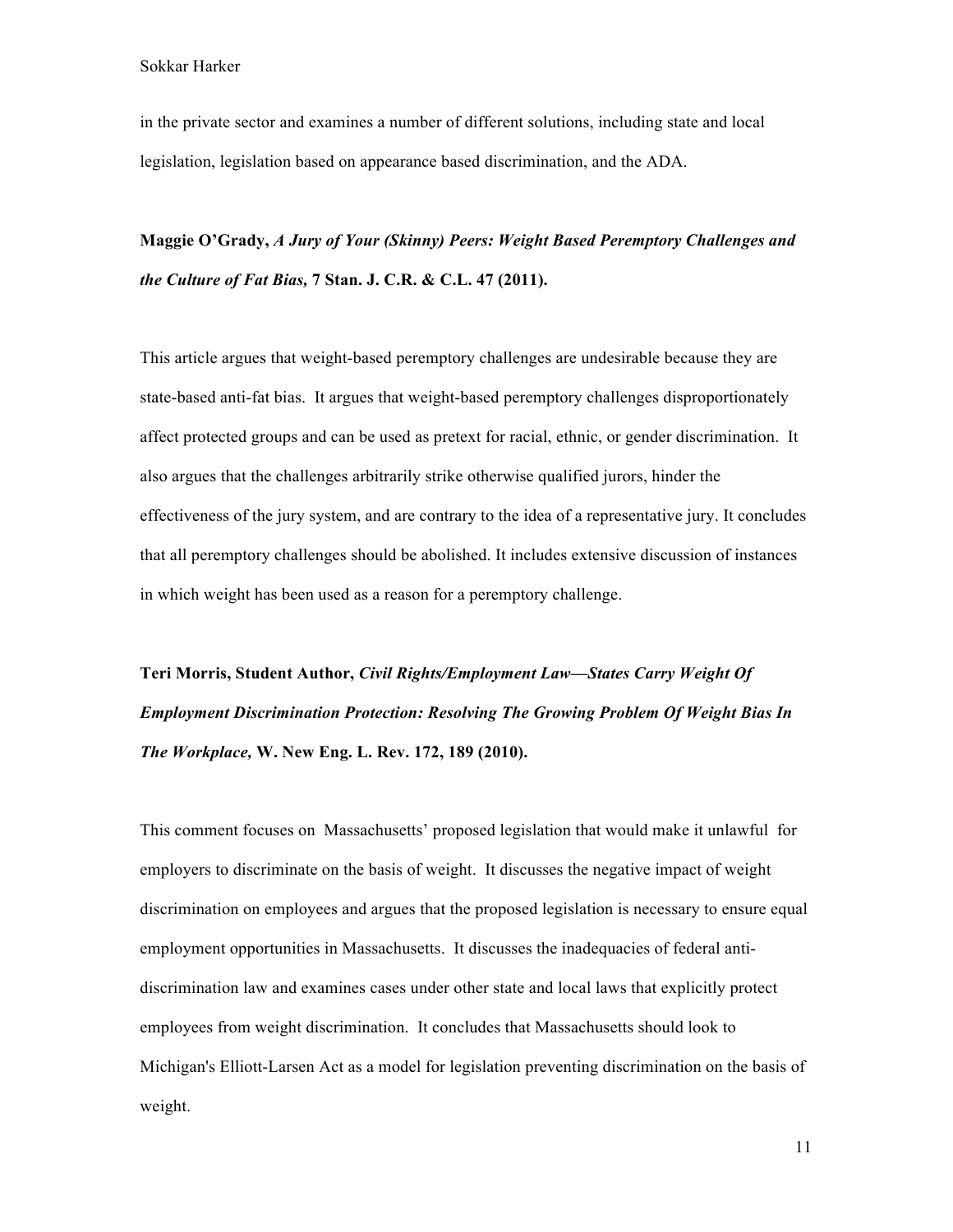**Michelle Stover, Student Author,** *"These Scales Tell Us That There Is Something Wrong with You": How Fat Students Are Systematically Denied Access to Fair and Equal Education and What We Can Do to Stop This,* **83 S. Cal. L. Rev. 933 (2010).**

This note examines fat discrimination in an education context. First, it describes the different types of discrimination fat students face, such as bullying, unattainable physical education requirements, and accessibility issues. It argues that these types of discrimination interfere with student education. It then analyzes the remedies fat students have under disability laws, in particular, the ADA, the RHA, and IDEA. It concludes that the ADA and the RHA are inadequate in addressing discrimination against fat students because many students would not qualify as disabled. It also concludes that IDEA is inadequate because it requires that students become "emotionally disturbed" before being afforded protection and because the remedies provided by IDEA may be isolating to the student. The note then argues that legislators should specifically include fat as a protected category under antidiscrimination laws, and that school districts should implement policies and procedures that raise awareness of fat discrimination.

### **Courtney N. Kubilis, Student Author,** *"Weighting" for Protection in Massachusetts: The Myth of Equal Opportunity in Employment,* **42 Suffolk U. L. Rev. 211 (2008).**

This note examines a Massachusetts bill that proposes to add weight and height to its antidiscrimination law. It discusses the history of the proposed legislation as well as the history of Massachusetts' antidiscrimination law in general. It notes that opponents of the proposed legislation and opponents of the 1946 Massachusetts Fair Employment Practices Act both argued that increased protections for employees would lead to increased litigation, increased costs to employers, and would deter business investment. The article also examines weight-based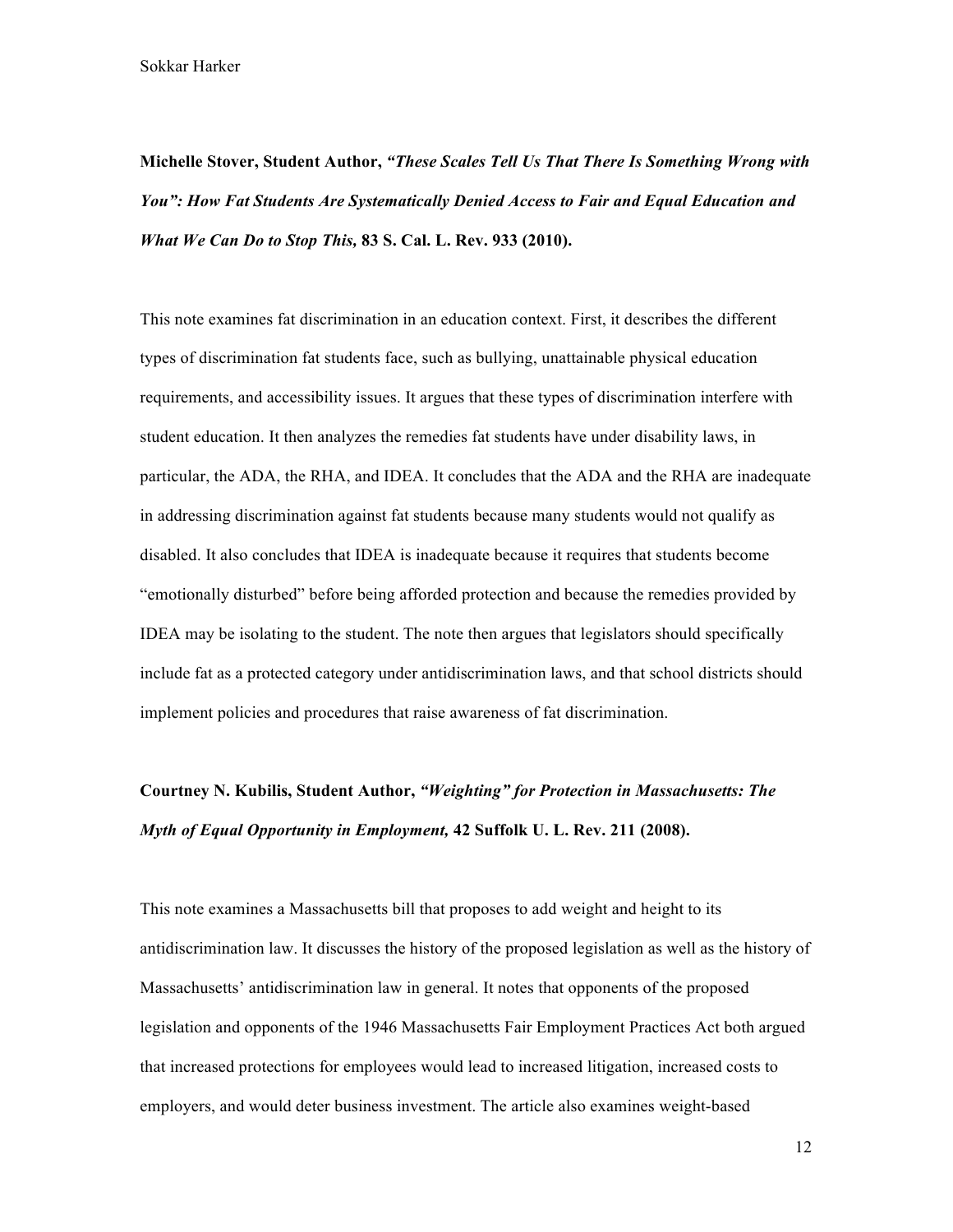discrimination cases that were brought under the Massachusetts handicap discrimination laws and reanalyzes them under the proposed legislation. It concludes that the proposed law would not lead to meritless litigation, nor would it deter business investment, and suggests that proponents of the bill adopt tactics used by previous civil rights proponents in Massachusetts and in other jurisdictions.

# **Lucy Wang, Student Author,** *Weight Discrimination: A One Size Fits All Remedy***, 118 Yale L.J. 1900 (2008).**

This note argues that weight discrimination is distinct from other forms of discrimination and that fat rights advocates should shift their focus from discrimination in employment to discrimination in health care. It examines case law involving disability discrimination, race discrimination, sex discrimination, and appearance discrimination claims, and concludes that the analysis found in these types of cases is inadequate for addressing the unique challenges of weight discrimination. It then presents alternative remedies for weight discrimination that focus on expanded health insurance coverage.

**Kari Horner, Student Author,** *A Growing Problem: Why the Federal Government Needs to Shoulder the Burden in Protecting Workers from Weight Discrimination***, 54 Cath. U. L. Rev. 589 (2005).**

This comment examines the protection for fat persons under federal and state disability laws and compares it to the protection for fat persons under state and local laws that specifically address weight discrimination. It provides extensive discussion of Michigan, Santa Cruz, and San Francisco weight discrimination laws. It concludes that disability law offers inconsistent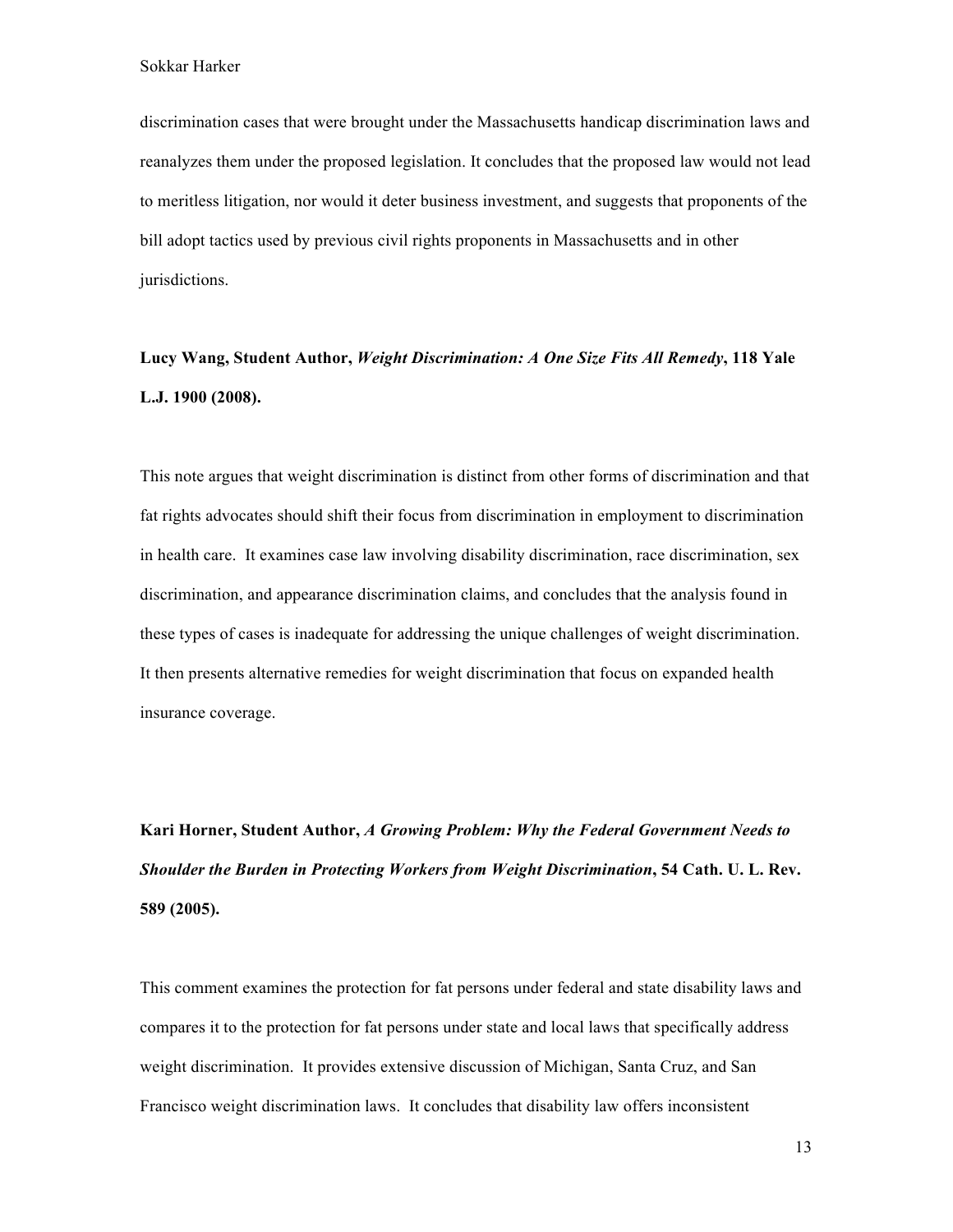protection to fat persons and advocates for a national law specifically prohibiting weight-based discrimination. Using current state and local weight discrimination laws, it offers recommendations for such a national law.

**Jessica Meyer, Student Author,** *Obesity Harassment in School: Simply "Teasing" Our Way to Unfettered Obesity Discrimination and Stripping Away the Right to Education,* **23 Law & Ineq. 429 (2005).**

This article argues for protecting obese students from bullying. It examines protection for obese students under the ADA, RHA, and IDEA and argues that these existing disability discrimination statutes do not give enough protection because many students may not qualify as disabled. It argues that lawmakers should use three different sources to create a legal framework for protecting obese students: Title IX, Michigan's weight discrimination law, and the Equal Protection Clause. It then offers two solutions for protection: explicitly including obesity as a protected category in IDEA; and enacting legislation that forbids bullying on the basis of obesity and punishes teachers and administrators who know about bullying and do not take action against it.

# **Elizabeth Kristen, Student Author,** *Addressing the Problem of Weight Discrimination in Employment,* **90 Calif. L. Rev. 57 (2002).**

This comment discusses remedies for fat discrimination in employment and uses the principles of self-determination, equality, and fairness to argue for legal protection of fat persons. Existing protections for fat persons are discussed, including protections under disability laws, disparate impact under race or sex discrimination laws, and state and local ordinances that explicitly address fat discrimination. Particular attention is given to federal disability laws; the state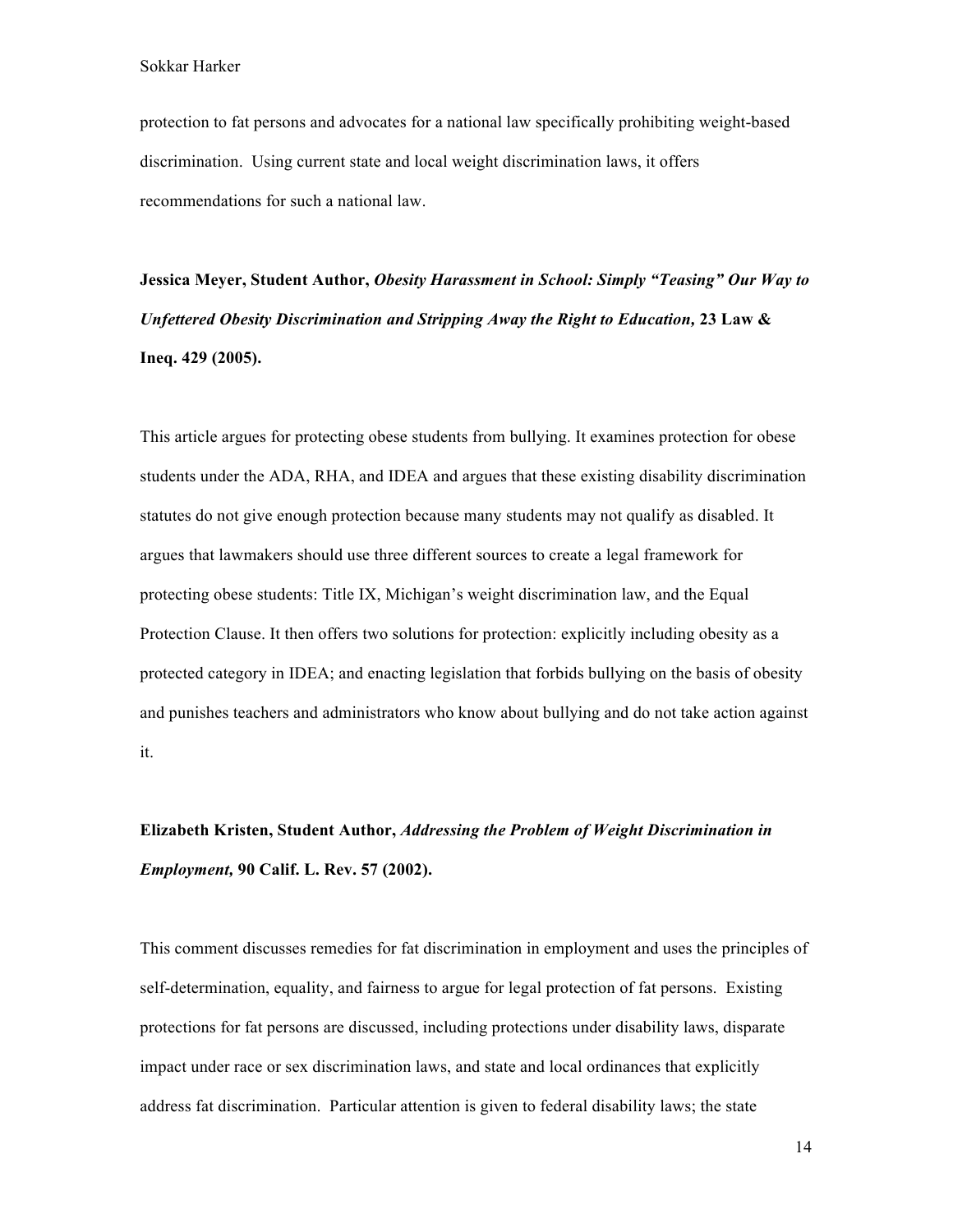disability laws of California, New York, and New Jersey; and the weight discrimination laws in Michigan, San Francisco, and Santa Cruz. The comment concludes that fat persons are best protected under state and local laws and advocates for more weight discrimination protections at the local level.

# **Elizabeth E. Theran,** *Free to be Arbitrary and… Capricious: Weight Based Discrimination and the Logic of American Antidiscrimination Law***, 11 Cornell J.L. & Pub. Pol'y 113 (2001).**

Using weight discrimination as an illustration, this article argues that current antidiscrimination laws do not correspond to the psychology of stereotyping, prejudice, and bias. As such, they fail to address many discriminatory practices and fail to protect many Americans from unfair, arbitrary, and capricious behavior. Combining an extensive discussion of psychological research with an analysis of weight discrimination under the current antidiscrimination laws, it argues that the current legal framework focuses on blaming individuals, where it should focus on providing remedies in an inherently biased society. It concludes that antidiscrimination laws should protect groups where there has been proof of systematic discrimination.

#### BOOKS/BOOK CHAPTERS

**Sondra Solovay & Dylan Vade,** *No Apology: Shared Struggles in Fat and Transgender Law,* **in** *The Fat Studies Reader* **176 (Ester Rothblum & Sondra Solovay eds., NYU Press 2009).**

This book chapter outlines the legal struggles shared by fat persons and transgendered persons. It argues that both fat and transgendered persons are expected to reinforce fat phobic and transgender phobic body norms in order to access their civil rights. It gives examples of cases in which fat and transgendered people are asked by the legal system to apologize or explain why

15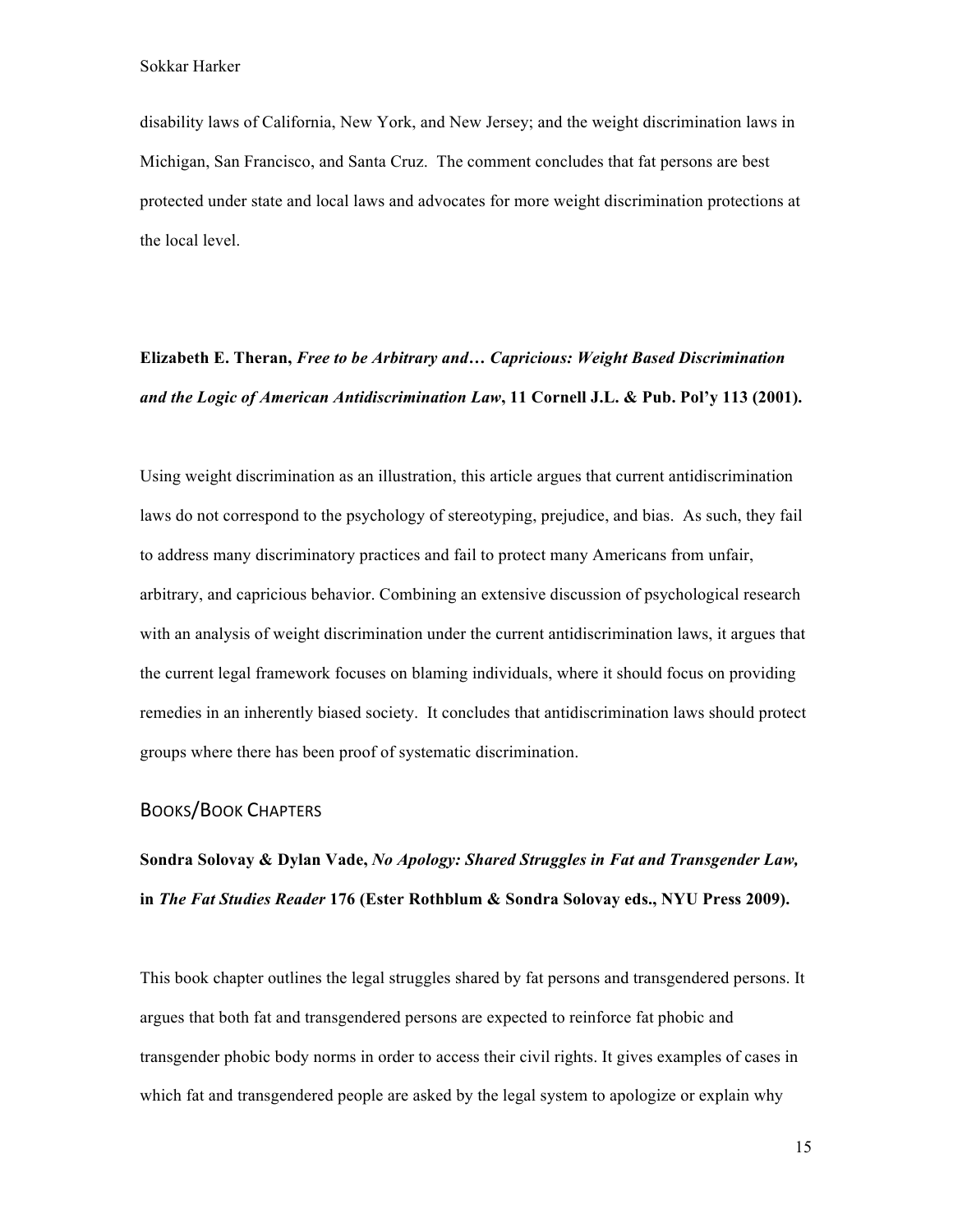$\overline{a}$ 

their bodies do not fit into size or gender norms. It outlines legal strategies for both fat and transgendered persons, and calls for legal protections that acknowledge difference in size and gender.

#### **Anna Kirkland,** *Fat Rights: Dilemmas of Difference and Personhood* **(NYU Press 2008).**

Using fat discrimination as a case study, Kirkland presents a framework for deconstructing and discussing antidiscrimination laws. Instead of focusing on whether or not "fatness" should qualify as a protected category, she focuses on "explaining what we do when we make choices about difference" and "evaluating and anticipating, what those choices, as they are expressed in the law, are likely to mean for persons."<sup>39</sup> Kirkland provides what she terms "logics of personhood" to deconstruct how we talk and reason about difference. The author's six logics of personhood are functional individualism, embedded personhood, blame-shifting, diversity, actuarial personhood, and managerial individualism. Each one of the "logics of personhood" illuminates a particular presumption underlying our antidiscrimination laws. Although Kirkland focuses specifically on fat discrimination, she offers a novel approach to understanding antidiscrimination laws in our society.

# **Kelly D. Brownell, Rebecca M. Puhl, Marlene B. Schwartz & Leslie Rudd,** *Weight Bias: Nature, Consequences and Remedies* **(The Guilford Press 2005).**

This edited collection is divided into four parts: the nature and extent of weight bias; the origins and measurement of weight bias; consequences of weight bias; and remedies for weight bias. The articles within each part cover a variety of perspectives, including psychological, sociological,

<sup>39</sup> Anna Kirkland, *Fat Rights: Dilemmas of Difference and Personhood* 4 (NYU Press 2008).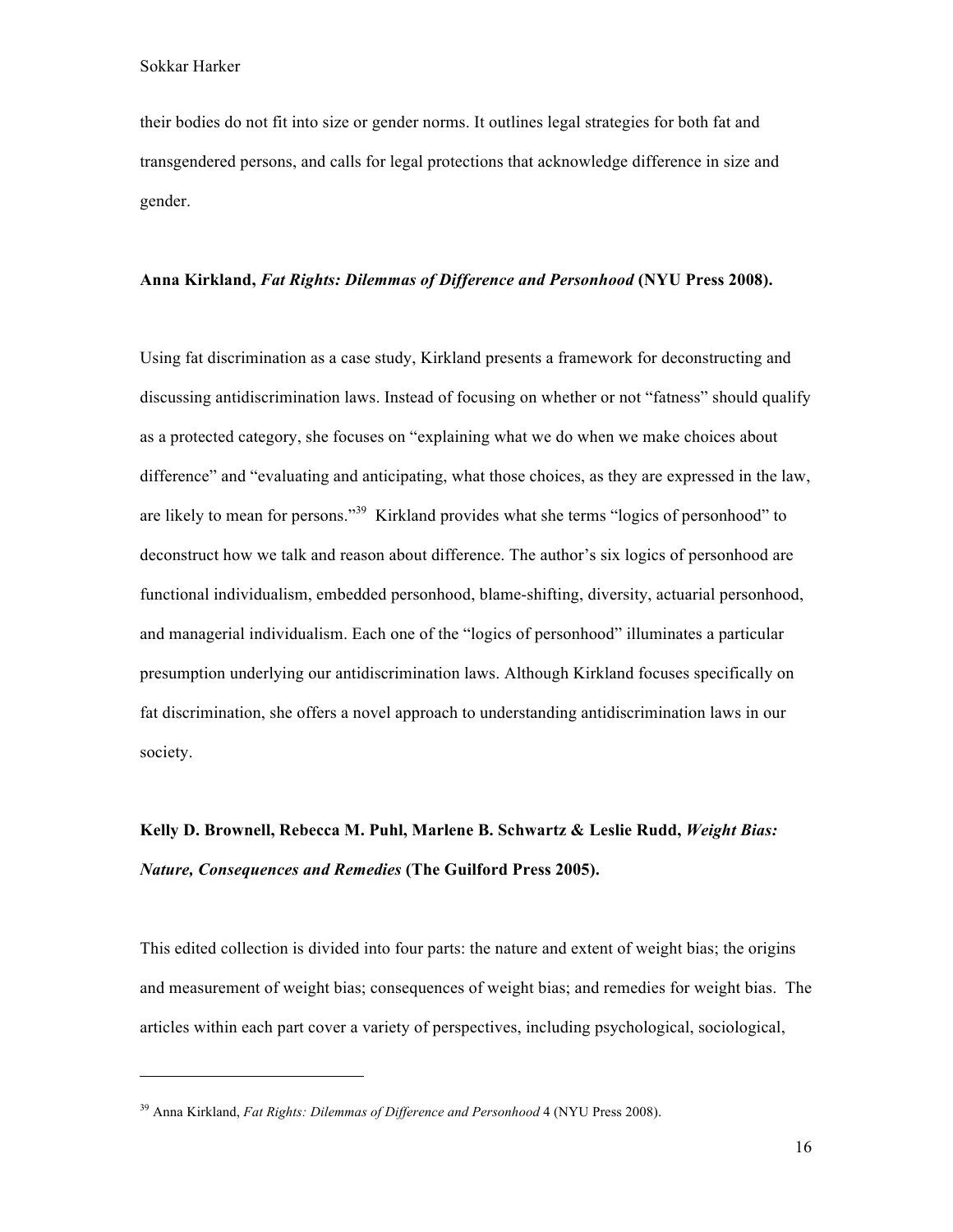political, and legal. They discuss weight bias in employment, in health care settings, in childhood, within families, and in the media. The collection also includes articles discussing legal theories and legal remedies, as well as legal advocacy related to weight bias.

### **Sondra Solovay,** *Tipping the Scales of Justice: Fighting Weight Based Discrimination* **(Prometheus Books 2001).**

This title provides a general overview of weight-based discrimination in a variety of contexts and discusses the legal implications for each one. It calls for more legal protection for fat persons in all contexts and provides recommendations for policy-based and legislative action. It also covers weight-based discrimination in education, child custody, employment, jury selection, healthcare, and commitment cases. Chapters discussing weight-based discrimination as disability discrimination and sex discrimination are also included, and are further discussed in later sections of this bibliography. Appendices include resources for advocacy as well as selected weight discrimination laws.

### VII. FAT DISCRIMINATION AS DISABILITY DISCRIMINATION

#### **O**VERVIEW

For nearly three decades, courts, scholars, and commentators have grappled with the question of whether fatness can be considered a disability under disability discrimination laws. Fat discrimination as disability discrimination first gained acceptance in 1985, after the New York Court of Appeals found that a plaintiff was disabled under New York State disability law in *State*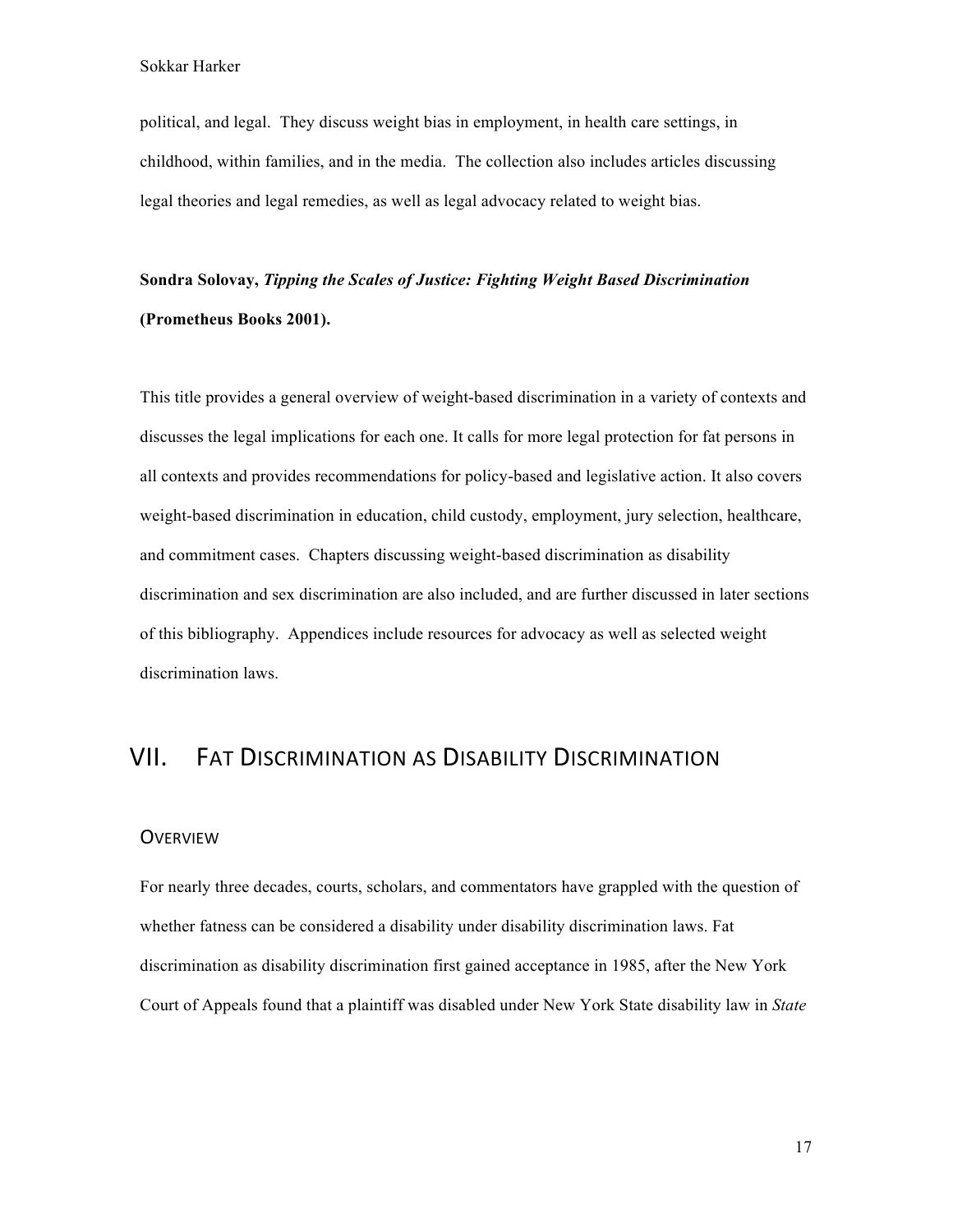*Division of Human Rights on Complaint of Catherine McDermott v. Xerox Corp.*<sup>40</sup> In that case, the Xerox Corporation refused to hire complainant Catherine McDermott as a computer programmer because she was "obese," and therefore not medically acceptable. She filed a complaint with the State Division of Human Rights, and the Commissioner sustained the complaint. Thereafter, the Board of Appeals reversed the Commissioner's decision, finding that "being obese without proof of any impairment" was not covered as a disability under the statute.<sup>41</sup> The Appellate Division disagreed with the Board of Appeals, finding that obesity itself could constitute an impairment under the statute. The Court of Appeals agreed, stating "[w]e have found nothing in the statute or its legislative history indicating a legislative intent to permit employers to refuse to hire persons who are able to do the job simply because they have a possibly treatable condition of excessive weight."<sup>42</sup>

In the federal courts, fat discrimination as disability discrimination gained prominence after the 1993 First Circuit decision in *Cook v. State of R.I., Dep't of Mental Health, Retardation, & Hospitals.*<sup>43</sup> In 1988, Bonnie Cook, a 329 pound woman, applied for an attendant position at MHRH, a Rhode Island state residential center for disabled persons. She had worked for the same facility for over five years and she had voluntarily left with a satisfactory record. At the time of her reapplication, a pre-hire physical found her to be morbidly obese, but found no physical limitations on her ability to do the job.<sup>44</sup> The facility denied her the position based on her weight, claiming that her weight would limit her ability to assist the residents during an emergency evacuation.<sup>45</sup> Cook sued in the Rhode Island District Court under Section 504 of thethe RHA. A jury found in favor of Plaintiff Cook and awarded her \$100,000 in compensatory

<sup>&</sup>lt;sup>40</sup> State Div. Of Human Rights v. Xerox Corp., 65 N.Y. 2d 213 (1985).<br><sup>41</sup> Id.<br><sup>42</sup> Id. at 699.<br><sup>43</sup> Cook v. State of R.I., Dep't of Mental Health, Retardation & Hospitals, 10 F.3d 17 (1st Cir. 1993).<br><sup>44</sup> Brief for Appe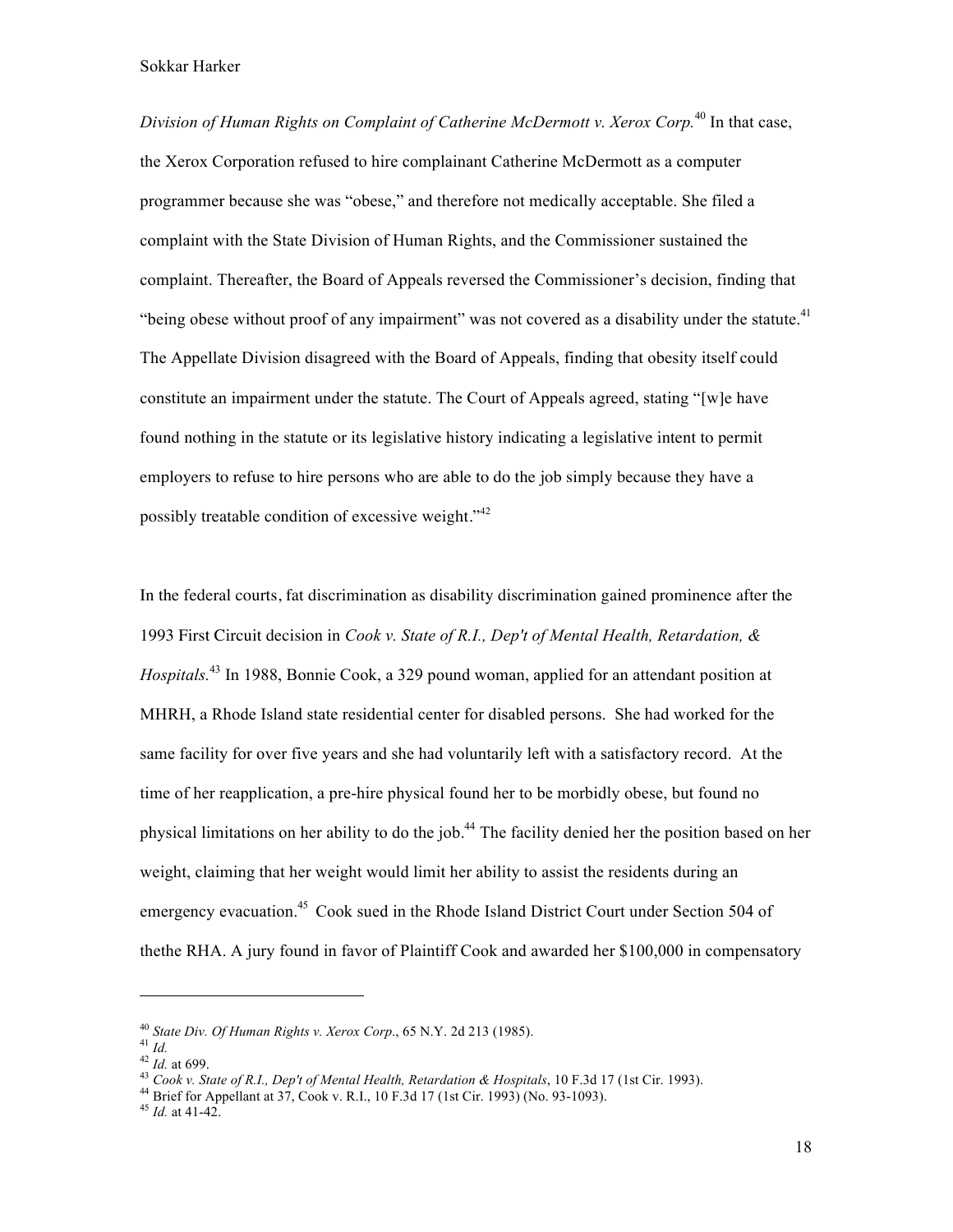damages. MHRH filed for a judgment notwithstanding the verdict, which the court denied. The Federal Appeals Court First Circuit affirmed, finding that obesity could be considered a disability under the Rehabilitation Act, stating:

In a society that all too often confuses "slim" with "beautiful" or "good," morbid obesity can present formidable barriers to employment. Where, as here, the barriers transgress federal law, those who erect and seek to preserve them must suffer the consequences.<sup>46</sup>

Since the *Xerox* and *Cook* cases, several fat discrimination plaintiffs have sued under federal or state disability discrimination laws, however, only two percent of employment discrimination cases make it to trial and are resolved in favor of the plaintiff.  $47$  In the past three decades, a body of legal literature discussing fat discrimination as disability discrimination has come into existence. Much of the literature focuses on federal disability discrimination laws. A number of articles were published shortly after the *Cook* decision and focus on its impact on future federal litigation.<sup>48</sup> Another wave of articles were published after the passage of the Americans with Disabilities Act Amendments Act of 2008 (ADAAA), and focus on the impact of the ADAAA on fat discrimination litigation.<sup>49</sup> There are also a number of articles about fat discrimination under state laws, such as Washington State's disability discrimination laws and California's

<sup>46</sup> *Cook v. Rhode Island*, 10 F.3d 17, 28 (1st Cir. 1993). <sup>47</sup> Laura Beth Nielsen, Robert L. Nelson & Ryon Lancaster, *Individual Justice or Collective Legal Mobilization? Employment Discrimination Litigation in the Post Civil Rights United States*, 7 J. of Empirical Legal Studies 175, 184-187.<br><sup>48</sup> William C. Taussig, Student Author, *Weighing in Against Obesity Discrimination: Cook v. Rhode Island,* 

*Department of Mental Health, Retardation and Hospitals and the Recognition of Obesity as a Disability Under the Rehabilitation Act and the Americans with Disabilities Act*, 35 B.C. L. Rev. 927 (1994); Steven M. Ziolkowski, Student Author, *The Status of Weight-Based Employment Discrimination Under the Americans with Disabilities Act After Cook v. Rhode Island Department of Mental Health, Retardation, and Hospitals*, 74 B.U. L. Rev. 667 (1994); Jay R. Byers, Student Author, *Cook. v. Rhode Island: It's Not Over Until the Morbidly Obese Woman Works*, 20 J. Corp. L. 389 (1995); Carolyn M. Mcdermott, Student Author, *Should Employers be Allowed to Weigh Obesity in their Employment Decisions? Cook v. Rhode Island, Department of Mental Health, Retardation and Hospitals*, 44 U. Kan. L. Rev. 199 (1995).

<sup>49</sup> Jane B. Korn, *Too Fat*, 17 Va. J. Soc. Pol'y & L. 209 (2009); Abigail Kozel, Student Author, *Large And In Charge Of Their Employment Discrimination Destiny: Whether Obese Americans Now Qualify As Disabled Under The Americans With Disability Act Amendments Act Of 2008*, 31 Hamline J. Pub L. & Pol'y 273 (2009).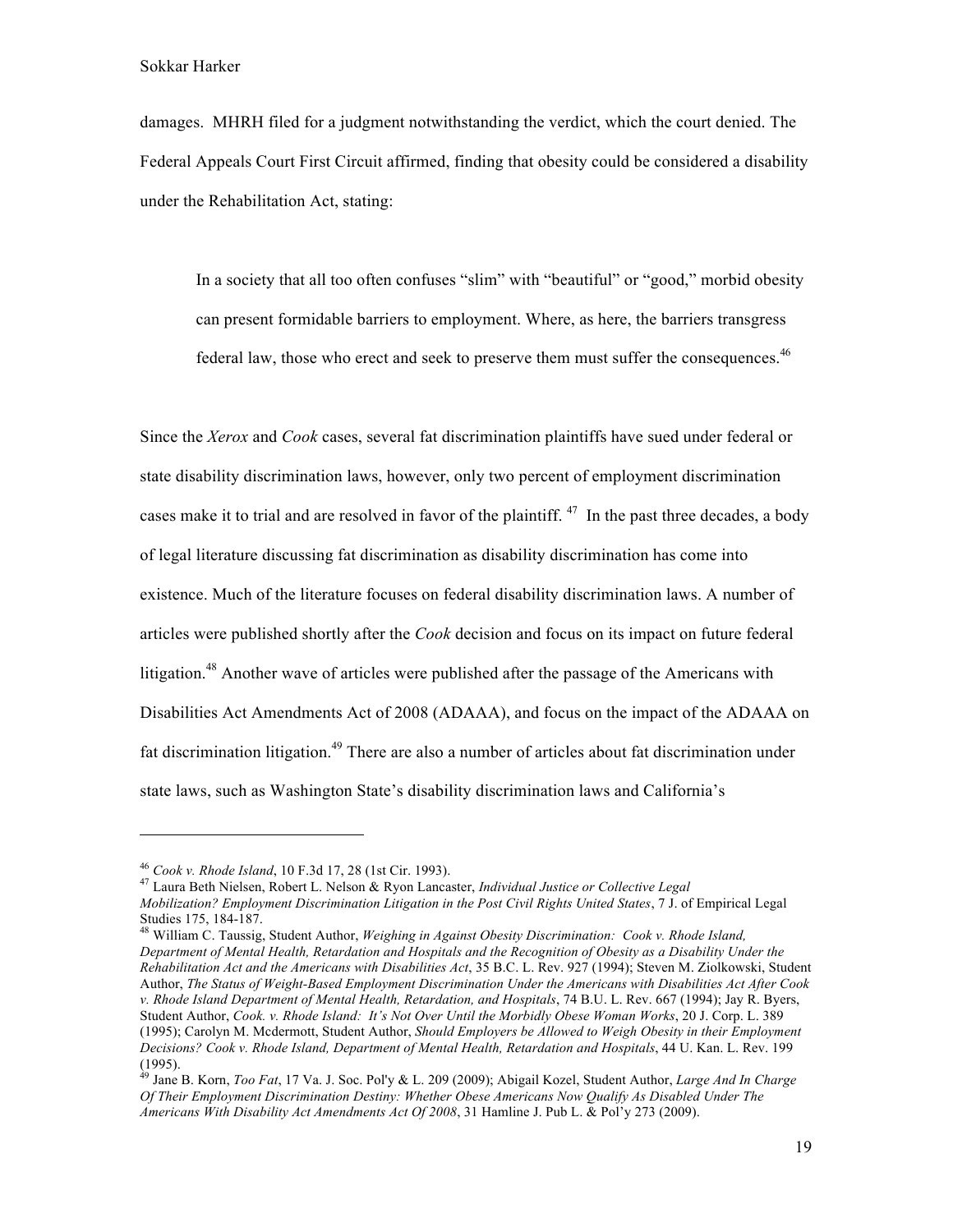antidiscrimination laws.<sup>50</sup> Most of the literature focuses on employment discrimination generally, although some articles choose specific aspects of employment, such as workplace wellness programs.<sup>51</sup> A majority of the articles argue for protection of fat people, but a few, especially those claiming to come from a medical or public health perspective, do not.<sup>52</sup>

#### **SCHOLARLY ARTICLES**

 $\overline{a}$ 

**Jennifer Vallor, Student Author,** *Gut Check: Why Obesity is Not a Disability Under Tennessee Law and How the Legislature Can Address the Obesity Epidemic,* **9 Tenn. J.L. & Pol'y 265 (2013).**

This note looks at obesity as a disability under the Tennessee antidiscrimination laws and argues that obesity should not qualify as a disability. It first examines the definition of disability under federal and Tennessee laws. The note then considers medical definitions of obesity and federal disability cases in which obesity has been considered a disability. It also looks at obesity and a disability under other state laws, including Washington State, Pennsylvania, New York, and New Jersey. The note then goes on to argue that obesity should not quality as a disability under Tennessee law because it is a mutable condition, and because it does not further the legislative intent of the statute. Finally, the note proposes that the legislature should explicitly excluded obesity from the Tennessee antidiscrimination laws and should pass laws that promote nutrition and physical activity.

<sup>50</sup> Scott Petersen, Student Author*, Discrimination Against Overweight Persons: Can Society Still Get Away with it?*, 30 Gonz. L. Rev. 105 (1994); Kimberly B. Dunsworth, Student Author, *Cassista v. Community Foods, Inc.: Drawing the* 

*Line at Obesity?,* 24 Golden Gate U. L. Rev. 523 (1994).<br><sup>51</sup> Steven C. Sizemore, Student Author, *A Fatter Butt Equals a Skinnier Wallet: Why Workplace Wellness Programs*<br>*Discriminate Against the Obese and Violate Feder* 

<sup>&</sup>lt;sup>52</sup> Adam R. Pulver, Student Author, An Imperfect Fit: Obesity, Public Health, and Disability Anti-discrimination Law, 41 Colum. J.L. & Soc. Probs. 365 (2008); Kate S. Arduini, Student Author, *Why the Americans with Disabilities Act Amendments is Destined to Fail: Lack of Protection for the "Truly" Disabled, Impracticability of Employer Compliance and the Negative Impact it Will Have on Our Already Struggling Economy*, 2 Drexel L. Rev. 161 (2009).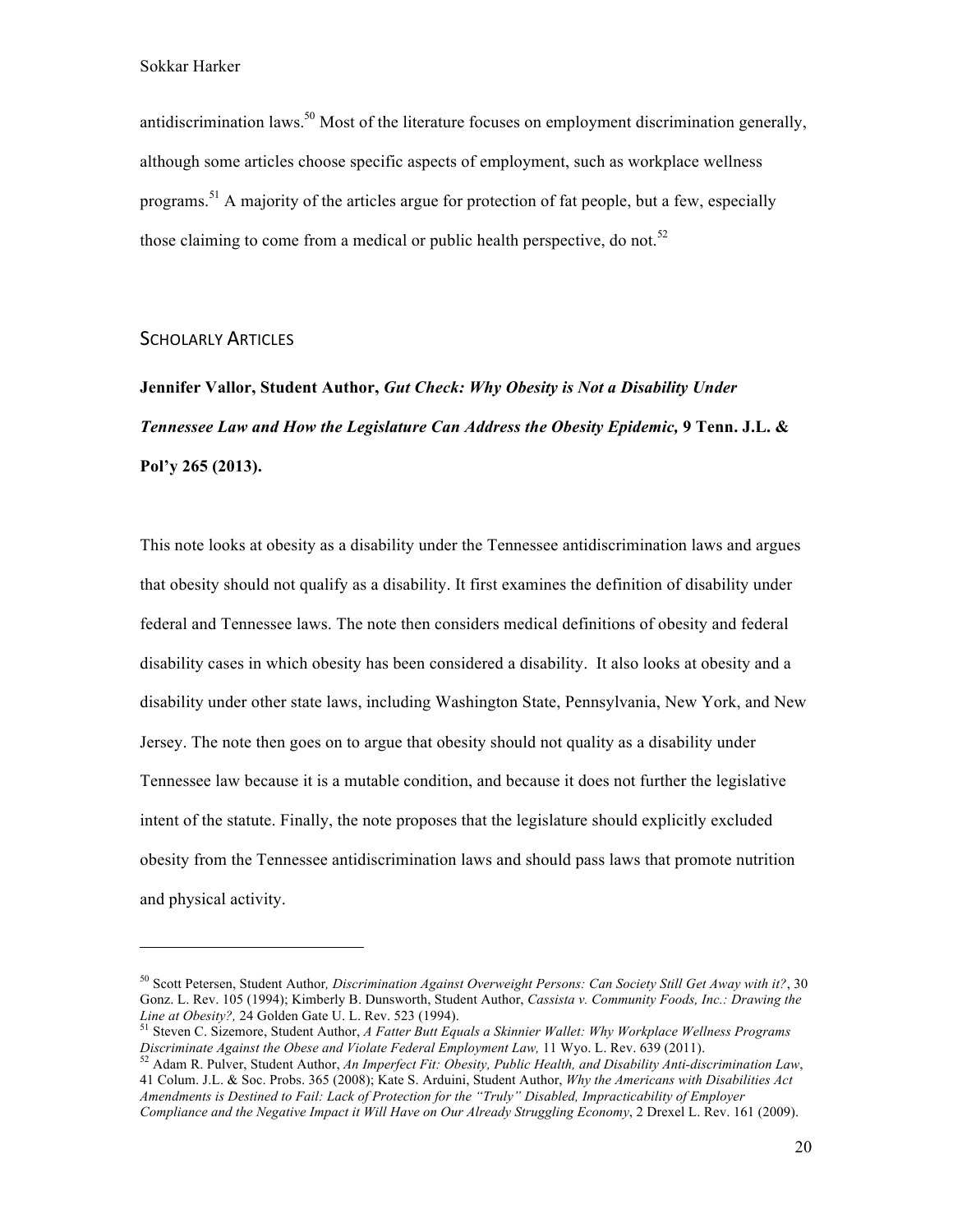**Lauren E. Jones, Student Author,** *The Framing of Fat: Narratives of Health and Disability in Fat Discrimination Litigation,* **87 N.Y.U. L. Rev. 1996 (2012).**

This note argues that the fat rights movement's focus on healthy fat bodies undermines its overarching goal of achieving justice for all bodies, regardless of health. It includes an extensive discussion of disability and disability rights, and of fatness as a disability. It analyzes cases in which the plaintiff claimed fatness as a disability, and a case in which the plaintiff argued that her fatness was not disabling, and concludes that both approaches are harmful to the fat rights movement and the disability rights movement. It explains that legal strategies focusing on the healthiness of the fat plaintiff risk excluding other fat people from legal protection. On the other hand, it explains that legal strategies arguing that the fat plaintiff is disabled risks coopting the work of the disability rights movement and possibly makes it more difficult for other disabled persons to get legal relief. Finally, it argues for statutes that explicitly protect fat persons as the best option for protecting fat workers from discrimination.

**M. Neil Browne, Virginia Morrison, Barbara Keeley & Mark Gromko,** *Obesity as a Protected Category: The Complexity of Personal Responsibility for Physical Attributes***, 14 Mich. St. U. J. Med. & L. 1 (2010)**

Co-authored by a professor of economics, an attorney, a nursing instructor, and a professor of biology, this article argues that because personal responsibility is a significant factor in obesity, it should not be protected by disability discrimination laws.The article describes how obesity has been treated under federal and state disability discrimination laws and argues that because obesity is a voluntary and mutable condition, courts should not extend protection to it. It also argues that obese persons cost their employers a significant amount in health care costs. The article then

21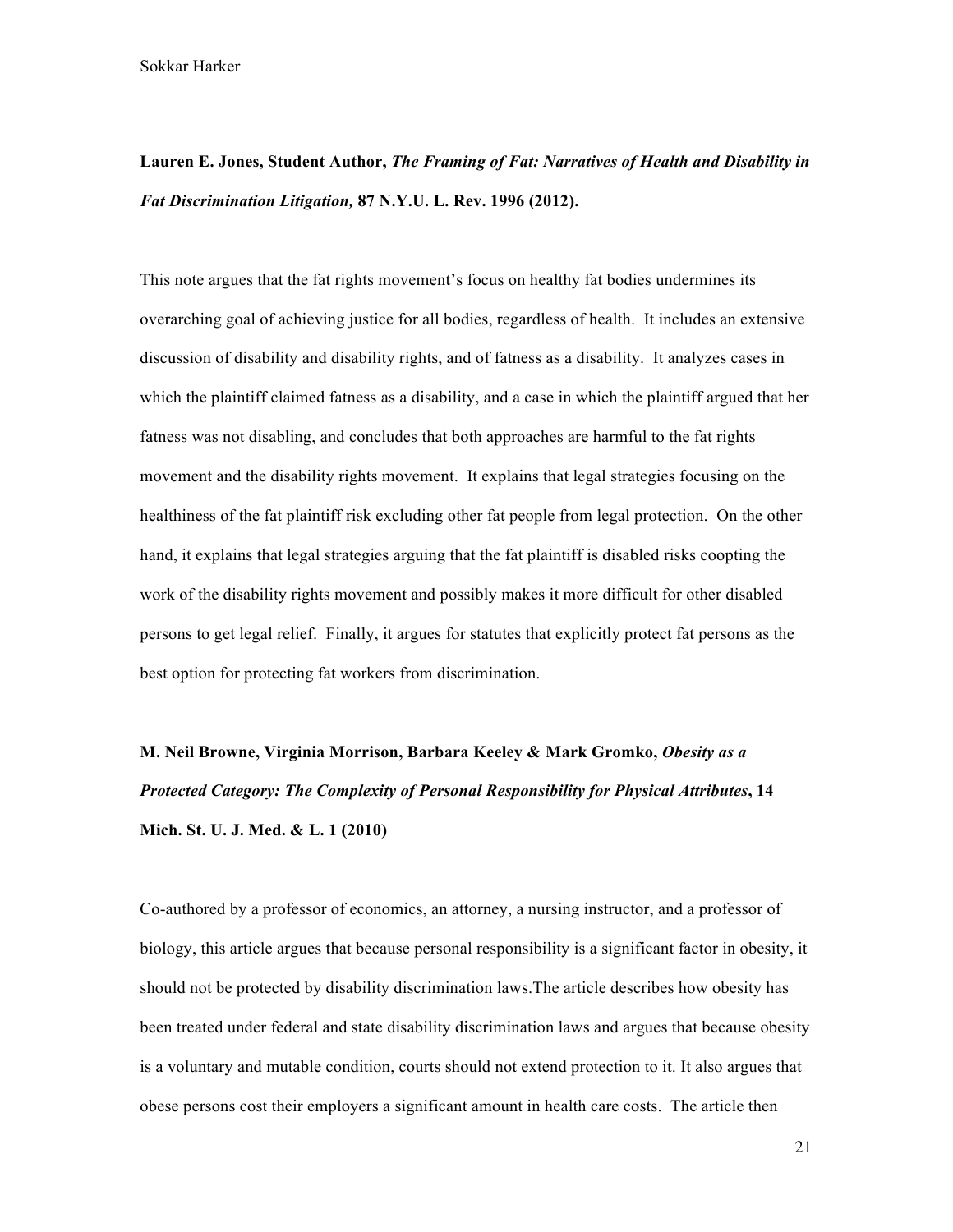looks at the legislative history of the ADA and the RHA and argues that the legislature did not intend for obesity to be a covered condition. It concludes that extending protection to obese individuals would be at odds with the purpose of disability discrimination laws, and that a better response to obesity would be to create laws that promote healthier food choices.

**Shannon Liu, Student Author,** *Obesity as an Impairment for Employment Discrimination Purposes Under the Americans with Disabilities Act Amendments Act of 2008,* **20 B.U. Pub. Int. L.J. 141 (2010)**

This note compares the ADA)of 1990 and the ADAAA of 2008, focusing on whether obesity can be considered a disability under the statutes. It gives an overview of the ADA and the ADAAA, examining both the statutory language and leading case law defining "disability" and "impairment" under both statutes. It also discusses EEOC guidelines under the ADA. The note argues that the ADAA broadens the scope of covered individuals by changing the definition of "impairment." And then examines obesity-as-disability cases under both the ADA and the ADAAA. Finally, it concludes that the ADAAA will ultimately expand disability protections for obese plaintiffs, but will decrease the amount of litigation because of its clearer standards. It also offers suggestions for newer EEOC guidelines under the ADAAA.

**Steven C. Sizemore, Student Author,** *A Fatter Butt Equals a Skinnier Wallet: Why Workplace Wellness Programs Discriminate Against the Obese and Violate Federal Employment Law,* **11 Wyo. L. Rev. 639 (2010).**

This comment examines workplace wellness programs and discusses their validity under the ADA and the Genetic Information Nondiscrimination Act (GINA). It gives an overview of typical workplace wellness programs and their impact on obese employees. It then analyzes cases of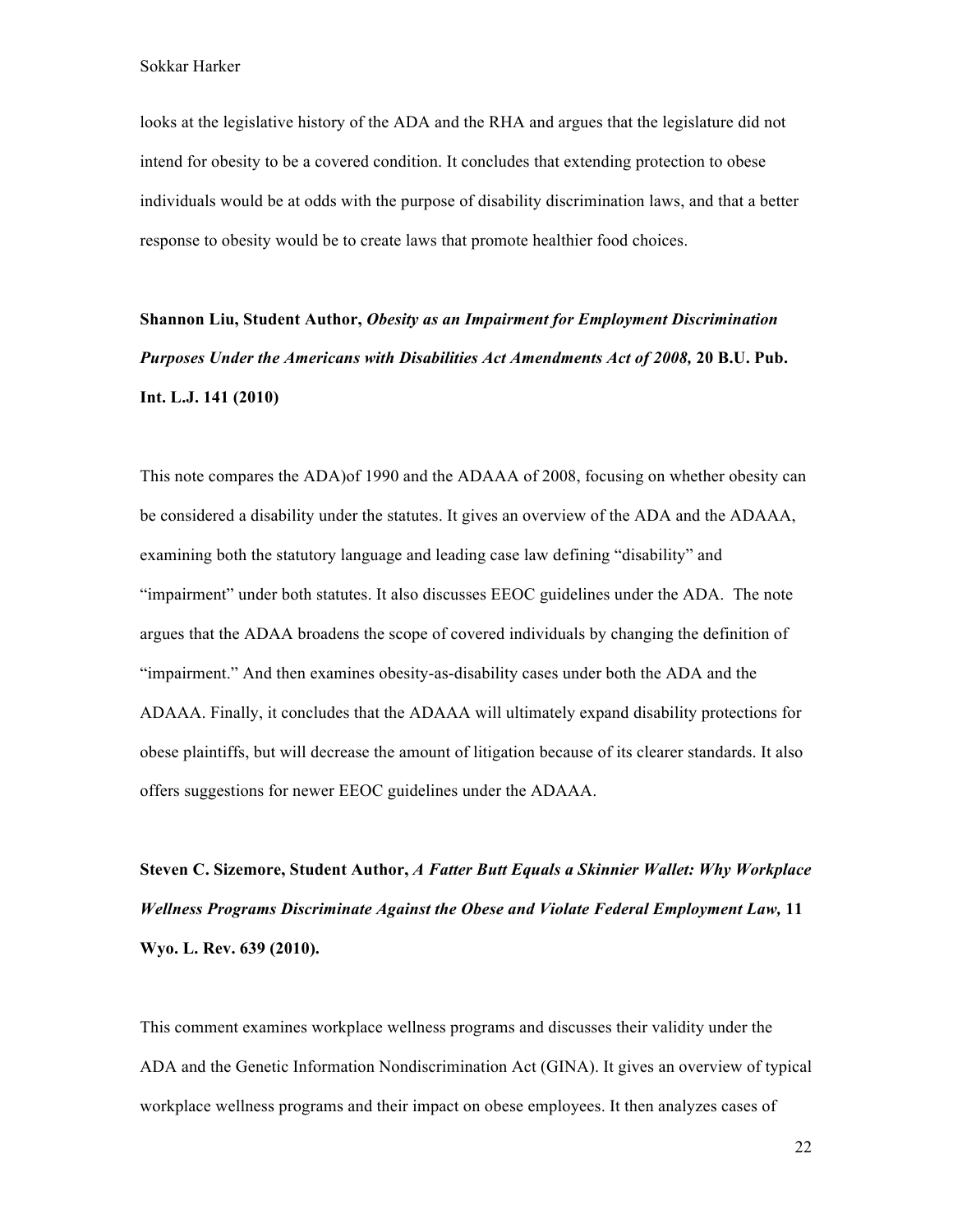obesity discrimination under the ADA, including the *Cook* case, and concludes that workplace wellness programs unlawfully discriminate under the ADA by requiring obese employees to payer higher insurance premiums than their thinner counterparts. It also argues that workplace wellness programs unlawfully discriminate under GINA, by requiring employees to fill out family medical history questionnaires in exchange for insurance premium reductions. Despite the voluntary nature of most workplace wellness programs, the comment argues that because they provide financial incentives for participate, they still violate antidiscrimination laws.

**Kate S. Arduini, Student Author,** *Why the Americans with Disabilities Act Amendments is Destined to Fail: Lack of Protection for the "Truly" Disabled, Impracticability of Employer Compliance and the Negative Impact it Will Have on Our Already Struggling Economy,* **2 Drexel L. Rev. 161 (2009).**

This note argues that the ADAAA of 2008 fails to address problems faced by disabled persons and their employers under the ADA. Although the note covers a broad range of disabilities under the Act, it includes a lengthy discussion of discrimination against the obese. Specifically, it argues that because the amendments extend ADA coverage to obese persons under the "regarded as" prong, they will negatively impact American employers and open the door to frivolous lawsuits.

#### **Jane B. Korn,** *Too Fat***, 17 Va. J. Soc. Pol'y & L. 209 (2009).**

In this article, the author continues her examination of obesity as a disability, this time examining obesity under the 2008 ADAAA. The article begins with a substantial discussion on obesity in contemporary society, including statistics on who is obese, possible causes of obesity and the demographics of obesity. It also provides extensive discussion of the social stigma against obese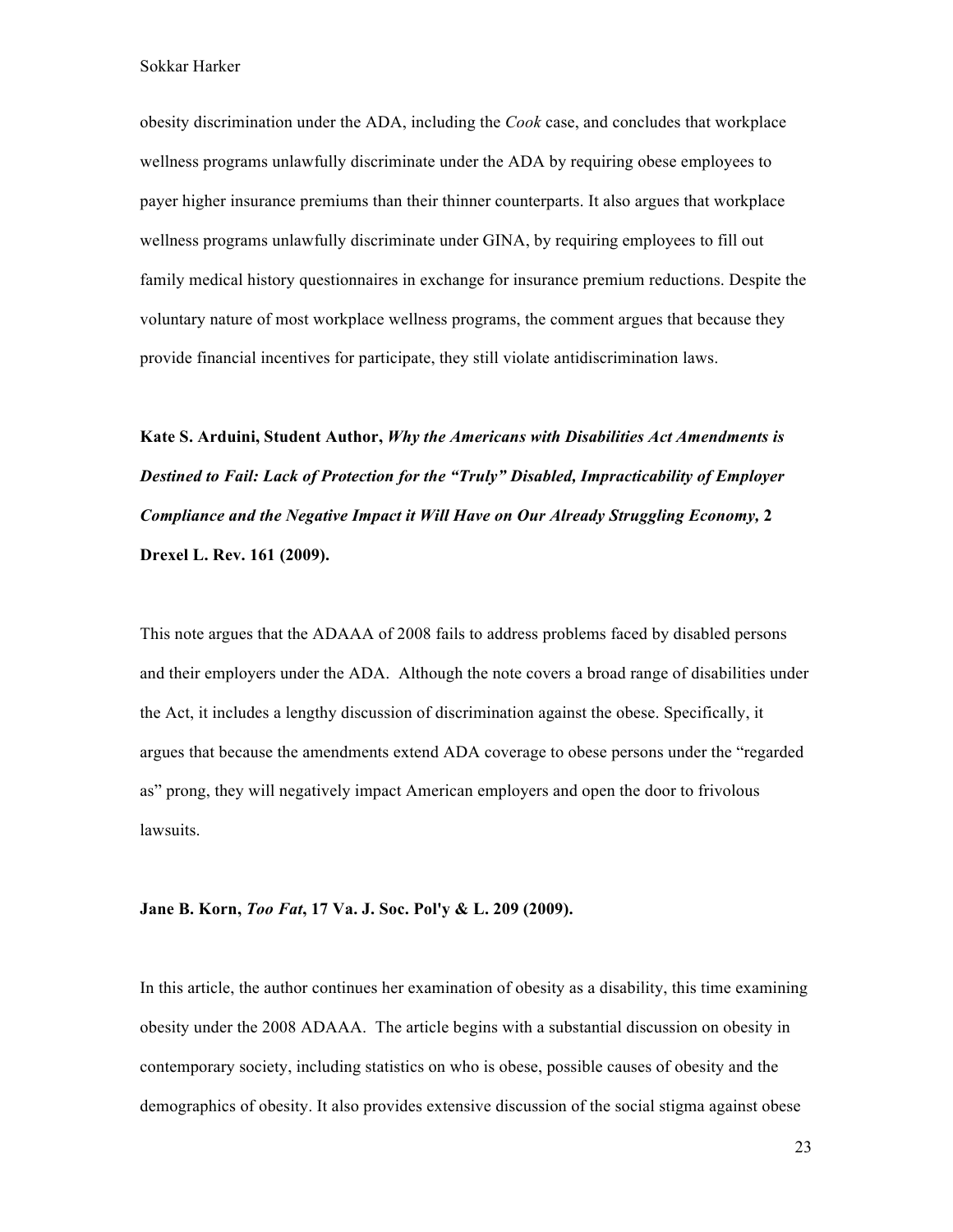people. It then looks at obesity under the ADA and the ADAAA, giving special attention to the impairment requirement. It finds that under both the ADA and the ADAAA, most obese people are not able to meet the impairment requirement because they do not have an underlying physiological disorder causing the obesity. It concludes that despite the fact the ADAAA was designed to provide a broader scope of protection, it will not provide protection to more obese people because the impairment requirement did not change. It concludes that the EEOC should redefine impairment so that an underlying physiological disorder is not required or that the definition of impairment should be interpreted not to require an underlying physiological disorder. In the alternative, the article suggests that obesity discrimination should be analyzed like appearance discrimination cases.

**Abigail Kozel,** *Large And In Charge Of Their Employment Discrimination Destiny: Whether Obese Americans Now Qualify As Disabled Under The Americans With Disability Act Amendments Act Of 2008***, 31 Hamline J. Pub L. & Pol'y 273 (2009).** 

This article examines the ADAAA and focuses on whether obesity as disability claims are likely to be more successful after its passage. It includes discussion of the relationship between obesity, healthcare, and employers; a brief history of obesity as disability claims under the ADA; and an examination of the legislative history behind the Amendments to the Americans with Disabilities Act. It analyzes the impact of the Amendments as of the time of the writing. The article concludes that despite the potential burden to employers, obesity as disability claims will likely be more successful due to the passage of theADAAA..

**Adam R. Pulver, Student Author,** *An Imperfect Fit: Obesity, Public Health, and Disability Anti-discrimination Law***, 41 Colum. J.L. & Soc. Probs. 365 (2008).**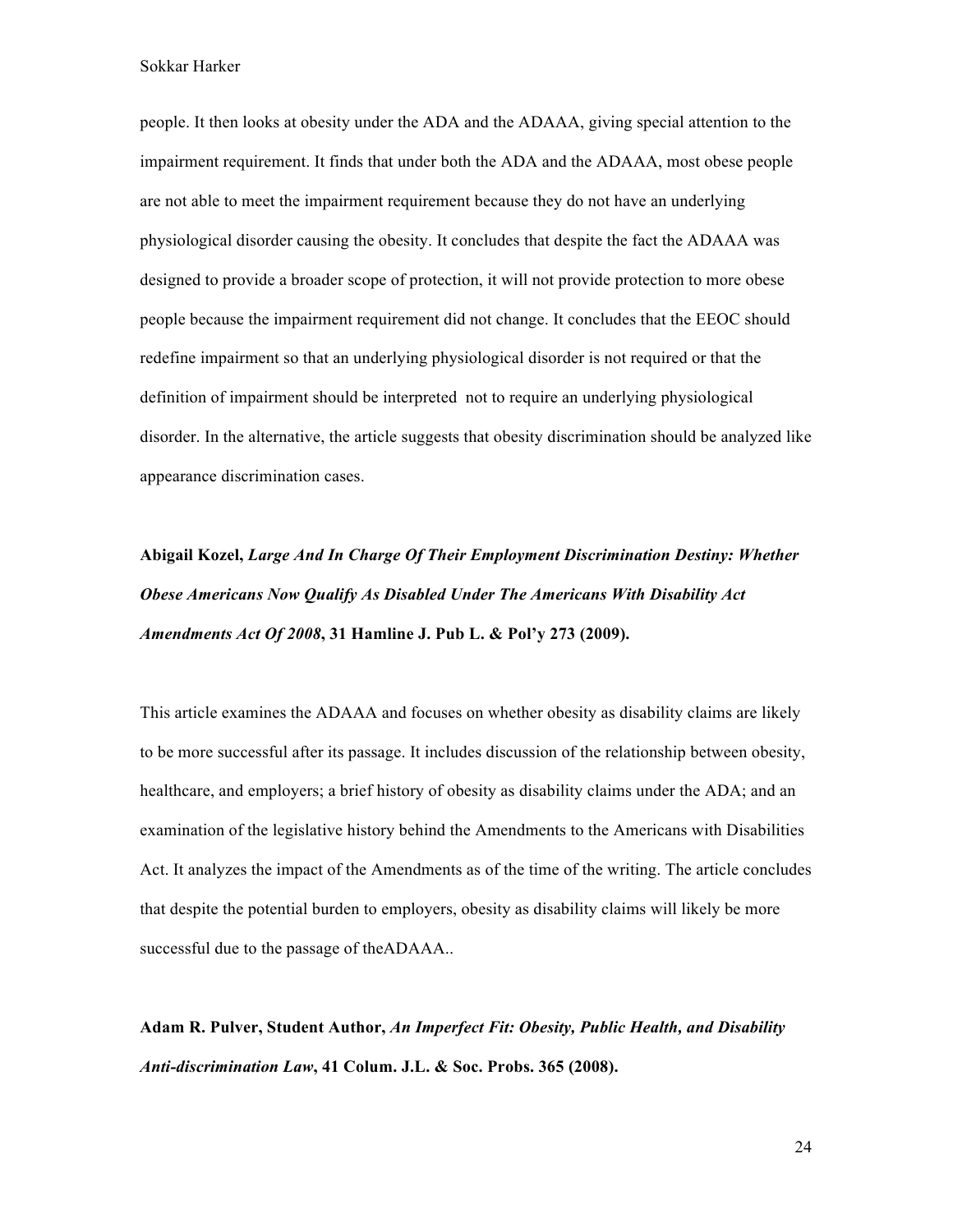This note seeks to analyze obesity discrimination through a public health law context rather than a civil rights context. It describes public health law as legal interventions for "establishing norms for healthy behavior," including "theories of action" such as the incentivizing of healthier choices, increasing healthy choices, and eliminating unhealthy choices. It discusses the protective effects and stigmatization and concludes that disability discrimination protections should not be extended to obese persons, because doing so would normalize obesity and advocate unhealthy choices.

# **Molly Henry, Student Author,** *Do I Look Fat? Perceiving Obesity as a Disability Under the Americans with Disabilities Ac***t, 68 Ohio St. L.J. 1761 (2007).**

This note follows the development of cases under state and federal disability discrimination laws, focusing on cases in which the plaintiff was "perceived as" or "regarded as" being disabled because of his or her obesity. It gives an overview of the ADA, describing how "disability" has been defined by the EEOC and case law, with a focus on the "perceived disability" prong of the definition. It then offers a history of lawsuits under disability discrimination laws, with extensive treatment given to lawsuits in which the courts did not find the plaintiff to be disabled. The article also covers the Air Carrier Access Act of 1986, which applies to disability discrimination against airline passengers. Part IV provides an analysis of *EEOC v. Watkins Motor Lines*, a Sixth Circuit case in which the plaintiff was perceived to be unable to fulfill the requirements of his job. Part V considers the future of disability discrimination cases under the ADA and argues that courts should consider morbid obesity an impairment as a matter of law.

# **Carol R. Buxton, Student Author,** *Obesity and the Americans with Disabilities Act***, 4 Barry L. Rev. 109 (2003).**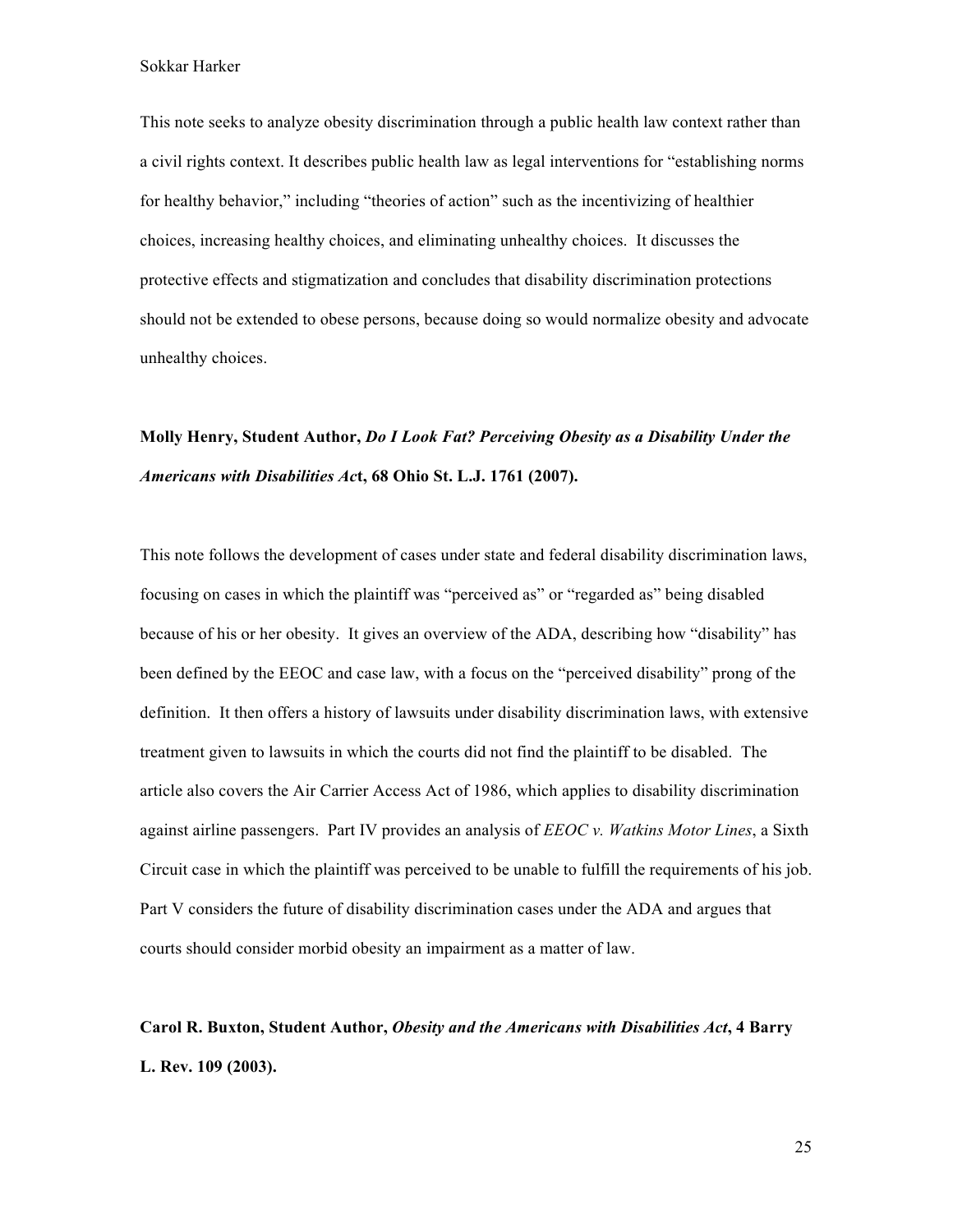This comment argues that like alcoholism and drug addiction, obesity should be protected by antidiscrimination laws and that protection should be at the state level. It urges state legislators to pass laws with language narrowly tailored to address obesity discrimination. The comment analyzes cases under the ADA, state disability statutes, and the Air Carrier Access Act, and concludes that obesity as disability cases are treated inconsistently in the courts. It concludes that current disability laws are not adequate enough to address obesity discrimination, and that laws specifically about obesity discrimination are necessary.

#### **Jane Byeff Korn,** *Fat,* **77 B.U. L. Rev. 25 (1997).**

This article argues that obesity should be protected under the ADA as either an actual or perceived disability. It begins by discussing the concept of mutability as it relates to disability and the way the courts apply the ADA. It concludes that obesity should not be considered a mutable condition and that mutability is irrelevant to the analysis of whether or not an individual is disabled. Having dealt with the issue of mutability, the article goes on to discuss obesity under as a disabling impairment under the ADA. It finds that obesity is indeed a disabling impairment under the ADA. It also examines obesity discrimination as discrimination on the basis of perceived disability. Finally, the article discusses the advantages and disadvantages of treating obesity discrimination as a form of potential disability discrimination, appearance discrimination and gender discrimination

**Amy M. Frisk,** *Obesity as a Disability: An Actual or Perceived Problem?***, 1996-May Army Law. 3 (1996).** 

This article examines weight discrimination under the Rehabilitation Act of 1973, which prohibits discrimination against federal employees or employees in federal programs. It gives an overview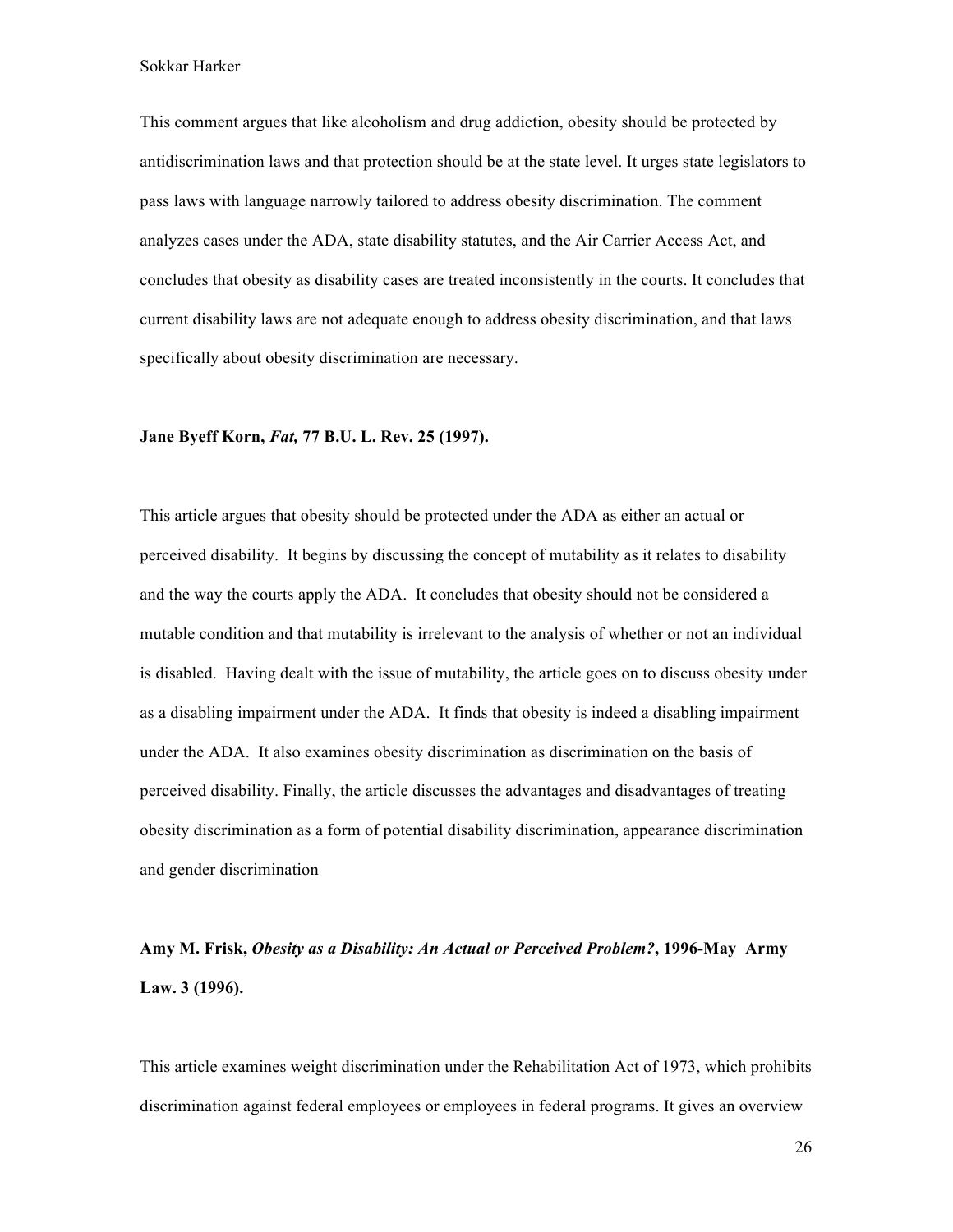of obesity cases that interpret the meanings of "impairment," "major life activity," "essential functions," and "reasonable accommodation" under the Act. The article also discusses "perceived disability" and includes extensive analysis of the *Cook v. Rhode Island* case.

**Christine L. Kuss, Student Author,** *Absolving a Deadly Sin: A Medical and Legal Argument for Including Obesity as a Disability Under the Americans with Disabilities Act,* **12 J. Contemp. Health L. & Pol'y 563 (1996).**

This note argues that obesity should be protected as a disability under the ADA, with significant discussion dedicated to the medical aspects of obesity. It discusses the medical etiology, epidemiology and pathogenesis of obesity, and looks specifically at genetic influences, endocrine and metabolic influences, psychological influences, brain disorders, social influences, developmental influences, adipose tissue distribution, and treatment.

**Milena D. O'Hara, Student Author,** *"Please Weight to be Seated": Recognizing Obesity as a Disability to Prevent Discrimination in Public Accommodations***, 17 Whittier L. Rev. 895 (1996).**

This comment examines the history and purpose of the ADA with specific attention to the public accommodations section. It then examines federal and state disability discrimination cases that have analyzed whether obesity is a disability, and concludes that obesity is a disability that should be protected by the ADA, not just in an employment context, but also in a public accommodations context. It offers illustrations of creative seating accommodations in restaurants and movie theaters that do not place an undue burden on businesses.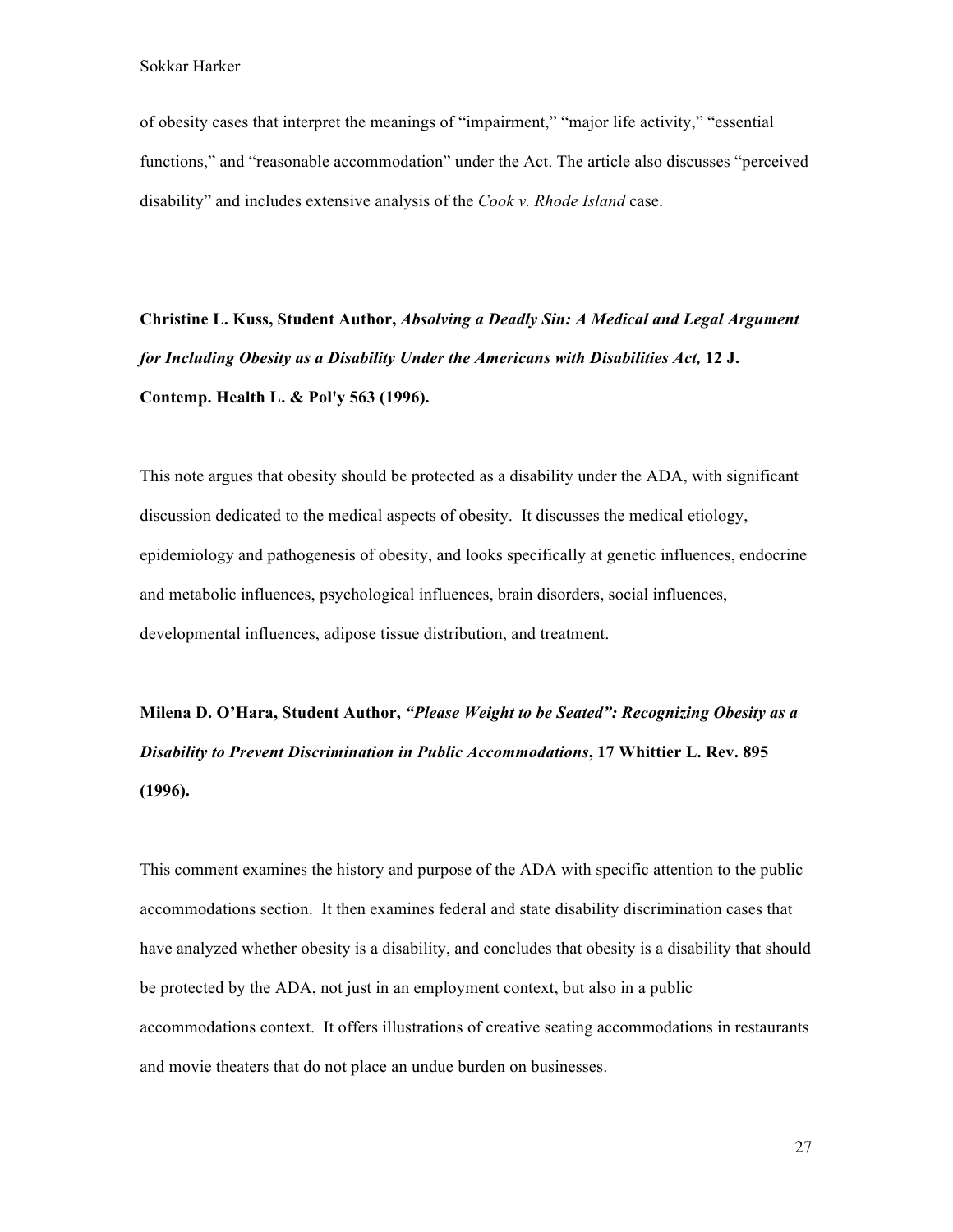**Jay R. Byers, Student Author,** *Cook. v. Rhode Island: It's Not OverUntil the Morbidly Obese Woman Works,* **20 J. Corp. L. 389 (1995).**

This comment looks at the First Circuit decision in *Cook v. Rhode Island* from an employer's point of view. In doing so, it analyzes weight discrimination under each prong in the four-prong test used for claims under the Rehabilitation Act, and offers an analysis of potential weight discrimination claims under the ADA. It also analyzes the facts necessary for a prima facie case of weight discrimination and advises employers on how to avoid weight discrimination claims.

### **Jeffrey Garcia, Student Author,** *Weight-Based Discrimination and the Americans with Disabilities Act: Is There an End in Sight?***, 13 Hofstra Lab. & Emp. L.J. 209 (1995).**

This note analyzes weight-based discrimination as disability discrimination under state and federal law and argues that the definition of disability should explicitly include obesity. It examines the language of the ADA, as well as judicial decisions that discuss obesity as a disability. It provides extensive analysis of three categories of cases: those in which obesity was not found to be a disability; those in which weight standards were found to be a bona fide occupational qualification; and those in which obesity was found to be a disability. It concludes that the ADA does not provide sufficient protection to overweight people because obesity can be considered a voluntary condition, because physical examinations provide pretext for refusing the hire obese people, and because the definition of disability under the ADA is too restrictive to encompass most obese persons. The article concludes that obesity should explicitly be included in the definition of disability.

28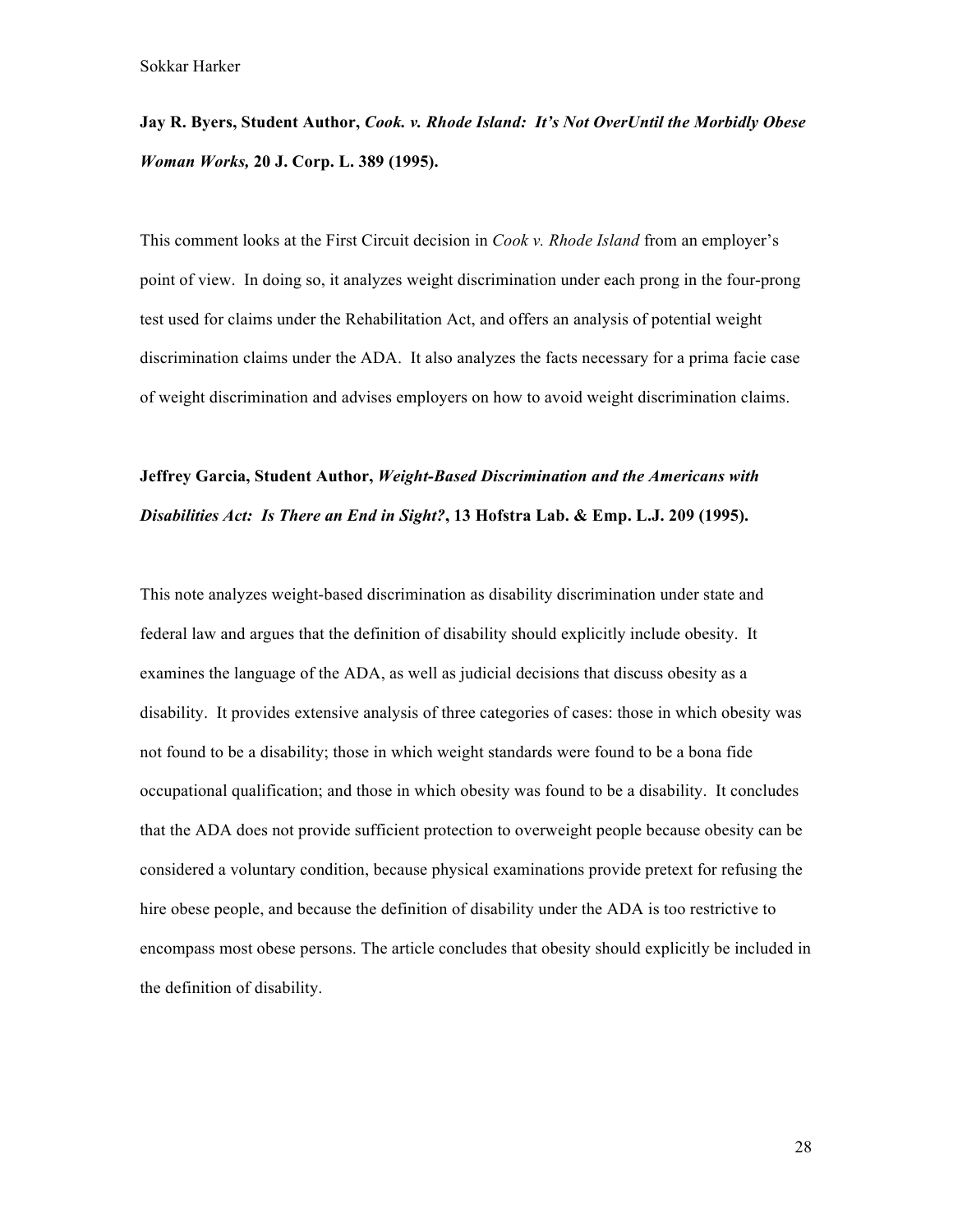**Carolyn M. Mcdermott, Student Author,** *Should Employers be Allowed to Weigh Obesity in their Employment Decisions? Cooke v. Rhode Island, Department of Mental Health, Retardation and Hospitals,* **44 U. Kan. L. Rev. 199 (1995).** 

This note examines the decision in *Cook v. Rhode Island* and concludes that the court's determination that obesity should be protected as a perceived disability under federal law was correct. It further argues that statutory protection of obesity should be explicit and extended to two classes of obesity: obesity that is caused by systemic or metabolic factors, and morbid obesity.

**Jennifer Shoup, Student Author,** *Title I: Protecting the Obese Worker?,* **29 Ind. L. Rev. 206 (1995).**

This note's focus is the pivotal decision in *Cook v. Rhode Island*, its context and a thorough discussion of possible effects of the decision. It begins by covering the history of federal disability protection from the RHA through the ADA, and examines the purpose of and relationship between these laws. It summarizes the definitions, causes, and perceptions of obesity in medical, social, and legal contexts. Next, it describes the decision and reasoning of the *Cook* case. The note then explores in detail potential effects of *Cook* on future RHA and ADA disability claims, discrimination cases, wellness programs, and in other contexts. It concludes that obesity will not always be protected under the ADA, and that appearance discrimination laws may afford better protection in many obesity discrimination cases.

**Kimberly B. Dunsworth, Student Author,** *Cassista v. Community Foods, Inc.: Drawing the Line at Obesity?* **24 Golden Gate U. L. Rev. 523 (1994).**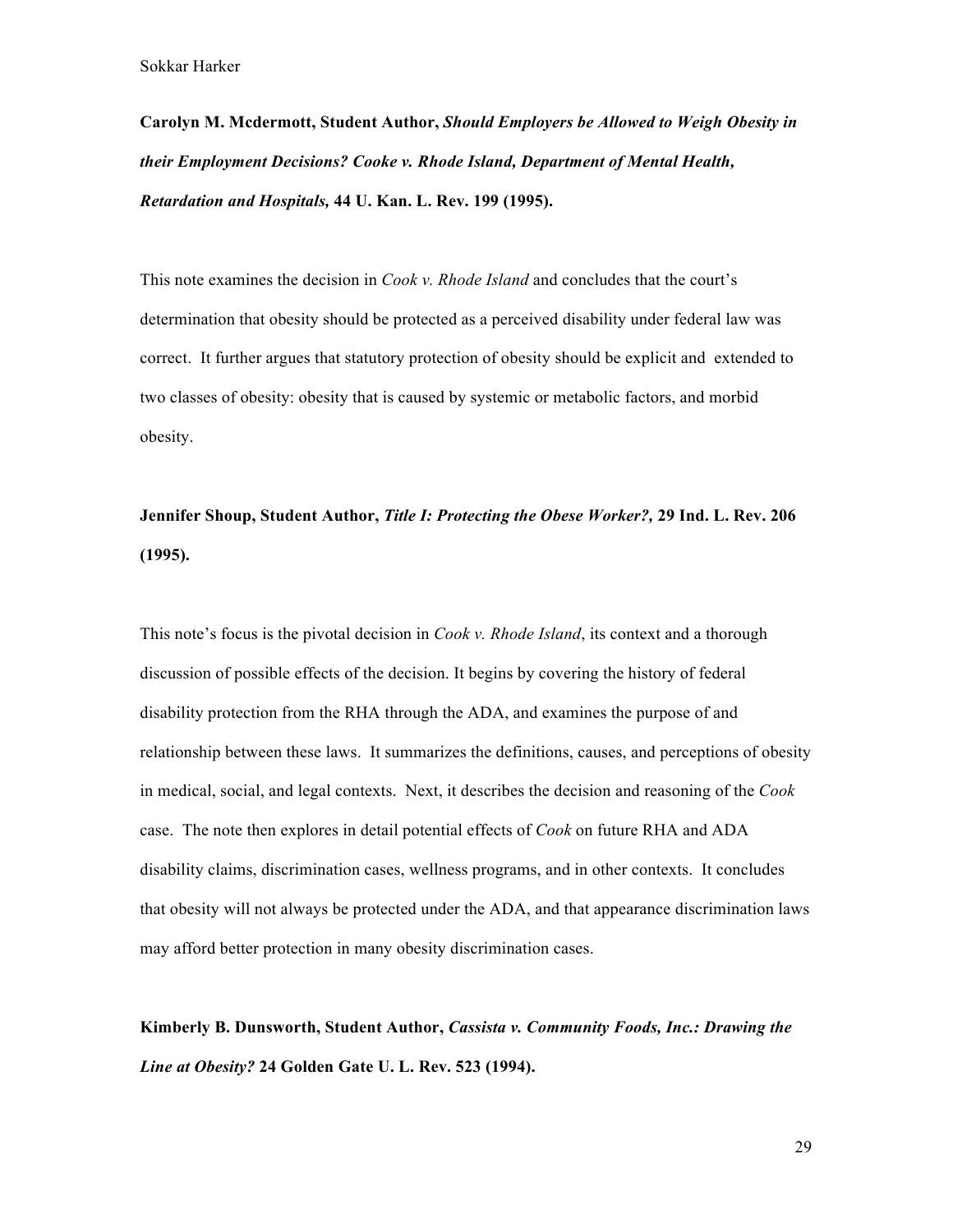In *Cassista v. Community Foods,* the plaintiff applied for a position at a health foods store, and was explicitly rejected because of her weight. She sued under California's Fair Employment and Housing Act (FEHA) and lost at the trial level. The Court of Appeals overturned the trial court decision, finding that she had a physical disability under the FEHA. On appeal, the California Supreme Court reversed, finding that the plaintiff did not have a physical disability. This note gives a history of FEHA and an overview of related federal statutes. It then examines the California Supreme Court's application of FEHA, arguing that the court ignored a significant part of the "plain language of the statute" and failed to apply a liberal construction of the statute. It concludes that the California Supreme Court view that obesity is a voluntary state and should not be protected, is shortsighted and contravenes the purpose of FEHA.

**Karen M. Kramer & Arlene B. Mayerson,** *Obesity Discrimination in the Workplace: Protection Through A Perceived Disability Claim Under the Rehabilitation Act and the Americans with Disabilities Act***, 31 Cal. W. L. Rev. 41 (1994).**

This article analyzes workplace obesity discrimination under disability statutes, focusing on perceived disability claims. It looks at both *Cook v. State of R.I., Dep't of Mental Health, Retardation, & Hospitals* and *Cassista v. Community Foods* and specifically discusses how those cases deal with disability discrimination. It finds that while *Cassista* (relying on the district court decision in *Cook*) requires that the employer perceive the disability to have a physiological cause, the final opinion in *Cook* (from the California Supreme Court) does not. It then looks to literature from sociology and psychology regarding the stereotyping of obese individuals and describes the negative stereotyping of obese people, particularly in the employment context. It concludes that because of the negative stereotypes faced by obese people, the precedent regarding perceived disability discrimination found in *Cook* is valuable for combating discrimination.

30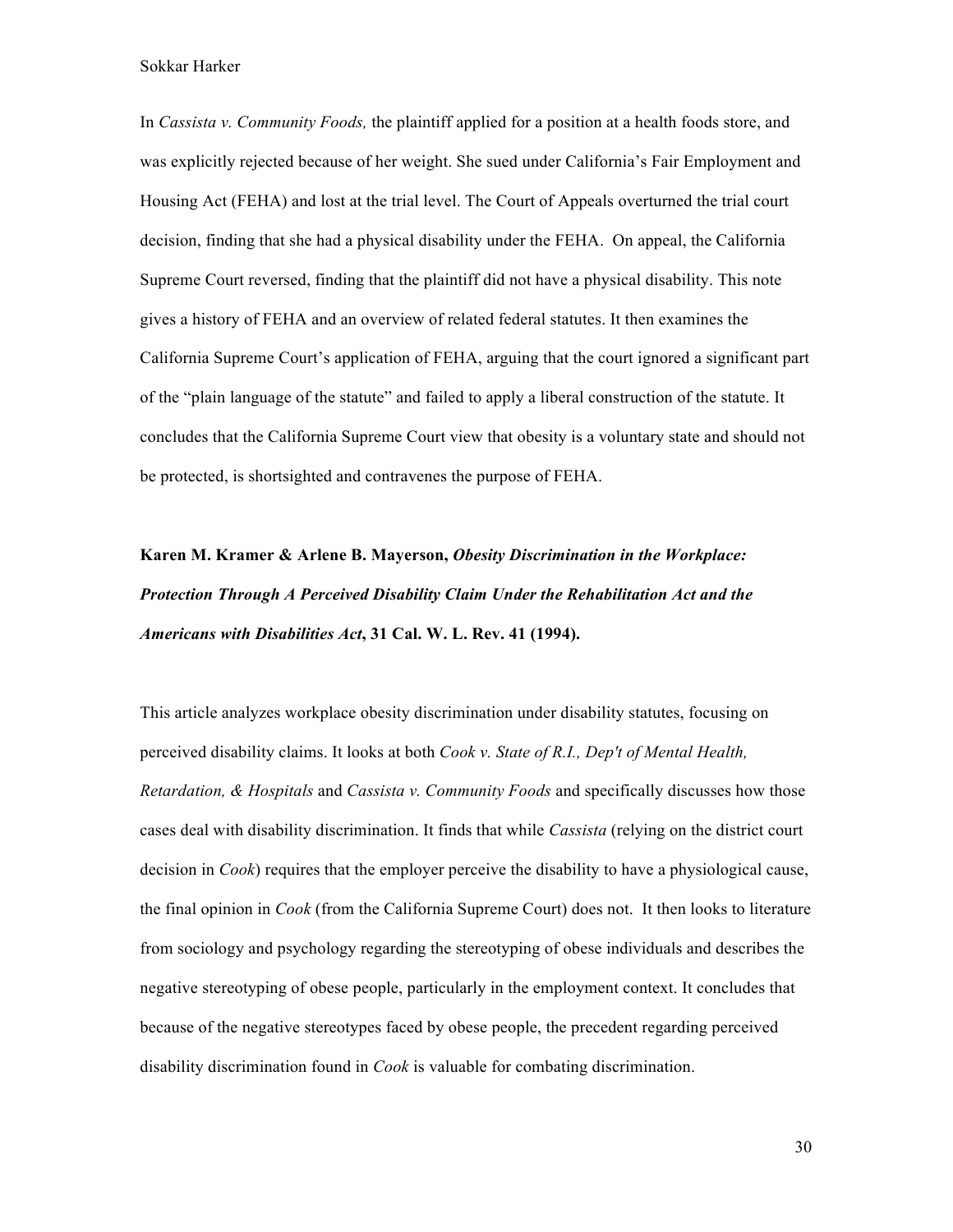**Scott Petersen, Student Author,** *Discrimination Against Overweight Persons: Can Society Still Get Away with it?,* **30 Gonz. L. Rev. 105 (1994).**

This comment looks at the development of obesity discrimination suits with particular attention to Washington State's disability discrimination statutes and *Greene v. Union Pacific Railroad Co*., a 1981 Washington federal district court decision rejecting a discrimination claim based on obesity. Several arguments from the *Greene* decision are examined, including obesity as a voluntary condition, obesity as a mutable condition, the effect of obesity on insurance costs, and the effect of obesity on a safe working environment. The comment argues that *Greene* no longer provides good precedent for obesity discrimination cases because it predates case law that recognizes a more liberal definition of "handicap" and predates medical research that suggests obesity is not a voluntary or mutable condition.

**William C. Taussig, Student Author,** *Weighing in Against Obesity Discrimination: Cook v. Rhode Island, Department of Mental Health, Retardation and Hospitals and the Recognition of Obesity as a Disability Under the Rehabilitation Act and the Americans with Disabilities Act,* **35 B.C. L. Rev. (1994).**

This note analyzes the *Cook* decision, cases leading up to the *Cook* decision, and the legislative history of disability discrimination statutes and regulations. It also examines current scientific research on obesity and concludes that disability discrimination laws should protect all levels of obesity, not just morbid obesity. It explains that obesity should be protected as an actual disability at all levels, because obesity has physiological causes, is predominantly involuntary, and affects major life activities. Whether obesity "substantially limits" major life activities can be resolved on a case by case basis. Further, it explains that all levels of obesity should be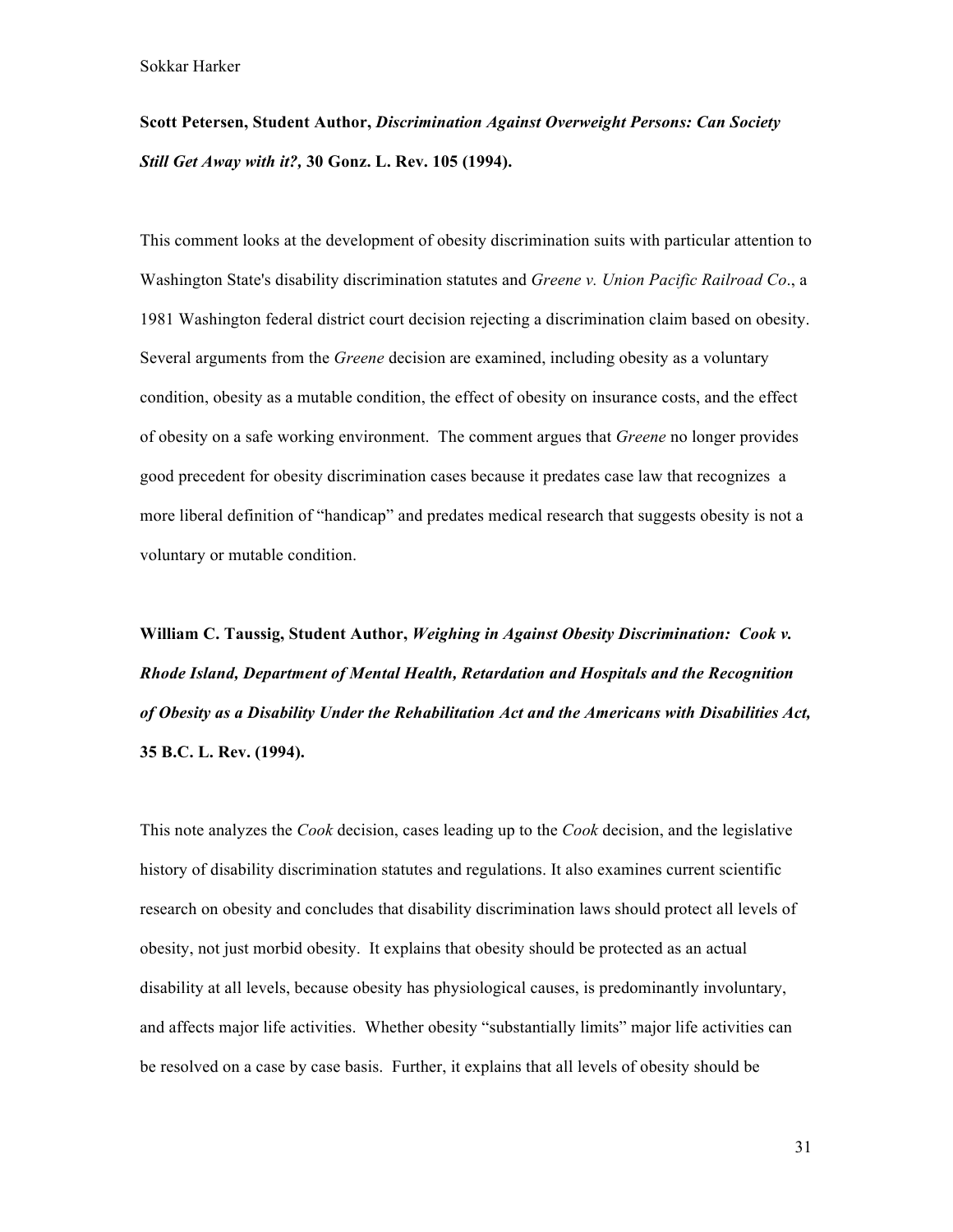protected as a perceived disability because the societal stigma of obesity is so great that obese persons are generally perceived as substantially limited in their ability to work.

# **Steven M. Ziolkowski, Student Author,** *The Status of Weight-Based Employment Discrimination Under the Americans with Disabilities Act After Cook v. Rhode Island Department of Mental Health, Retardation, and Hospitals***, 74 B.U. L. Rev. 667 (1994).**

This note examines the viability of weight-based discrimination cases under the ADA after the First Circuit decision in *Cook v. Rhode Island*. It argues that although Bonnie Cooke prevailed under the "perceived disability" theory, the *Cook* decision did not adequately clarify the evidentiary burden for subsequent plaintiffs. Further, it argues that contrary case law predating the *Cook* decision could hinder subsequent plaintiffs. It concludes that the Equal Employment Opportunity Commission (EEOC) should solve this problem by amending its regulations to define obesity as an impairment, to limit the importance of voluntariness, and to rethink the concept of "substantially limiting" in an ADA claim.

### **James G. Frierson,** *Obesity as a Legal Disability under the ADA, Rehabilitation Act, and State Handicapped Employment Laws***, 44 Labor Law J. 286 (May 1993).**

This article argues that obese persons should be defined as disabled under disability laws because they are subject to stereotypes and bias. Even obese persons who are not substantially limited in personal, major life activities are substantially limited in the major life activity of work because they are likely to be refused jobs. It argues that obese persons should be defined as disabled because they are regarded as such. In making its arguments, the article analyzes cases in which obesity was ruled to be a disability and cases in which obesity was ruled not to be a disability. It also provides discussion on obesity as a medical condition and obesity as a voluntary condition.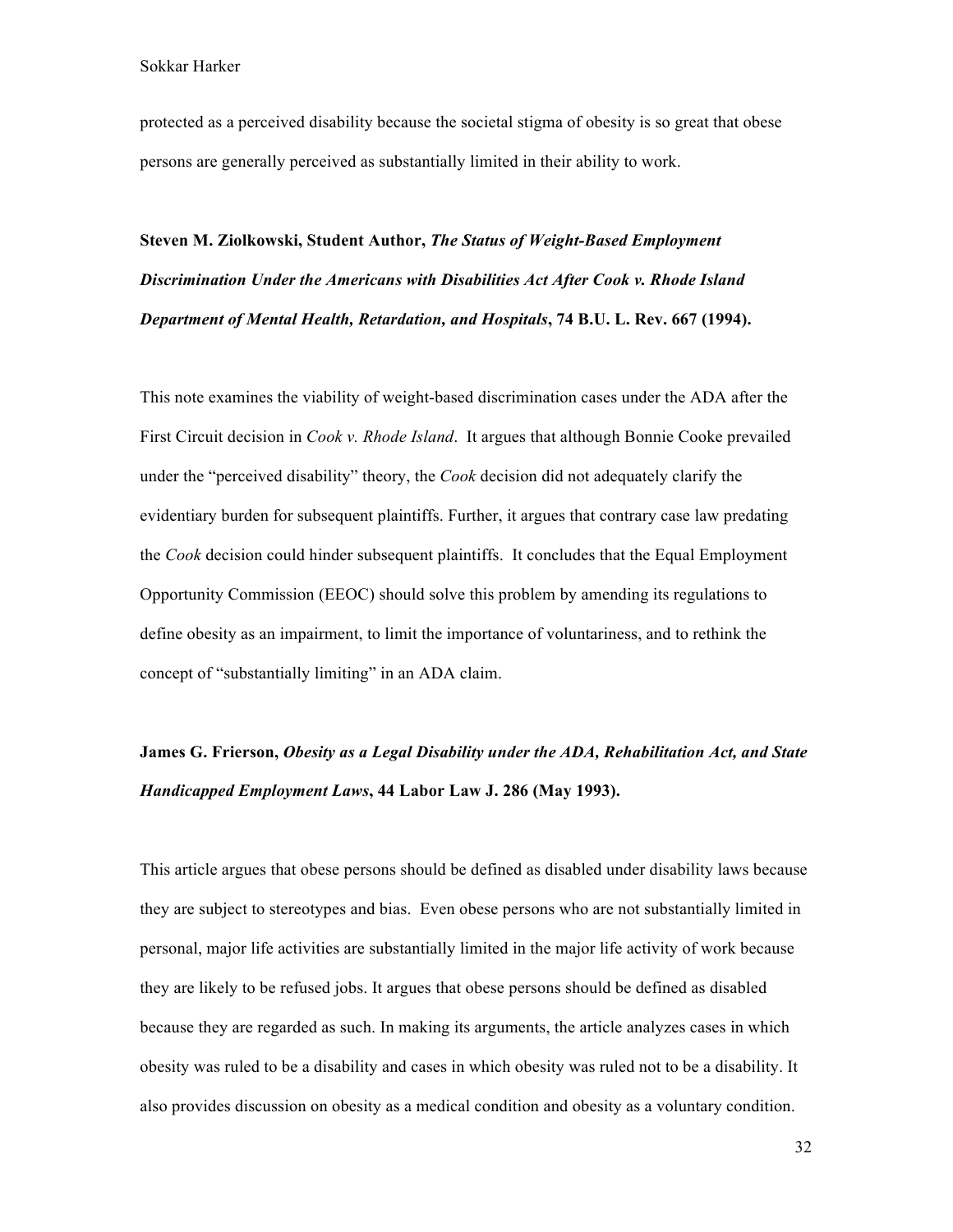### **Patricia Hartnett, Student Author,** *Nature or Nurture, Lifestyle or Fate: Employment Discrimination Against Obese Workers,* **24 Rutgers L.J. 807 (1993).**

This note analyzes protection from discrimination against obese people in the workplace. It looks at protection under Title VII of the Civil Rights Act of 1964, the ADA, the RHA, and state disability statutes. It pays special attention to workplace physical examinations, pre-employment medical screenings, and lifestyle screenings. It concludes that current statutes would not cover most situations in which obese people are discriminated against because many of them would not be considered disabled, nor would they be placed in a protected class under Title VII. It argues that legislatures should pass laws that protect obesity as a personal characteristic with a focus on protecting the privacy interests of non-work behavior. It offers sample policies and describes exceptions to such legislation.

#### BOOKS/BOOK CHAPTERS

### **Sondra Solovay,** *Is an Ample Body an Able Body?* **in** *Tipping the Scales of Justice,* **128 (Prometheus 2000).**

This chapter focuses on fat discrimination as a form of disability discrimination. It compares the argument that weight should be a protected as a disability with the argument that characterizing fat as disabling would be detrimental to the fat community. It provides an extensive analysis of the ADA and *Cook v. Rhode Island*. It also provides an analysis of "extreme weight," weight "outside the normal range," and weight "within the normal weight range" under current disability laws, and argues for additional legislation to outlaw all fat prejudice.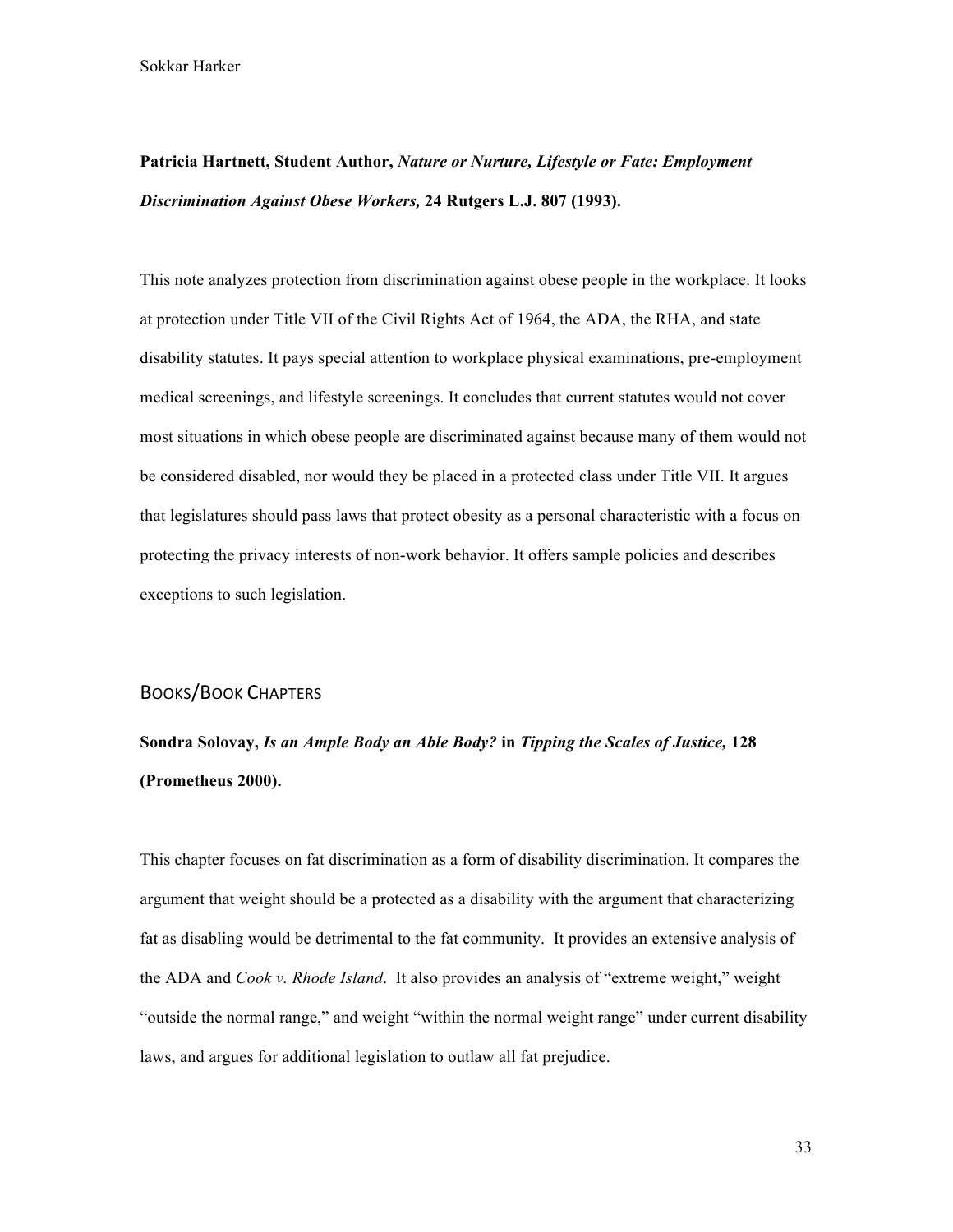#### REPORTS

**Jennifer Staman, Cong. Research Serv., RS22609,** *Obesity Discrimination and the Americans with Disabilities Act* **(2007).**

This Congressional Research Service Report discusses obesity under the ADA and related Equal Employment Opportunity (EEO) regulations. In part I, the report analyzes obesity discrimination claims under the regulatory language promulgated by the EEOC. In part II, the report discusses selected cases in which the courts have considered obesity discrimination as a basis for a claim under the ADA or Section 503 of the RHA..

### VIII. FAT DISCRIMINATION AS SEX DISCRIMINATION

#### **OVERVIEW**

Fat women face even more severe discrimination than their male counterparts. Fatness in women is seen as more undesirable than in men.<sup>53</sup> Fat women are considered unfeminine and bear additional stigmatization by family, employers, and health professionals.<sup>54</sup> In the employment arena, fat women suffer an even greater wage penalty than men, <sup>55</sup> and experience discrimination at a lower body mass index.<sup>56</sup> Further, while fat men receive lower wages during the early stages of their careers, they tend to "catch up" to their thinner colleagues as their time on the job

 $\overline{a}$ 

<sup>&</sup>lt;sup>53</sup> Jane B. Korn, *Fat*, 77 B.U. L. Rev. 25, 32-33 (1997).<br><sup>54</sup> *Id.* at 25.<br><sup>55</sup> Elizabeth Theran, *Free to Be Arbitrary and* … Capricious: Weight Based Discrimination and the Logic of American *Antidiscrimination Law*, 11 Cornell J.L. & Pub. Pol'y 113 (2001). <sup>56</sup> Mason, *supra* note 11, at 431.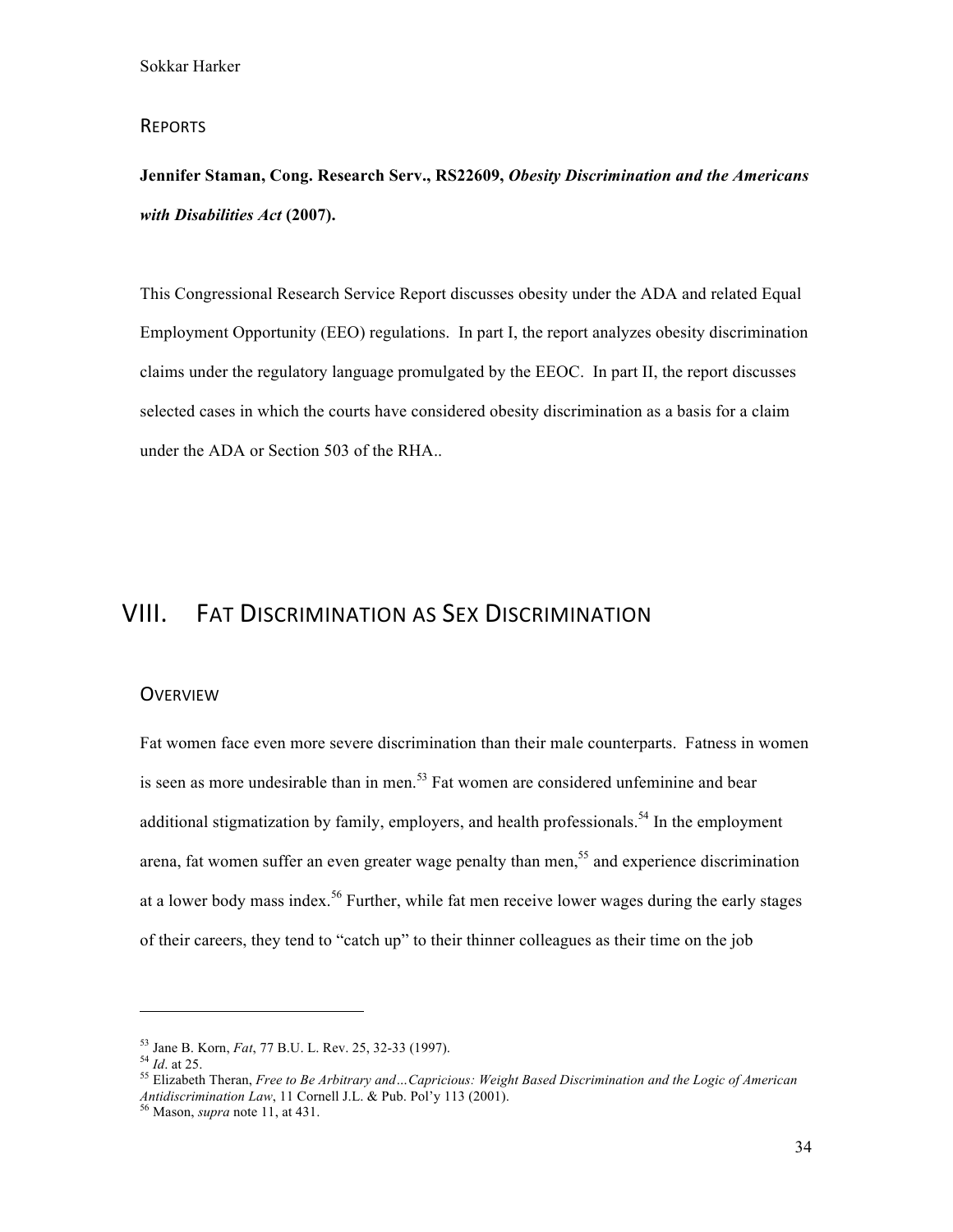increases.<sup>57</sup> In contrast, fat women earn less than their thinner colleagues at all stages of their career.<sup>58</sup>

Nevertheless, there are only a few fat discrimination cases brought under Title VII. The most well-known cases are flight attendant cases from the 1970's and 1980's in which female airline attendants were expected to adhere to stringent weight restrictions.<sup>59</sup> Several of those lawsuits failed because the courts found that men were similarly burdened by weight restrictions.<sup>60</sup> For example, in *Jarrel v. Eastern Airlines*, the court found that the weight restrictions applied equally to males and females, even though flight attendants were over ninety percent female, thus making the determination difficult.<sup>61</sup> The court stated "That Eastern has imposed weight limitations upon a predominantly female job classification, while relevant…..is not dispositive."<sup>62</sup>

#### SCHOLARLY ARTICLES

## **Alexandra W. Griffin, Student Author,** *Women and Weight-Based Employment Discrimination,* **13 Cardozo J.L. & Gender 631 (2007).**

This note examines protection for overweight and obese women as sex discrimination under Title VII, federal disability laws, and local and state weight discrimination laws. Based on research demonstrating the severe employment and wage penalties for overweight and obese women, it concludes that current laws do not offer adequate protection and contribute to the wage gap

<sup>57</sup> *Id*. <sup>58</sup> *Id*. <sup>59</sup> James G. Frierson, *Obesity as a Legal Disability Under the ADA, Rehabilitation Act, and State Handicapped Employment Laws*, 44 Labor Law J. 286 (May 1993).<br><sup>60</sup> Dennis M. Lynch, *The Heavy Issue: Weight –Based Discrimination in the Airline Industry*, 62 J. Air L. & Com. 203,

<sup>212-213 (1996).</sup> <sup>61</sup> *Jarrell v. Eastern Air Lines, Inc.*, 430 F.Supp. 884 (E. D. Va. 1977). 62 *Id.* at 892.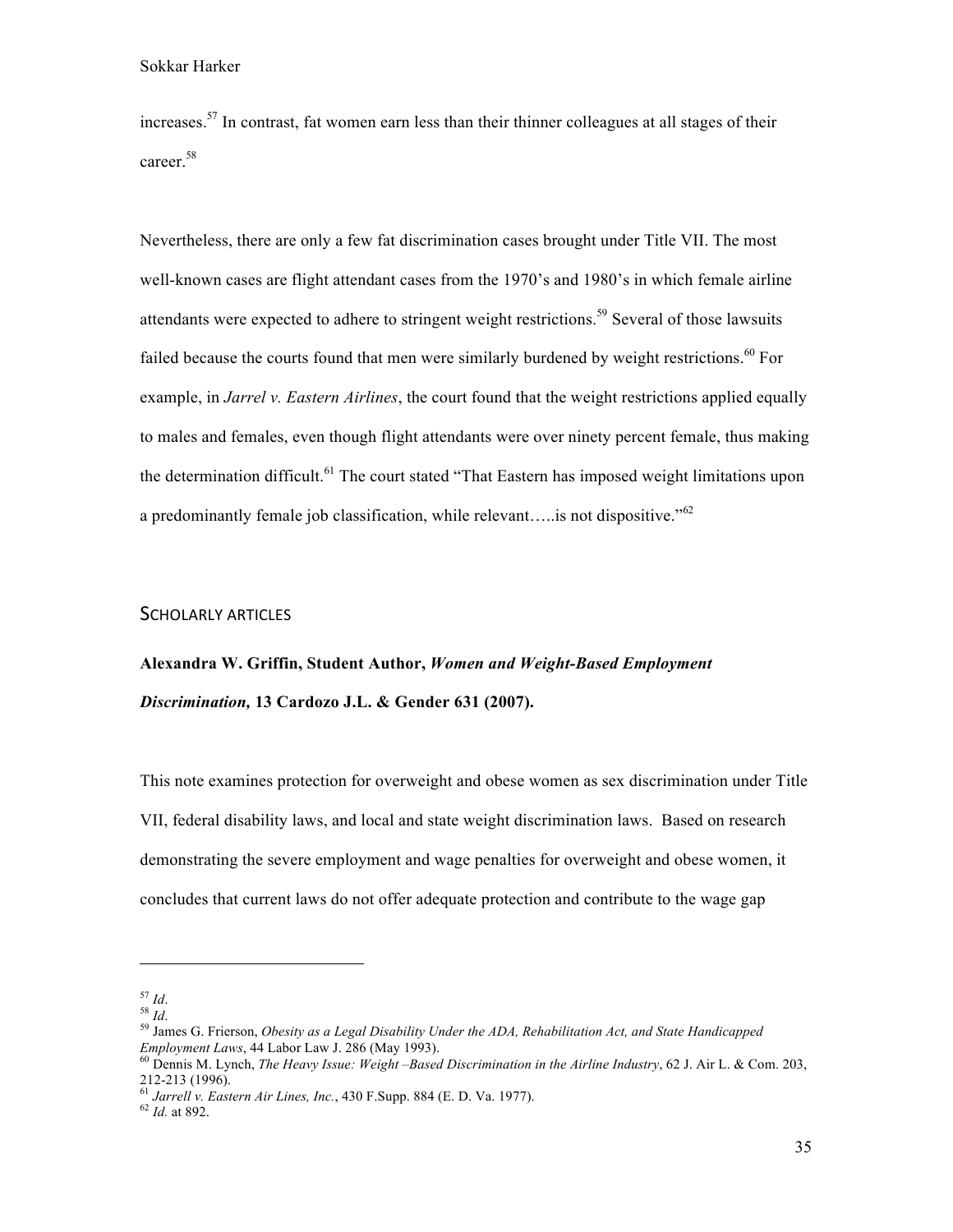between men and women. It recommends that the feminist community focus on weight-based discrimination to help close the gender based wage gap.

### **Kate Sablosky,** *Probative "Weight": Rethinking Evidentiary Standards in Title VII Sex Discrimination Cases***, 30 N.Y.U. Rev. L. & Soc. Change 325 (2006).**

This article argues that because women face greater amounts of weight-based discrimination in employment, evidence of weight-based discrimination should have probative influence in Title VII sex discrimination claims. The article provides a survey on obesity data, focusing on data concerning obesity in women. It then discusses the weight aspect of gender stereotyping and finds that women face great wage penalties for failing to conform to society's conception of the ideal female form. It cites to studies showing that women are held to stricter weight standards, and that mildly obese women face wage penalties, whereas men only face wage penalties at the highest weights. The article looks at both the legislative history and judicial interpretations of Title VII, and concludes that Title VII should be applied broadly enough to encompass weightbased sex discrimination. It concludes that sex-based weight discrimination statistics should be used in Title VII cases and offers model jury charges that permit inference of sex discrimination based on weight.

### **Dennis M. Lynch, Student Author,** *The Heavy Issue: Weight-Based Discrimination in the Airline Industry***, 62 J. Air L. & Com. 203, 212-213 (1996).**

This comment examines weight discrimination in the airline industry. First it discusses a line of Title VII sex discrimination cases in which female airline attendants were required to adhere to restrictive weight guidelines. It then focuses on legal remedies for weight discrimination under disability statutes, state statutes, and the Air Carrier Access Act, which prohibits discrimination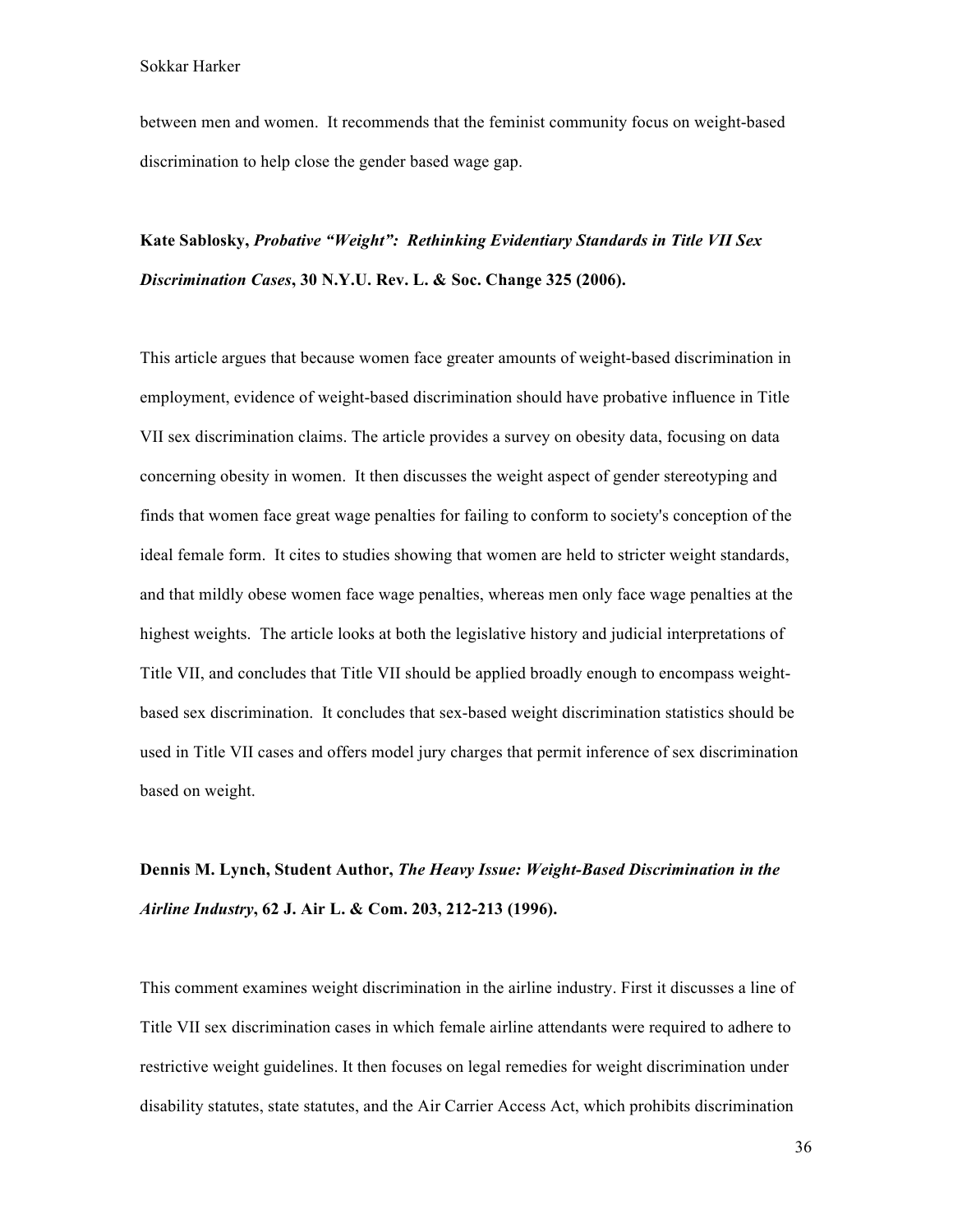against handicapped individuals in the provision of air transportation. It then argues that weight discrimination should be explicitly protected by antidiscrimination statutes, including the Air Carrier Access Act.

#### BOOKS/BOOK CHAPTERS

# **Sondra Solovay,** *Intersectionality Issue in Weight Discrimination: Weight Requirements as Sex Discrimination***, in** *Tipping the Scales of Justice***, 122 (Prometheus 2000).**

This chapter focuses on discrimination based on a person's weight, plus another characteristic, such as race or sex. Cases in which fat women, but not fat men, are denied employment opportunities are discussed. Cases in which persons were denied employment opportunities because of race and weight, and because of weight and race and sex, are also discussed.

### IX. FAT RIGHTS ADVOCACY

#### **A BRIEF HISTORY OF ADVOCACY**

The fat rights movement developed in the 1960's and 1970's and is rooted in the social movements of that era, such as women's rights and gay rights.<sup>63</sup> It was a response to the discrimination and stigmatization of fat people, and provided a venue for political activism and social support.<sup>64</sup> Like other social movements, the fat rights movement sought to enact political

<sup>63</sup> Sobel 233-2343. <sup>64</sup> *Id*. at 238-241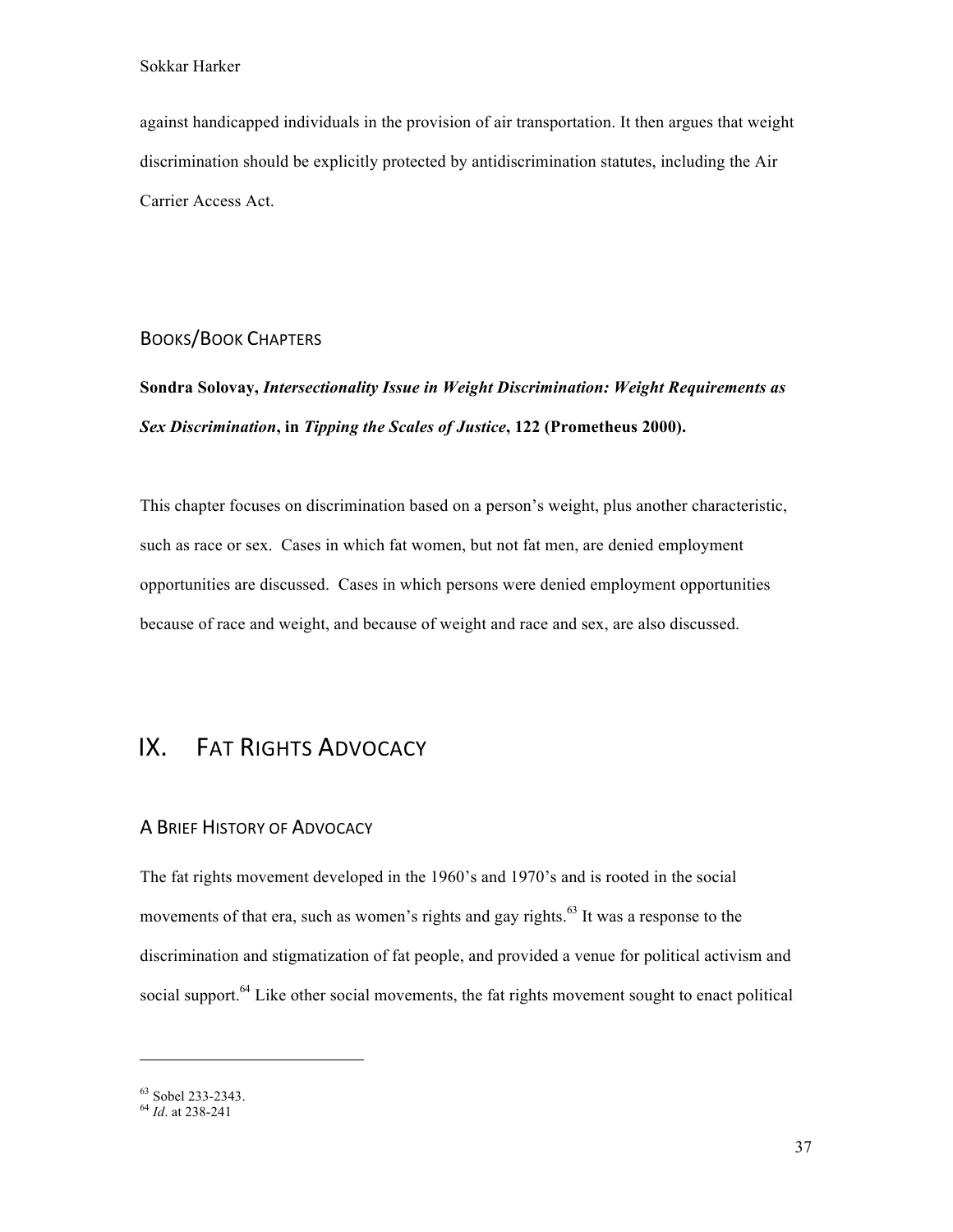change in order to challenge societal beliefs and practices.<sup>65</sup> It has done so through rallies and boycotts, publications of books and articles, engaging with mainstream medical and health organizations.<sup>66</sup> More recently, internet activists have participated in the movement through the "fat-o-sphere," a community of bloggers advocating for fat acceptance. $67$ 

One of the earliest examples of advocacy was radio personality Steve Post's 1967 "Fat-In" in Central Park.<sup>68</sup> According to the New York Times, approximately 500 people attended, displaying banners and buttons with slogans such as "Fat Power." <sup>69</sup> Two years later, Bill Fabrey founded the National Association to Aid Fat Americans (NAAFA), the first national organization dedicated to the rights of fat people. Now called the National Association to Advance Fat Acceptance, NAAFA aims to advocate for the rights of fat people through a combination of "public education, advocacy, and support."<sup>70</sup> NAAFA is currently the largest organization dedicated to fat acceptance and fat rights advocacy. Around the same time, Lew Louderbeck published "Fat Power," which argued for civil rights for fat people.<sup>71</sup>

In 1972, a few NAAFA members splintered off into a group named the Fat Underground (also known as  $F.U.$ ).<sup>72</sup> Influenced by both feminist activism and radical therapy, members of the Fat Underground sought fat acceptance through a more confrontational stance than NAAFA, specifically within the health and medical establishment.<sup>73</sup> In 1973, the group released the Fat

<sup>&</sup>lt;sup>65</sup> *Id.* at 237.<br><sup>66</sup> *Id.* at 238-239<br><sup>67</sup> Roni Caryn Rabin, *In the Fatosphere, Big Is In, or at Least Accepted*, N.Y. Times (Jan. 22, 2008), (available at http://www.nytimes.com/2008/01/22/health/22fblogs.html?\_r=0.) 68 Charlotte Cooper, *What's Fat Activism?* 5 (Dep't of Sociology, University of Limerick, Working Paper No. 2, 2008)

<sup>(</sup>available at http://www3.ul.ie/sociology/docstore/workingpapers/wp2008-02.pdf).<br>
<sup>69</sup> Curves Have Their Day in Park; 500 at a' Fat-in' Call for Obesity, N.Y. Times, June 5, 1967, at 54.<br>
<sup>70</sup> NAAFA, *About Us*, http://ww

<sup>&</sup>lt;sup>73</sup> Sara Fishman, *Life in the Fat Underground*, Radiance Magazine (Winter 1998), (available at http://radiancemagazine.com/issues/1998/winter\_98/fat\_underground.html).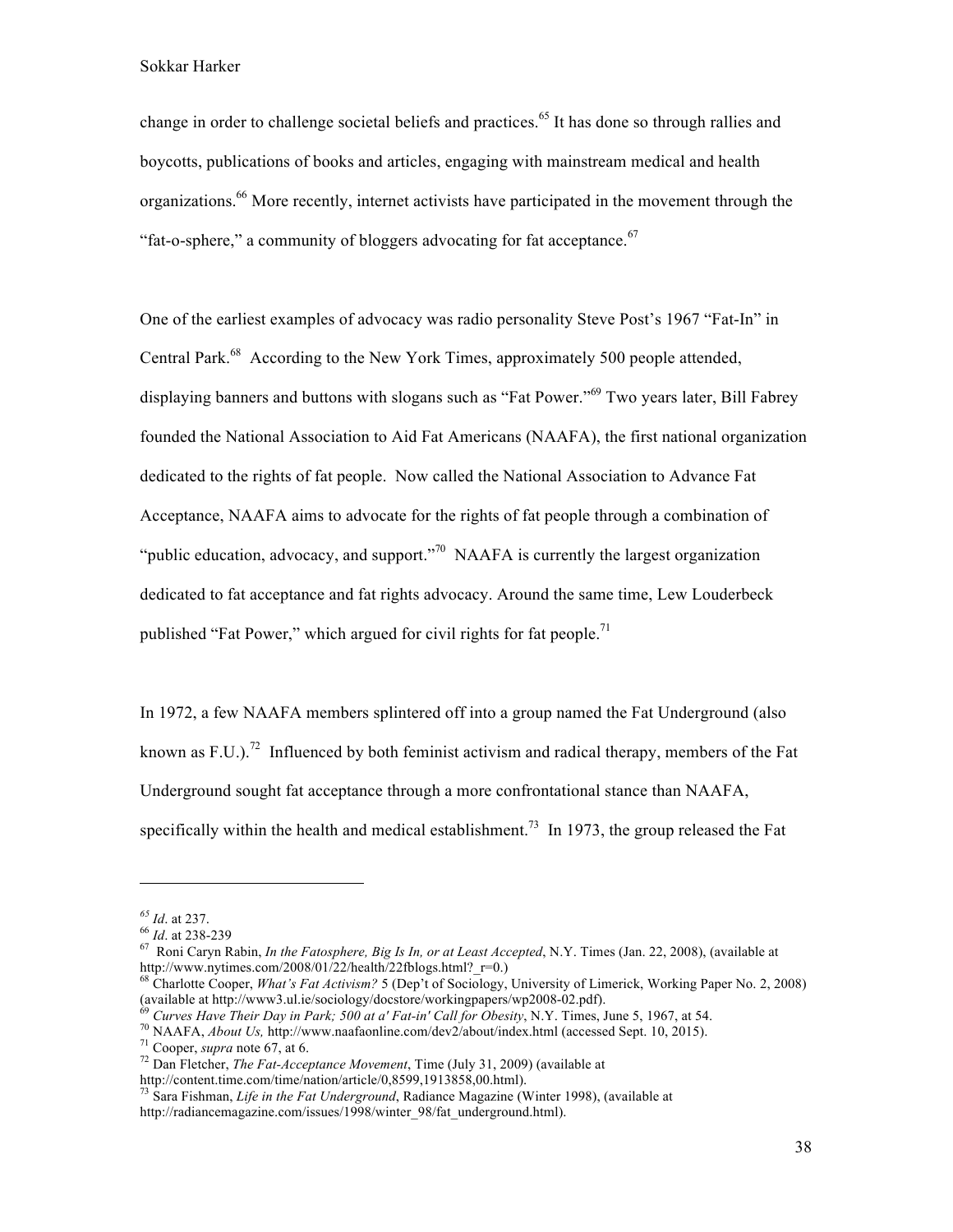Liberation Manifesto, which declared, "fat people of the world, unite! You have nothing to lose."<sup>74</sup> The group spent several years disrupting the diet and weight loss industry through workshops, rallies, and public confrontation.<sup>75</sup>

Through the 80's and 90's, a number of books critiquing society's emphasis on slimness, and promoting civil rights for fat people were published.<sup>76</sup> In 1983, the New Haven Fat Liberation Front published the anthology Shadow on a Tightrope: Writings by Women on Fat Oppression.<sup>77</sup> In 1994, NAAFA board member Marilynn Wann began publishing the "'zine Fat?So!" and in 1999 published a book of the same name.<sup>78</sup> In 1998, activist Charlotte Cooper published Fat and Proud: The Politics of Size.<sup>79</sup>

By the 2000's, fat rights had entered the academia. In 2006, Smith College hosted a "Fat and the Academy" Conference, <sup>80</sup> in 2009, the Fat Studies Reader was published, <sup>81</sup> and in 2012, Fat Studies: An Interdisciplinary Journal of Body Weight and Society was published.<sup>82</sup> Around the same time, a robust network of bloggers, dubbed the "fatosphere" emerged. In addition to fat acceptance and activism, many of the blogs tackle topics such as fashion,  $83\text{$  nutrition,  $84\text{}$  health and exercise.<sup>85</sup> To date, there are many active blogs in the "fatosphere."<sup>86</sup>

 $\overline{a}$ 

<sup>&</sup>lt;sup>74</sup> John Cawley, *The Oxford Handbook of the Social Science of Obesity*, 174 (Oxford University Press, 2011).<br><sup>75</sup> Fishman, *supra* note 72.<br><sup>76</sup> See, e.g., Susan Bordo, *Unbearable Weight* (U. of Cal. Press 1993); Glenn

<sup>2002);</sup> Laura Fraser, Losing It (Plume 1998); Charles Roy Schroeder, Fat Is Not a Four Letter Word (Chronimed 1992).<br> $^{77}$  Cooper, 9

<sup>&</sup>lt;sup>78</sup> Marylyn Wann, *History, Fat!So?*, http://fatso.com/about/ (accessed Sept. 10, 2015).<br><sup>79</sup> Charlotte Cooper, *Print, Dr. Charlotte Cooper*, http://charlottecooper.net/publishing/print/ (accessed Sept. 10, 2015).<br><sup>80</sup>

<sup>&</sup>lt;sup>83</sup> Fatshionista, http://fatshionista.livejournal.com/ (accessed Sept. 10, 2015).<br><sup>84</sup> The Fat Nutritionist, http://www.fatnutritionist.com/ (accessed Sept. 10, 2015).<br><sup>85</sup> Fathletes, http://fathletes.livejournal.com/ (a http://wellroundedmama.blogspot.com/ (accessed Sept. 10, 2015); *Obesity Timebomb,* http://obesitytimebomb.blogspot.com/ (accessed Sept. 10, 2015).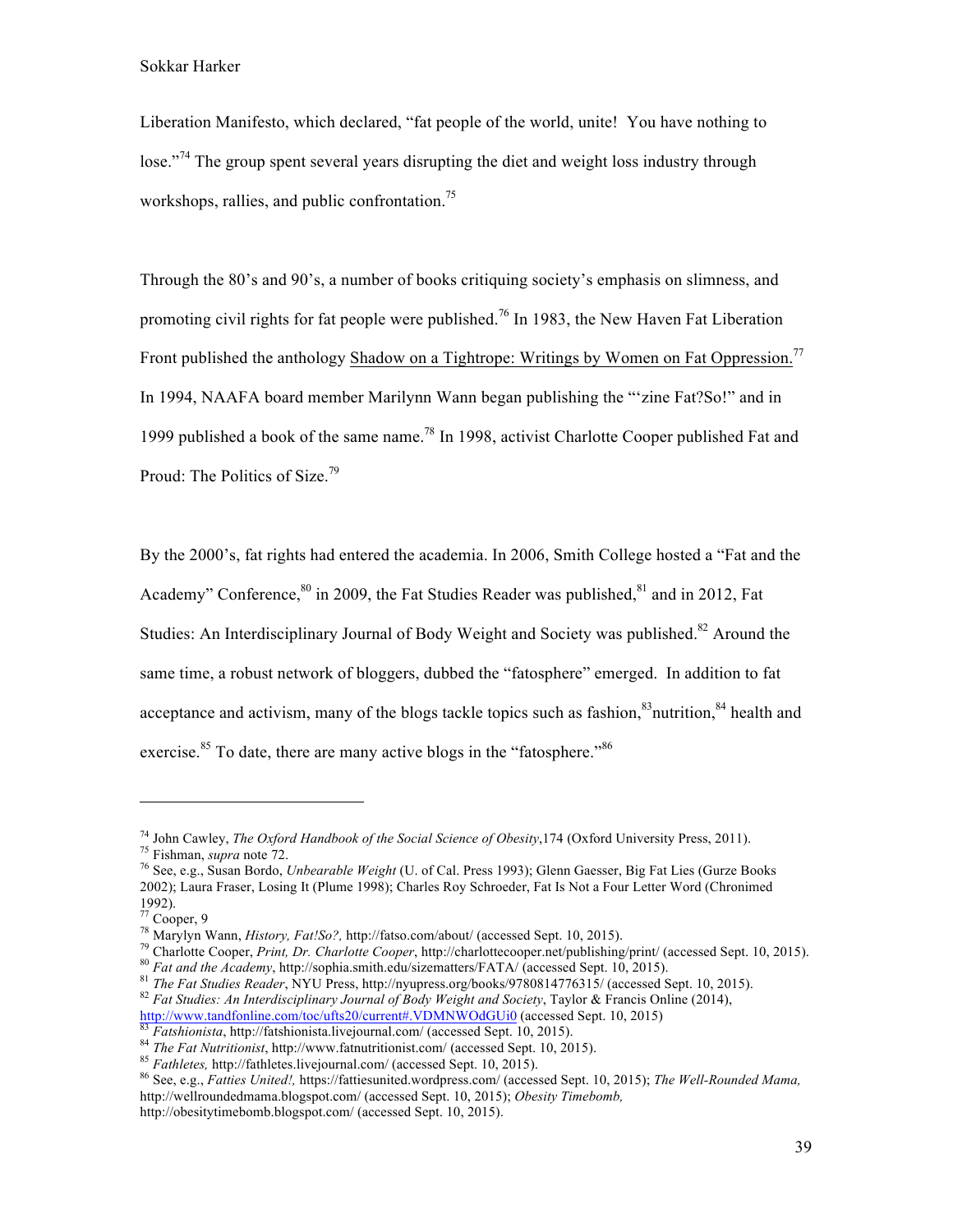#### **SCHOLARLY ARTICLES**

**Anna Kirkland,** *Think of the Hippopotamus: Rights Consciousness in the Fat Acceptance Movement,* **42 Law & Soc'y Rev. 397, 401 (2008).**

This article discusses rights consciousness in the fat acceptance movement through a series of interviews with NAAFA members. The author looks at the logics of fat rights and fat acceptance used by NAAFA members, specifically within the framework of civil rights and rights consciousness. It includes a discussion of how interviewees manage their own fat identities and their analysis as to why anti-discrimination laws should protect fat people.

# **Abigail C. Saguy & Kevin W. Riley,** *Weighing Both Sides: Morality, Mortality, and Framing Contests Over Obesity,* **30 J. Health Pol. Pol'y & L. 869 (2005).**

This article studies the claims and strategies of opposing groups in the obesity debate and argues that the groups are essentially engaged in a framing contest over the nature and consequences of obesity. Anti-obesity activists and researchers frame obesity as a disease, a risky behavior and public health epidemic, whereas fat acceptance activists and researchers frame obesity as an aspect of body diversity. It provides an extensive examination of published material and interviews with both groups and discusses the implications of framing on the outcomes of the debate.

**Anna Kirkland,** *Representations of Fatness and Personhood: Pro-Fat Advocacy and the Limits and Uses of Law,* **82 Representations 24 (2003).**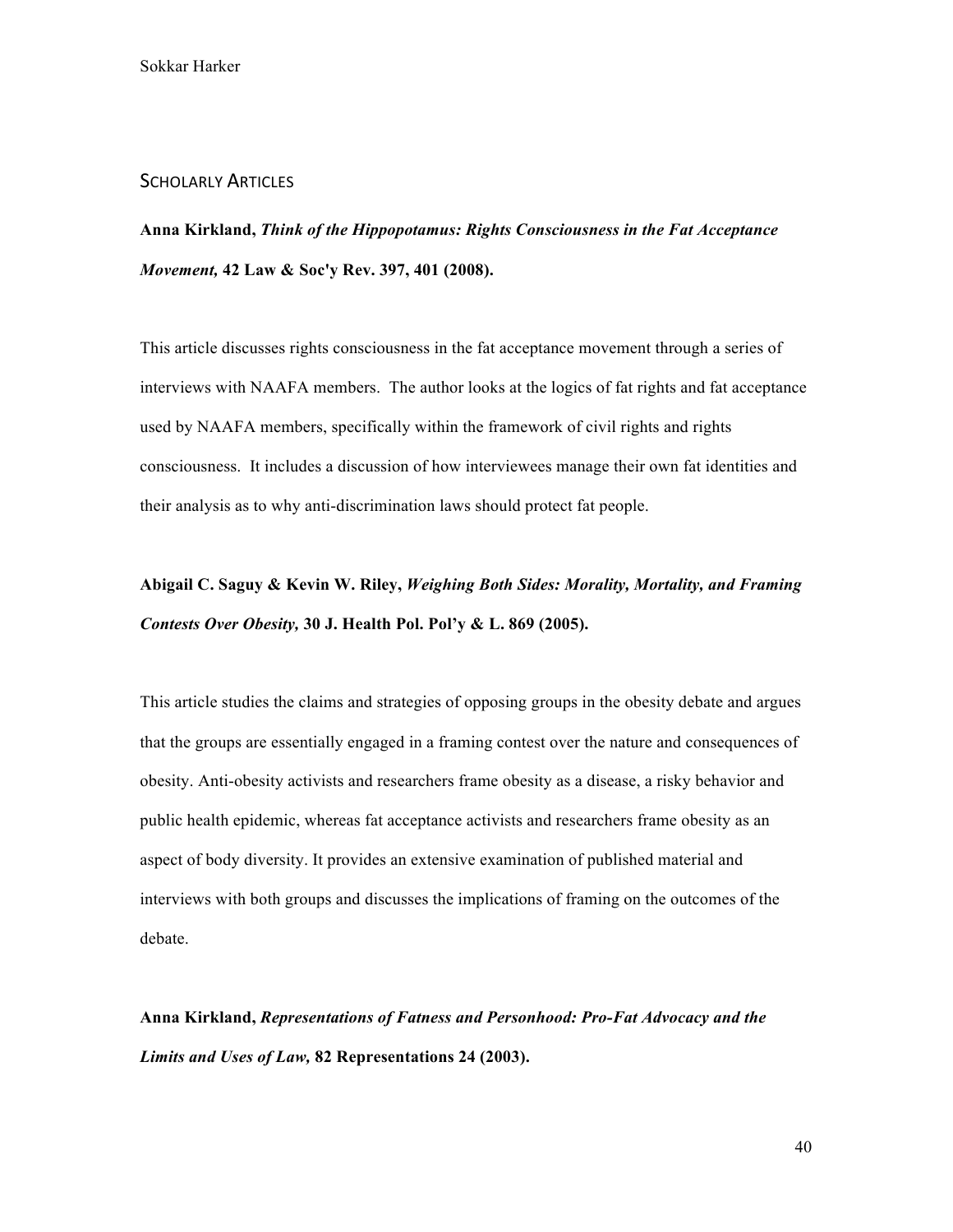This article evaluates representations of fatness in legal decisions and evaluates how those representations affect the legal landscape for fat people. The article presents four models of fat representation: the "Transcendental model," in which the intrinsic worth of the fat person is prioritized; the "Communal Rational model," in which the reasonableness of the fat person is prioritized; the "Functional model," in which the ability of the fat person to do the job is prioritized; and the "Actuarial model," in which the fat person is represented as an aggregate of risks, and the risk posed by the fat person is prioritized. The article examines cases that exemplify each of the four models and argues that the operation of these representations within in the law should inform the strategies of fat rights advocates.

#### BOOKS/BOOK CHAPTERS

**Sondra Solovay,** *The Fat Lady is Screaming, Not Singing: Continuing the Fight Against Fat Discrimination,* **in** *Tipping the Scales of Justice* **(Prometheus 2000).**

This chapter discusses different approaches, both legal and nonlegal, to fat rights activism and advocacy. It recounts stories of persons who had experienced fat discrimination and fought back through lawsuits, legislative advocacy, letter writing, protesting, and direct confrontation. It concludes fat rights advocacy should be taken seriously and included as a component of progressive politics.

#### **ONLINE RESOURCES**

**Council on Size and Weight Discrimination, http://www.cswd.org/ (accessed September 12, 2015).**